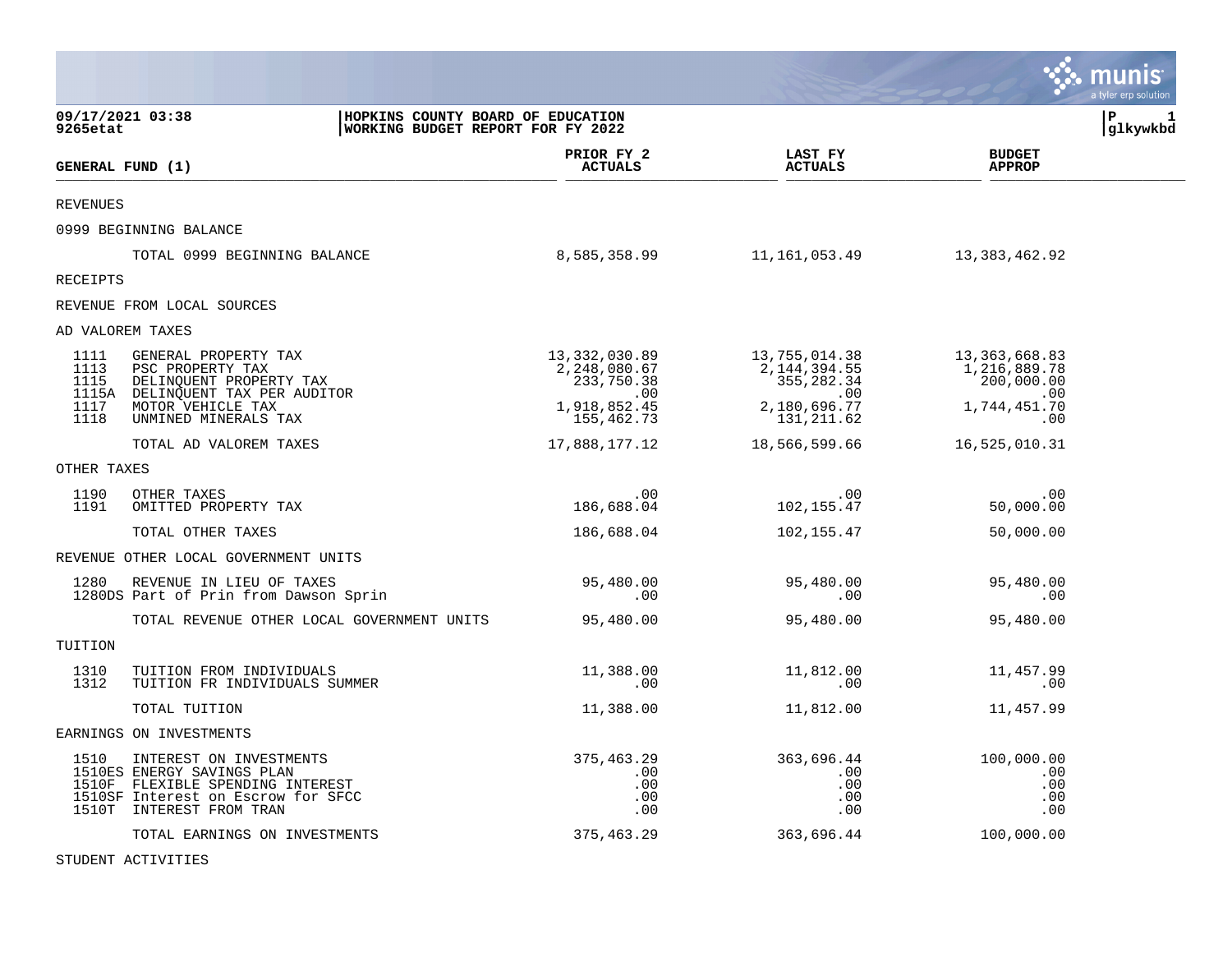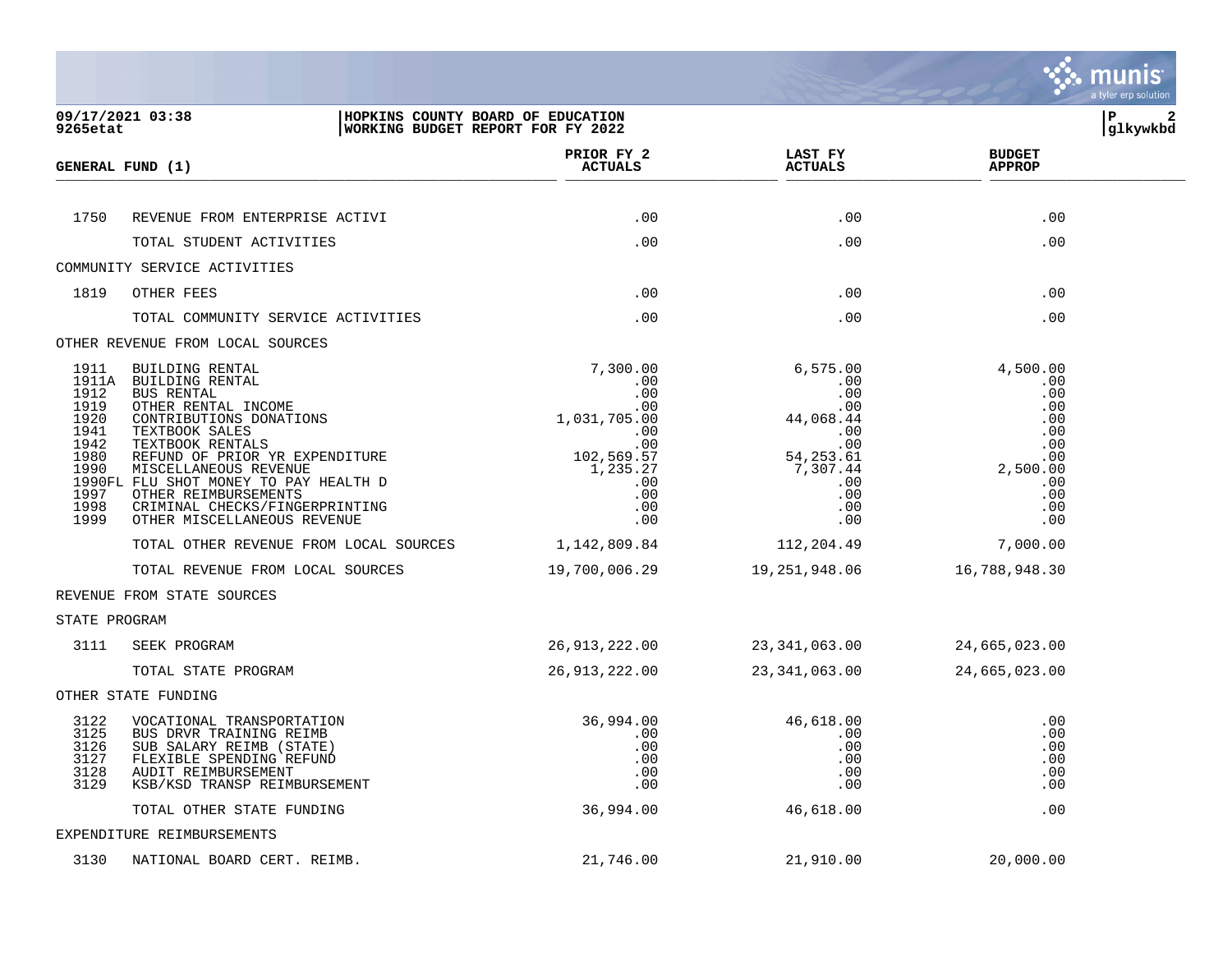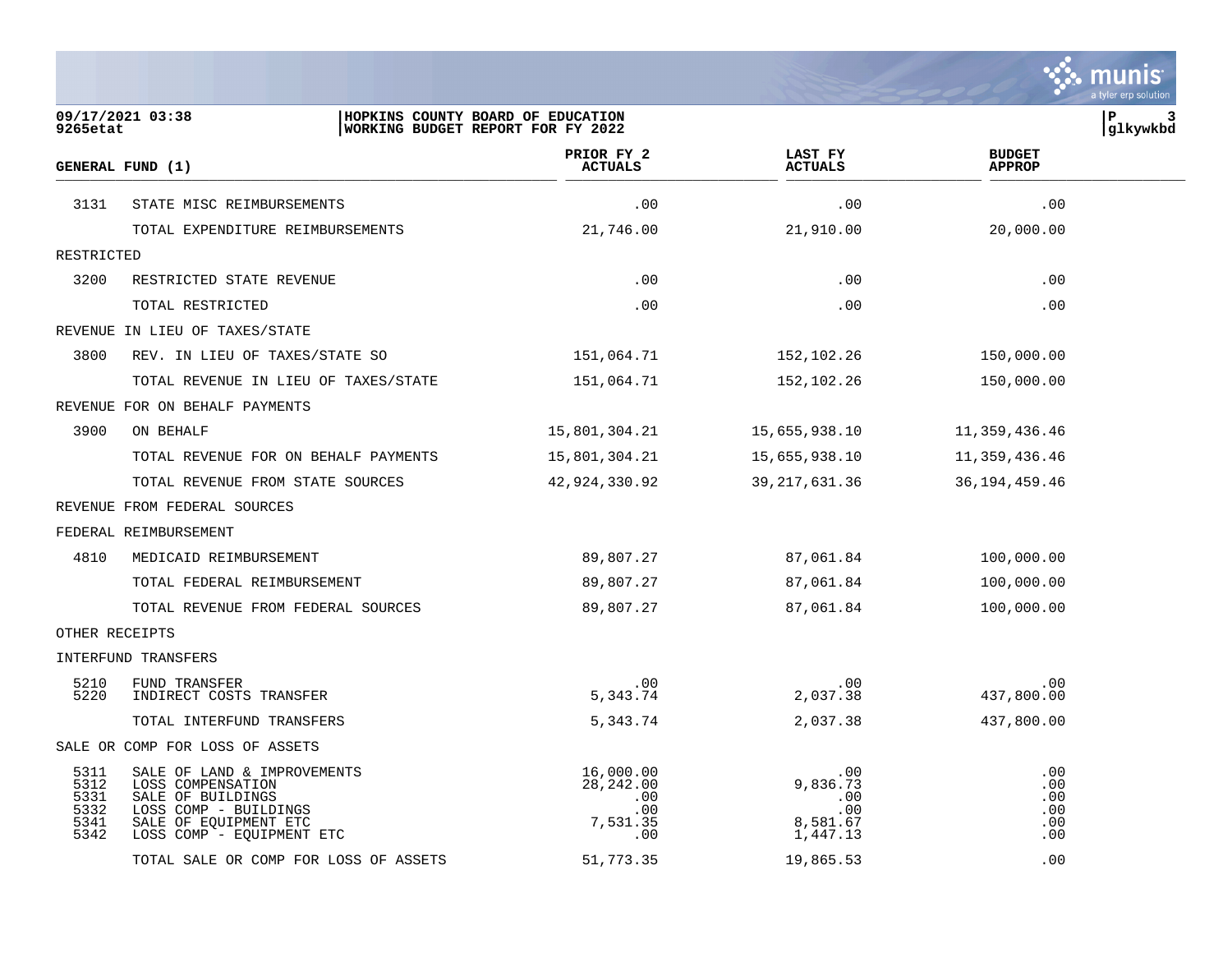|          |                              |                                                                        |                           |                                | <b>as munis</b><br>a tyler erp solution |
|----------|------------------------------|------------------------------------------------------------------------|---------------------------|--------------------------------|-----------------------------------------|
| 9265etat | 09/17/2021 03:38             | HOPKINS COUNTY BOARD OF EDUCATION<br>WORKING BUDGET REPORT FOR FY 2022 |                           |                                | P<br>glkywkbd                           |
|          | GENERAL FUND (1)             | PRIOR FY 2<br><b>ACTUALS</b>                                           | LAST FY<br><b>ACTUALS</b> | <b>BUDGET</b><br><b>APPROP</b> |                                         |
|          | CAPITAL LEASE PROCEEDS       |                                                                        |                           |                                |                                         |
| 5500     | CAPITAL LEASE PROCEEDS       | .00                                                                    | .00                       | .00                            |                                         |
|          | TOTAL CAPITAL LEASE PROCEEDS | .00                                                                    | .00                       | .00                            |                                         |
|          | TOTAL OTHER RECEIPTS         | 57,117.09                                                              | 21,902.91                 | 437,800.00                     |                                         |
|          | TOTAL RECEIPTS               | 62,771,261.57                                                          | 58, 578, 544.17           | 53, 521, 207. 76               |                                         |
|          | TOTAL REVENUES               | 71,356,620.56                                                          | 69,739,597.66             | 66,904,670.68                  |                                         |

the contract of the contract of the contract of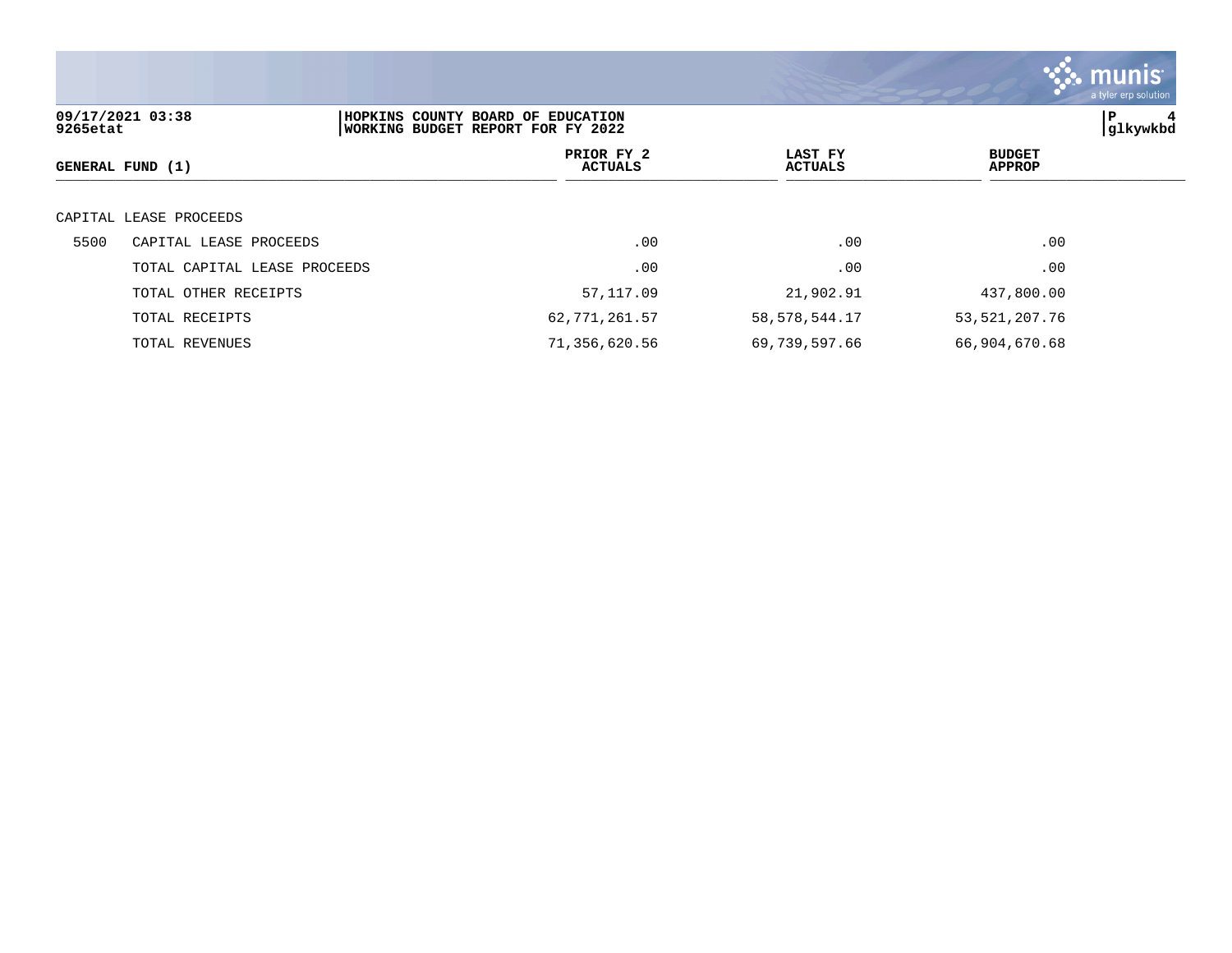|                                                                                                                                                                                                                                                                                                                                                                |                                                                               |                                                                              | munis                                                                               | a tyler erp solution |
|----------------------------------------------------------------------------------------------------------------------------------------------------------------------------------------------------------------------------------------------------------------------------------------------------------------------------------------------------------------|-------------------------------------------------------------------------------|------------------------------------------------------------------------------|-------------------------------------------------------------------------------------|----------------------|
| HOPKINS COUNTY BOARD OF EDUCATION<br>09/17/2021 03:38<br>WORKING BUDGET REPORT FOR FY 2022<br>9265etat                                                                                                                                                                                                                                                         |                                                                               |                                                                              | ΙP                                                                                  | 5<br>glkywkbd        |
| GENERAL FUND (1)                                                                                                                                                                                                                                                                                                                                               | PRIOR FY 2<br><b>ACTUALS</b>                                                  | <b>LAST FY</b><br><b>ACTUALS</b>                                             | <b>BUDGET</b><br><b>APPROP</b>                                                      |                      |
| EXPENDITURES                                                                                                                                                                                                                                                                                                                                                   |                                                                               |                                                                              |                                                                                     |                      |
| 1000 INSTRUCTION                                                                                                                                                                                                                                                                                                                                               |                                                                               |                                                                              |                                                                                     |                      |
| $\begin{array}{cccccc} 0100 & \texttt{SALARIES} & \texttt{BERSONNEL} & \texttt{SEIVICES} & 21,871,405.72 & 21,509,985.87 & 23,008,519.14 \\ 0200 & \texttt{EMDeVLOYE} & 1,869,487.52 & 1,781,059.9 & 12,509.9 & 12,509.9 & 12,509.9 & 12,509.9 & 12,509.9 & 12,509.9 & 12,509.9 & 12,509.9 & 12,509$                                                           |                                                                               | 21,509,985.87<br>1,781,059.91<br>10,514,070.10                               |                                                                                     |                      |
| TOTAL 1000 INSTRUCTION                                                                                                                                                                                                                                                                                                                                         |                                                                               | 34,984,153.99 34,297,300.17                                                  | 33,061,010.99                                                                       |                      |
| 2100 STUDENT SUPPORT SERVICES                                                                                                                                                                                                                                                                                                                                  |                                                                               |                                                                              |                                                                                     |                      |
| $\begin{array}{cccccc} 0100 & \texttt{SALARIES PERSONNEL SERVICES} & & & & & 1,347,445.85 & & & 1,284,646.95 & & & 1,485,982.86 \\ 0200 & \texttt{EMPLOYE BENREFITS} & & & & & & 98,933.07 & & & 94,829.26 & & & 115,594.55 \\ 0280 & \texttt{ON-BEHALED} & & & & & & & 94,829.26 & & & 115,594.55 \\ 0280 & \texttt{DIECHASED} & & & & & & & 94,8$            |                                                                               |                                                                              |                                                                                     |                      |
| TOTAL 2100 STUDENT SUPPORT SERVICES 2, 245, 193.18 2, 182, 967.58                                                                                                                                                                                                                                                                                              |                                                                               |                                                                              | 2,195,171.68                                                                        |                      |
| 2200 INSTRUCTIONAL STAFF SUPP SERV                                                                                                                                                                                                                                                                                                                             |                                                                               |                                                                              |                                                                                     |                      |
| $\begin{array}{cccccccc} 0100 & \texttt{SALARIES PERSONNEL} & \texttt{SERVICES} & & & & & 1,235,908.65 & & & 1,259,966.19 & & & 1,251,983.95 \\ 0200 & \texttt{EMPLOVER} & \texttt{BENEFTTS} & & & & & & 99,221.06 & & & & 102,610.85 & & & 108,705.74 \\ 0280 & \texttt{ON-BEHALED} & \texttt{PROF AND TECH SERVICES} & & & & & & 603,168.15 & & & & 618,998$ |                                                                               |                                                                              |                                                                                     |                      |
| TOTAL 2200 INSTRUCTIONAL STAFF SUPP SERV 2,137,494.85 2,119,286.09                                                                                                                                                                                                                                                                                             |                                                                               |                                                                              | 2,080,451.33                                                                        |                      |
| 2300 DISTRICT ADMIN SUPPORT                                                                                                                                                                                                                                                                                                                                    |                                                                               |                                                                              |                                                                                     |                      |
| 0100 SALARIES PERSONNEL SERVICES<br>0200 EMPLOYEE BENEFITS<br>0280 ON-BEHALF<br>0300 PURCHASED PROF AND TECH SERV<br>0400 PURCHASED PROPERTY SERVICES<br>0500 OTHER PURCHASED SERVICES                                                                                                                                                                         | 307,146.00<br>94,229.52<br>149,898.36<br>58,062.67<br>21,653.10<br>580,036.97 | 350,841.04<br>25,332.42<br>172,361.78<br>60,544.39<br>22,950.62<br>21,061.47 | 397, 313.84<br>2,860,184.97<br>146,905.50<br>145, 313.93<br>51,000.00<br>618,097.40 |                      |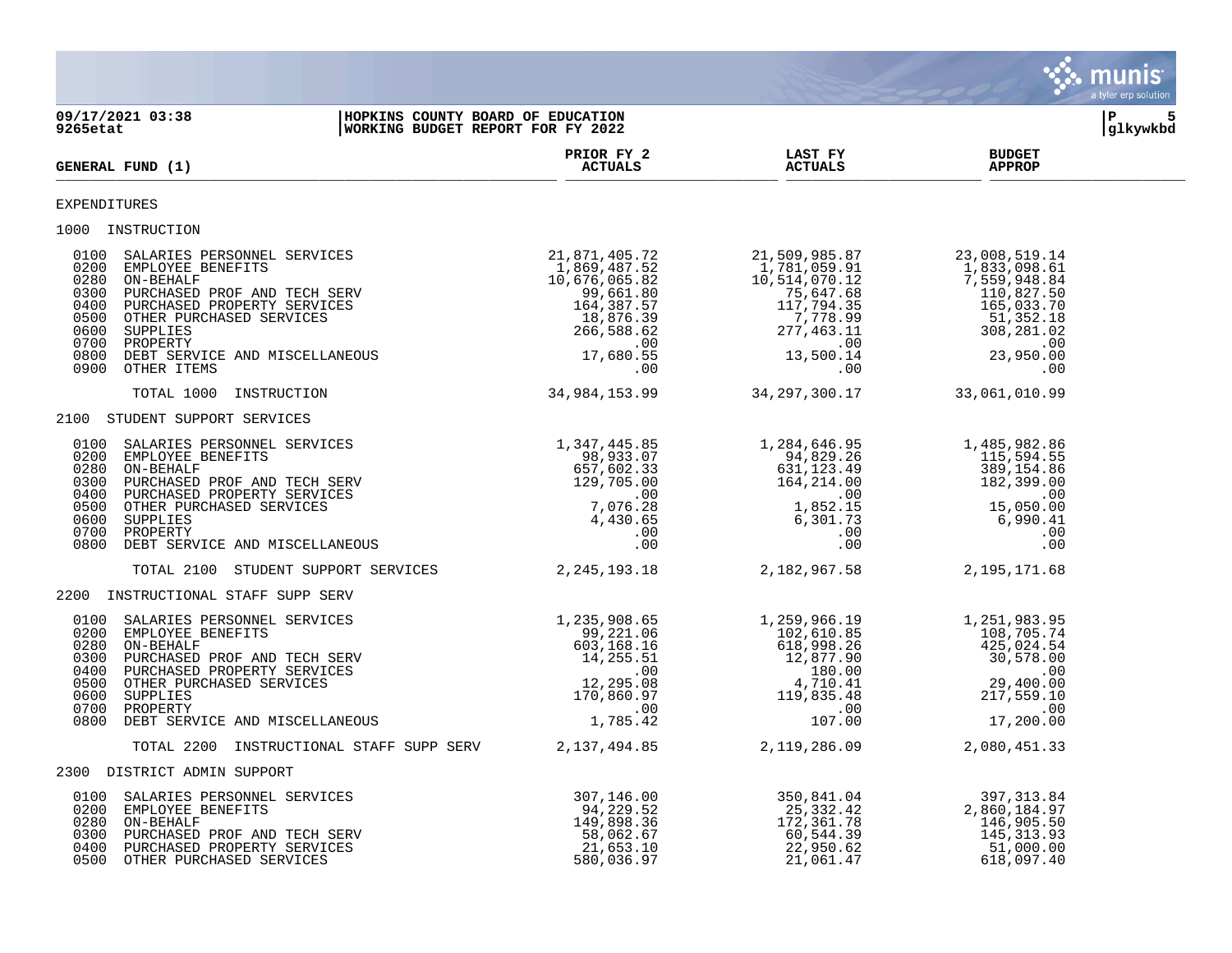|                                                              |                                                                                                                                                                                                                                                                                                                                                                                                              |                                                                                                                                                                     |                                                                                                                                                                                         | <b>munis</b><br>a tyler erp solution                                                                                                      |
|--------------------------------------------------------------|--------------------------------------------------------------------------------------------------------------------------------------------------------------------------------------------------------------------------------------------------------------------------------------------------------------------------------------------------------------------------------------------------------------|---------------------------------------------------------------------------------------------------------------------------------------------------------------------|-----------------------------------------------------------------------------------------------------------------------------------------------------------------------------------------|-------------------------------------------------------------------------------------------------------------------------------------------|
| 9265etat                                                     | 09/17/2021 03:38<br>HOPKINS COUNTY BOARD OF EDUCATION<br>WORKING BUDGET REPORT FOR FY 2022                                                                                                                                                                                                                                                                                                                   |                                                                                                                                                                     |                                                                                                                                                                                         | P<br>6<br>glkywkbd                                                                                                                        |
|                                                              | GENERAL FUND (1)                                                                                                                                                                                                                                                                                                                                                                                             | PRIOR FY 2<br><b>ACTUALS</b>                                                                                                                                        | <b>LAST FY</b><br><b>ACTUALS</b>                                                                                                                                                        | <b>BUDGET</b><br><b>APPROP</b>                                                                                                            |
| 0600<br>0700<br>0800                                         | SUPPLIES<br>PROPERTY<br>DEBT SERVICE AND MISCELLANEOUS                                                                                                                                                                                                                                                                                                                                                       | 7,190.28<br>$.00 \,$<br>33,752.82                                                                                                                                   | $\frac{3}{3}, \frac{847}{700}$ .00                                                                                                                                                      | 448,087.93<br>$\sim 00$<br>35,000.00                                                                                                      |
|                                                              | TOTAL 2300 DISTRICT ADMIN SUPPORT                                                                                                                                                                                                                                                                                                                                                                            | 1,251,969.72                                                                                                                                                        | 724,475.81                                                                                                                                                                              | 4,701,903.57                                                                                                                              |
|                                                              | 2400 SCHOOL ADMIN SUPPORT                                                                                                                                                                                                                                                                                                                                                                                    |                                                                                                                                                                     |                                                                                                                                                                                         |                                                                                                                                           |
| 0280<br>0300<br>0400<br>0700                                 | SALARIES PERSONNEL SERVICES<br>EMPLOYEE BENEFITS<br>ON-BEHALF<br>PURCHASED PROF AND TECH SERV<br>PURCHASED PROPERTY SERVICES<br>OTHER PURCHASED SERVICES<br>SUPPLIES<br>PROPERTY<br>DEBT SERVICE AND MISCELLANEOUS<br>CONTINGENCY<br>0100 SALARIES PERSONNEL SERVICES<br>0200 EMPLOYEE BENEFITS<br>0500 OTHER PURCHASED SERVICES<br>0600 SUPPLIES<br>0800 DEBT SERVICE AND MISCELLANEOUS<br>0840 CONTINGENCY | 2,576,737.97<br>363,353.49<br>1,257,541.38<br>$\begin{array}{r} .7541.30 \\ 165.00 \\ 5,302.52 \\ 14,632.56 \\ 38,988.89 \\ .00 \\ 5,432.57 \\ .00 \end{array}$     | 2,598,386.38<br>371,846.54<br>1,276,539.64<br>1,276,539.64<br>1,382.00<br>5,344.93<br>20,876.86<br>53,045.32<br>.00<br>6,829.28<br>.00                                                  | 2,615,144.32<br>430,797.44<br>880,734.66<br>1,755.00<br>4,500.00<br>25,636.67<br>52,094.31<br>$\sim 00$<br>8,550.00<br>451,391.25         |
|                                                              | TOTAL 2400 SCHOOL ADMIN SUPPORT                                                                                                                                                                                                                                                                                                                                                                              | 4, 262, 154. 38 4, 334, 250. 95                                                                                                                                     |                                                                                                                                                                                         | 4,470,603.65                                                                                                                              |
|                                                              | 2500 BUSINESS SUPPORT SERVICES                                                                                                                                                                                                                                                                                                                                                                               |                                                                                                                                                                     |                                                                                                                                                                                         |                                                                                                                                           |
| 0200<br>0280<br>0300<br>0400<br>0500<br>0600<br>0700<br>0800 | SALARIES PERSONNEL SERVICES<br>EMPLOYEE BENEFITS<br>ON-BEHALF<br>PURCHASED PROF AND TECH SERV<br>PURCHASED PROPERTY SERVICES<br>OTHER PURCHASED SERVICES<br>SUPPLIES<br>PROPERTY<br>0100 SALARIES PERSONNEL SERVICES<br>PROPERTY<br>DEBT SERVICE AND MISCELLANEOUS<br>TOTAL 2500 BUSINESS SUPPORT SERVICES 2,818,724.92                                                                                      | 1,002,874.22<br>191,161.28<br>$71$<br>$-35.43$<br>$-35.34$<br>$-733.73$<br>$-00$<br>$5,395.30$<br>$-724.92$<br>489,438.91<br>408,620.71<br>189,395.34<br>511,733.73 | 1,038,702.02<br>205,699.03<br>510,295.30<br>$\begin{array}{r} 137,842.75 \\ 137,842.75 \\ 754.40 \\ 214,397.14 \\ 387,411.82 \\ 2.755 \\ 0.256 \end{array}$<br>3,765.65<br>2,498,868.11 | 1,644,740.16<br>257,541.79<br>352,763.64<br>409,350.00<br>65,377.00<br>166,054.86<br>470,086.91<br>20,000.00<br>11,950.00<br>3,397,864.36 |
|                                                              | 2600 PLANT OPERATIONS & MAINTENANCE                                                                                                                                                                                                                                                                                                                                                                          |                                                                                                                                                                     |                                                                                                                                                                                         |                                                                                                                                           |
| 0100<br>0200<br>0280<br>0300<br>0400<br>0500<br>0700<br>0800 | SALARIES PERSONNEL SERVICES<br>EMPLOYEE BENEFITS<br>ON-BEHALF<br>PURCHASED PROF AND TECH SERV<br>PURCHASED PROPERTY SERVICES<br>OTHER PURCHASED SERVICES<br>SIPPLIES<br>0600 SUPPLIES<br>PROPERTY<br>DEBT SERVICE AND MISCELLANEOUS                                                                                                                                                                          | 2,106,825.56<br>666,898.62<br>1,030,711.57<br>352,362.75<br>947,177.57<br>58,190.99<br>1,870,635.69<br>1, 162, 735.22<br>12,756.34                                  | 2,106,350.48<br>679,667.88<br>1,034,811.41<br>369,630.77<br>856,656.04<br>58,899.99<br>1,229,646.59<br>45,323.70<br>14,661.26                                                           | 2,272,679.10<br>793,167.82<br>796,055.30<br>483,500.00<br>1,207,100.00<br>69,950.00<br>1,921,375.00<br>135,000.00<br>10,000.00            |
|                                                              | TOTAL 2600 PLANT OPERATIONS & MAINTENANCE                                                                                                                                                                                                                                                                                                                                                                    | 8,208,294.31                                                                                                                                                        | 6,395,648.12                                                                                                                                                                            | 7,688,827.22                                                                                                                              |
| 2700                                                         | STUDENT TRANSPORTATION                                                                                                                                                                                                                                                                                                                                                                                       |                                                                                                                                                                     |                                                                                                                                                                                         |                                                                                                                                           |
| 0100<br>0200                                                 | SALARIES PERSONNEL SERVICES<br>EMPLOYEE BENEFITS                                                                                                                                                                                                                                                                                                                                                             | 1,690,562.10<br>579,787.54                                                                                                                                          | 1,546,226.38<br>518,605.43                                                                                                                                                              | 1,750,519.39<br>595,663.45                                                                                                                |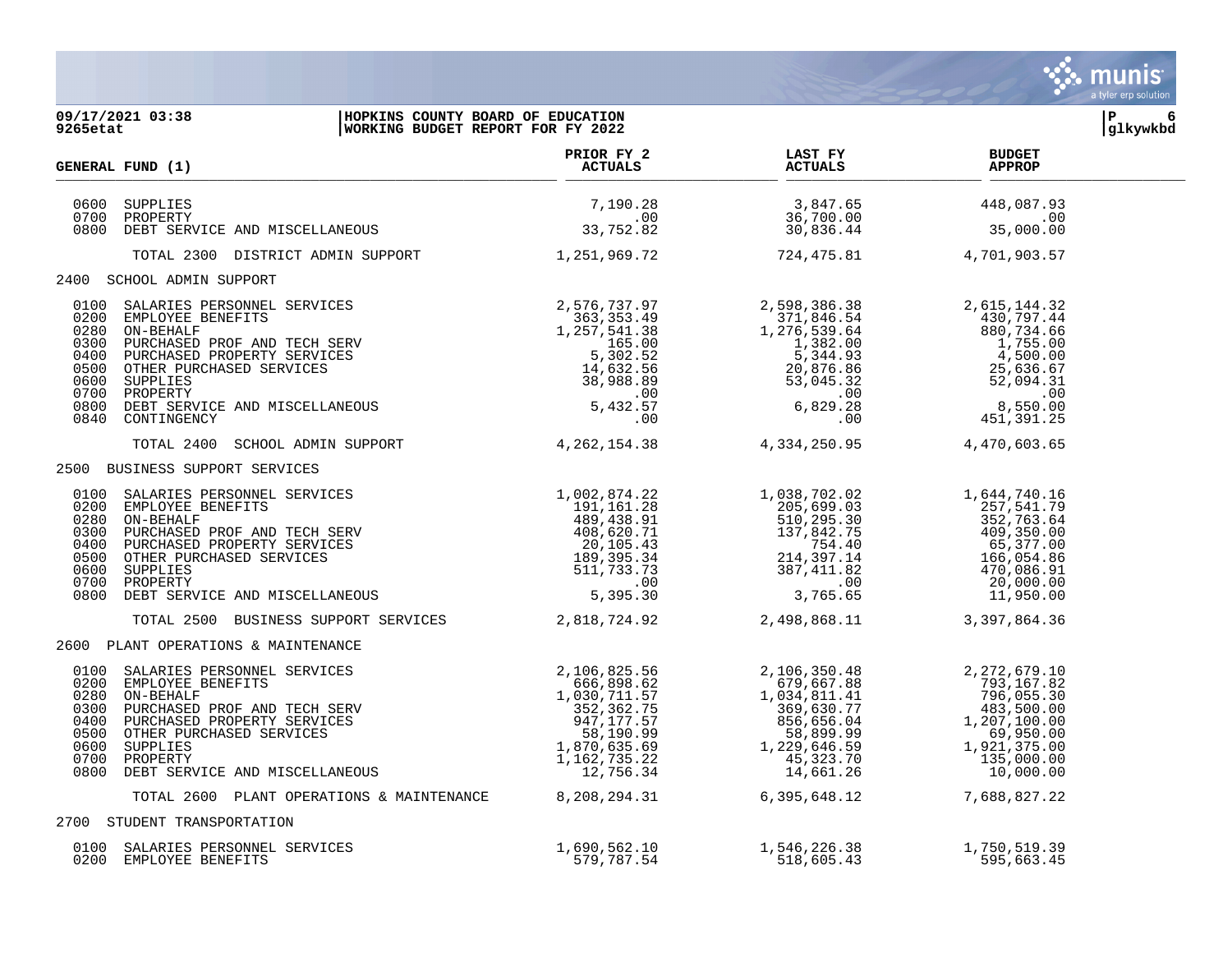

**09/17/2021 03:38 |HOPKINS COUNTY BOARD OF EDUCATION |P 7 WORKING BUDGET REPORT FOR FY 2022 PRIOR FY 2 LAST FY BUDGET**<br>ACTUALS **ACTUALS ACTUALS**  $GENERAL$  **FUND** (1)  $\frac{1}{\text{SUNERM}}$  for  $\frac{1}{\text{SUNERM}}$  for  $\frac{1}{\text{SUNERM}}$  0280 ON-BEHALF 825,055.49 759,857.33 711,999.52 0300 PURCHASED PROF AND TECH SERV 11,876.46 10,804.95 11,876.46 10,804.95 16,350.00<br>0400 PURCHASED PROPERTY SERVICES 1,779.74 3,878.53 9,000.00 0400 PURCHASED PROPERTY SERVICES (1,779.74 3,878.53 9,000.00<br>0500 OTHER PURCHASED SERVICES (1,779.74 3,378.38 15,622.69 15,622.69 13,350.00<br>0600 SUPPLIES (550.00 390,407.40 347,550.88 565,550.00 0500 OTHER PURCHASED SERVICES<br>0600 SUPPLIES 0600 SUPPLIES 390,407.40 347,550.88 565,550.00 0700 PROPERTY 417,035.00 422,008.00 420,000.00 0800 DEBT SERVICE AND MISCELLANEOUS 6,792.61 6,955.50 6,955.50 7,000.00 TOTAL 2700 STUDENT TRANSPORTATION 3,930,233.72 3,631,509.69 4,089,432.36 2900 OTHER INSTRUCTIONAL 0600 SUPPLIES .00 .00 .00 TOTAL 2900 OTHER INSTRUCTIONAL .00 .00 .00 3100 FOOD SERVICE OPERATION  $0.00$  . Or  $0.00$  . Or  $0.00$  . Or  $0.00$  . Or  $0.00$  . Or  $0.00$  . Or  $0.00$  . Or  $0.00$  . Or  $0.00$  . Or  $0.00$  . Or  $0.00$  . Or  $0.00$  . Or  $0.00$  . Or  $0.00$  . Or  $0.00$  . Or  $0.00$  . Or  $0.00$  . Or  $0.00$  . Or  $0.00$ TOTAL 3100 FOOD SERVICE OPERATION .00 .00 .00 3300 COMMUNITY SERVICES 0100 SALARIES PERSONNEL SERVICES .00 .00 .00 0200 EMPLOYEE BENEFITS .00 .00 .00 0500 OTHER PURCHASED SERVICES .00 .00 .00 0600 SUPPLIES .00 .00 .00 0700 PROPERTY .00 .00 .00 TOTAL 3300 COMMUNITY SERVICES .00 .00 .00 5100 DEBT SERVICE 0800 DEBT SERVICE AND MISCELLANEOUS 42,948.76 42,938.52 42,905.52 0900 OTHER ITEMS .00 .00 .00 TOTAL 5100 DEBT SERVICE  $42,948.76$   $42,938.52$   $42.905.52$ 5200 FUND TRANSFERS 0900 OTHER ITEMS 314,399.24 128,889.70 176,500.00 TOTAL 5200 FUND TRANSFERS 314,399.24 128,889.70 176,500.00 5300 CONTINGENCY 0840 CONTINGENCY .00 .00 5,000,000.00 TOTAL 5300 CONTINGENCY .00 .00 5,000,000.00

TOTAL EXPENDITURES 60,195,567.07 56,356,134.74 66,904,670.68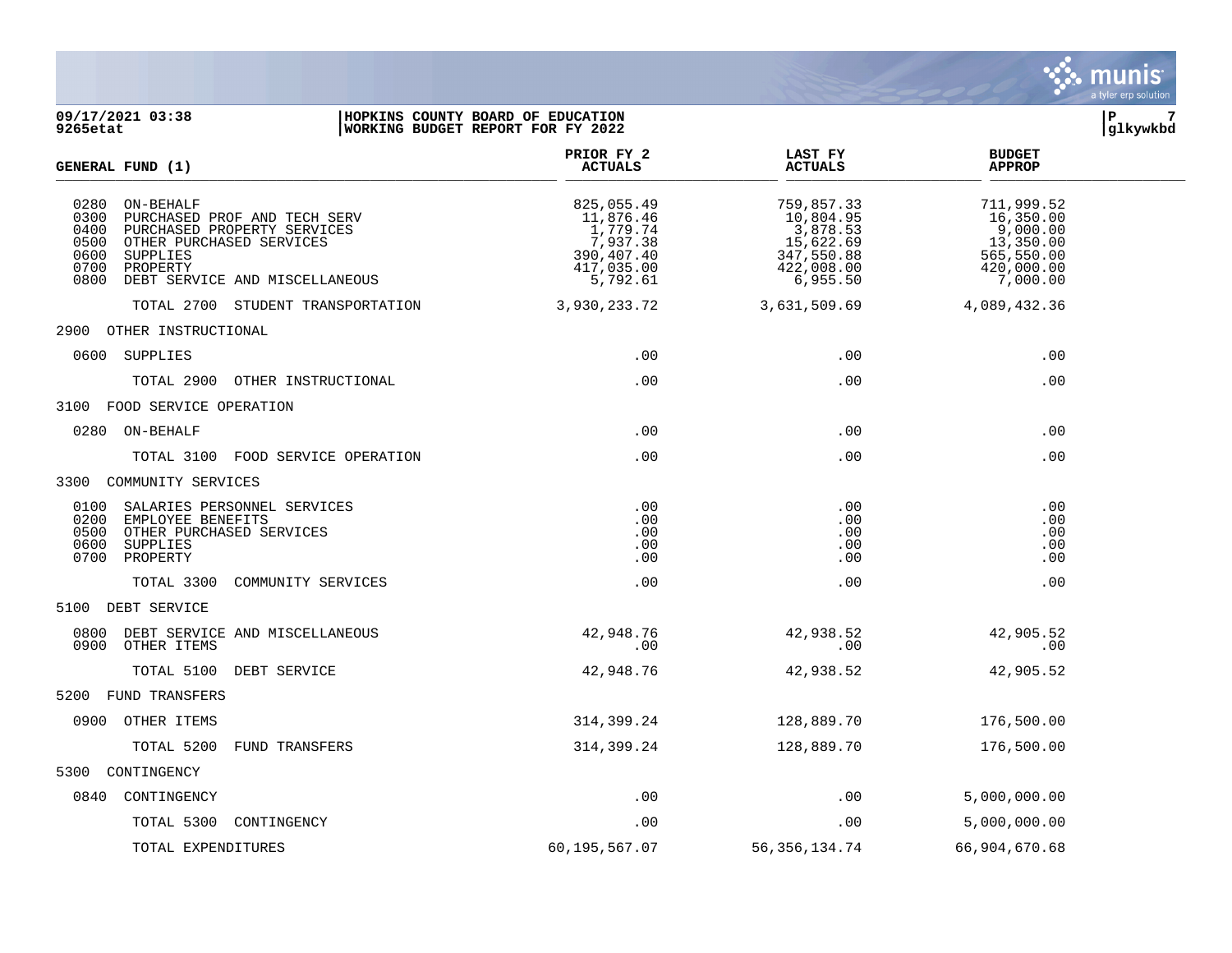|                              |                                                                        |                           | a tyler erp solution           |
|------------------------------|------------------------------------------------------------------------|---------------------------|--------------------------------|
| 09/17/2021 03:38<br>9265etat | HOPKINS COUNTY BOARD OF EDUCATION<br>WORKING BUDGET REPORT FOR FY 2022 |                           | glkywkbd                       |
| GENERAL FUND (1)             | PRIOR FY 2<br><b>ACTUALS</b>                                           | LAST FY<br><b>ACTUALS</b> | <b>BUDGET</b><br><b>APPROP</b> |
| TOTAL FOR GENERAL FUND (1)   | 11,161,053.49                                                          | 13, 383, 462.92           | .00                            |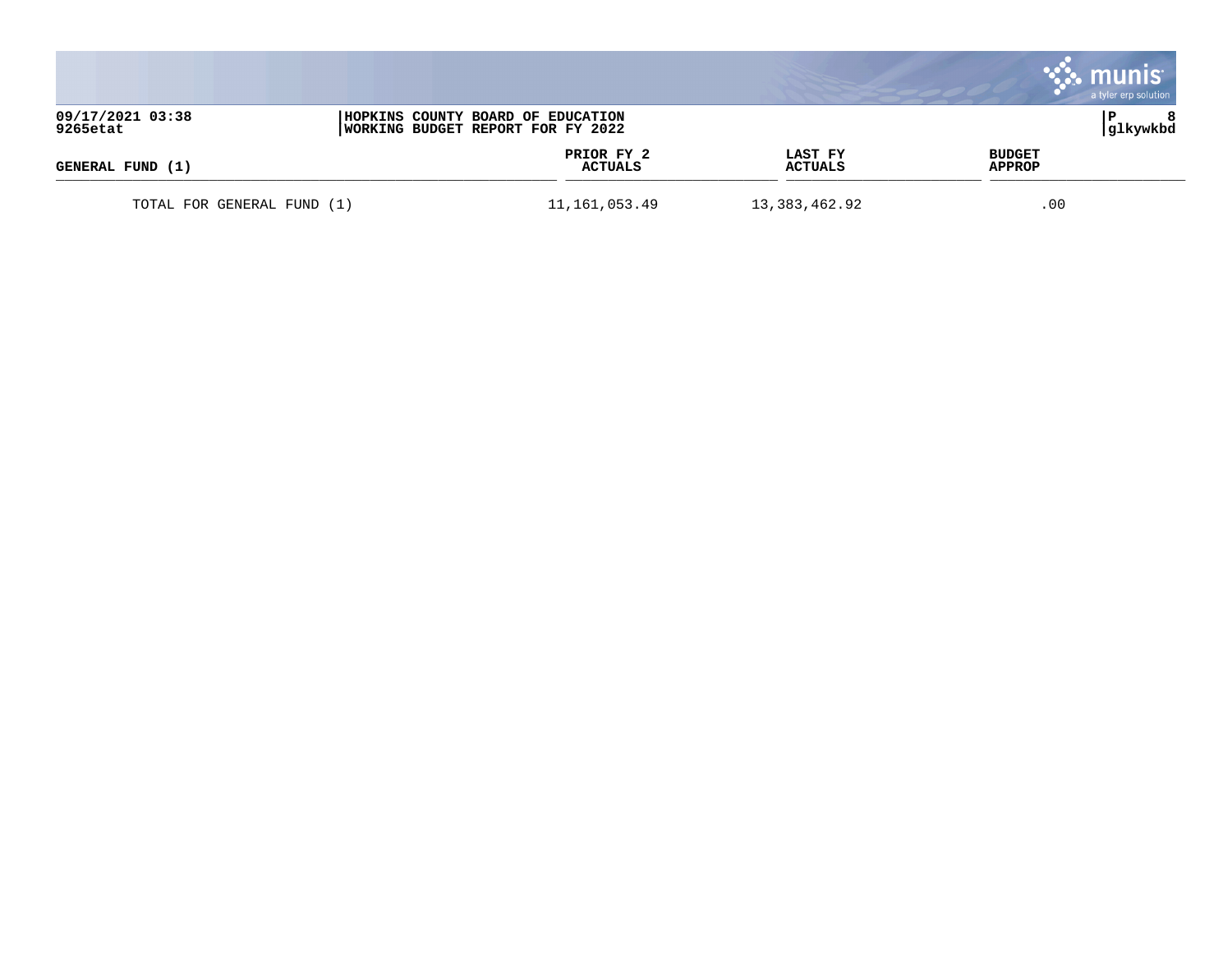|                      |                                                                                            |                              |                           | munis<br>a tyler erp solution  |
|----------------------|--------------------------------------------------------------------------------------------|------------------------------|---------------------------|--------------------------------|
| 9265etat             | HOPKINS COUNTY BOARD OF EDUCATION<br>09/17/2021 03:38<br>WORKING BUDGET REPORT FOR FY 2022 |                              |                           | P<br>glkywkbd                  |
|                      | SPECIAL REVENUE (2)                                                                        | PRIOR FY 2<br><b>ACTUALS</b> | LAST FY<br><b>ACTUALS</b> | <b>BUDGET</b><br><b>APPROP</b> |
| <b>REVENUES</b>      |                                                                                            |                              |                           |                                |
|                      | 0999 BEGINNING BALANCE                                                                     |                              |                           |                                |
|                      | TOTAL 0999 BEGINNING BALANCE                                                               | .00                          | .00                       | .00                            |
| RECEIPTS             |                                                                                            |                              |                           |                                |
|                      | REVENUE FROM LOCAL SOURCES                                                                 |                              |                           |                                |
|                      | EARNINGS ON INVESTMENTS                                                                    |                              |                           |                                |
| 1510                 | INTEREST ON INVESTMENTS                                                                    | 14,412.97                    | 13,368.55                 | .00                            |
|                      | TOTAL EARNINGS ON INVESTMENTS                                                              | 14,412.97                    | 13,368.55                 | .00                            |
|                      | STUDENT ACTIVITIES                                                                         |                              |                           |                                |
| 1750<br>1790         | REVENUE FROM ENTERPRISE ACTIVI<br>OTHER STUD INCOME DIST ACT FUN                           | .00<br>.00                   | .00<br>687.95             | .00<br>.00                     |
|                      | TOTAL STUDENT ACTIVITIES                                                                   | .00                          | 687.95                    | .00                            |
|                      | OTHER REVENUE FROM LOCAL SOURCES                                                           |                              |                           |                                |
| 1920<br>1990<br>1999 | CONTRIBUTIONS DONATIONS<br>MISCELLANEOUS REVENUE<br>FUND TRANSFER                          | 97,895.36<br>.00<br>.00      | 174,840.22<br>.00<br>.00  | 50,000.00<br>.00<br>.00        |
|                      | TOTAL OTHER REVENUE FROM LOCAL SOURCES                                                     | 97,895.36                    | 174,840.22                | 50,000.00                      |
|                      | TOTAL REVENUE FROM LOCAL SOURCES                                                           | 112,308.33                   | 188,896.72                | 50,000.00                      |
|                      | REVENUE FROM STATE SOURCES                                                                 |                              |                           |                                |
| STATE PROGRAM        |                                                                                            |                              |                           |                                |
| 3111                 | SEEK PROGRAM                                                                               | .00                          | 1,398,212.00              | .00                            |
|                      | TOTAL STATE PROGRAM                                                                        | .00                          | 1,398,212.00              | .00                            |
|                      | EXPENDITURE REIMBURSEMENTS                                                                 |                              |                           |                                |
|                      | 3131 STATE MISC REIMBURSEMENTS                                                             | .00                          | .00                       | .00                            |
|                      | TOTAL EXPENDITURE REIMBURSEMENTS                                                           | .00                          | .00                       | .00                            |
| RESTRICTED           |                                                                                            |                              |                           |                                |
| 3200                 | RESTRICTED STATE REVENUE<br>3200HS REVENUE HIGH SCHOOL                                     | 2,170,557.42<br>.00          | 2,015,583.46<br>.00       | 816,586.60<br>.00              |
|                      | TOTAL RESTRICTED                                                                           | 2,170,557.42                 | 2,015,583.46              | 816,586.60                     |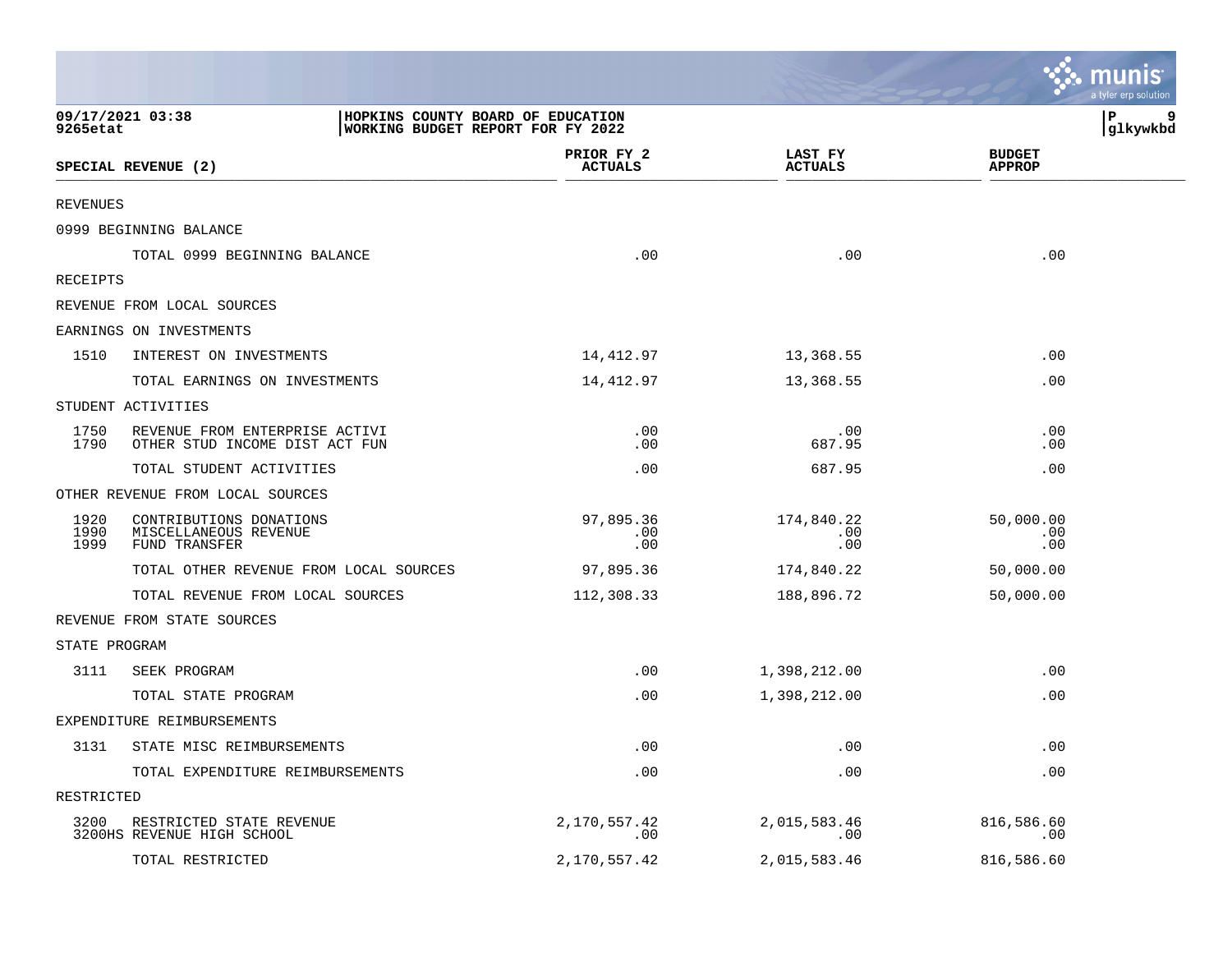|                |                                                                                                                                  |                                 |                                  |                                | munis<br>a tyler erp solution |
|----------------|----------------------------------------------------------------------------------------------------------------------------------|---------------------------------|----------------------------------|--------------------------------|-------------------------------|
| 9265etat       | 09/17/2021 03:38<br>HOPKINS COUNTY BOARD OF EDUCATION<br>WORKING BUDGET REPORT FOR FY 2022                                       |                                 |                                  | ΙP                             | 10<br> glkywkbd               |
|                | SPECIAL REVENUE (2)                                                                                                              | PRIOR FY 2<br><b>ACTUALS</b>    | LAST FY<br><b>ACTUALS</b>        | <b>BUDGET</b><br><b>APPROP</b> |                               |
|                | REVENUE FOR ON BEHALF PAYMENTS                                                                                                   |                                 |                                  |                                |                               |
| 3900           | ON BEHALF                                                                                                                        | .00                             | .00                              | .00                            |                               |
|                | TOTAL REVENUE FOR ON BEHALF PAYMENTS                                                                                             | .00                             | .00                              | .00                            |                               |
|                | TOTAL REVENUE FROM STATE SOURCES                                                                                                 | 2,170,557.42                    | 3, 413, 795.46                   | 816,586.60                     |                               |
|                | REVENUE FROM FEDERAL SOURCES                                                                                                     |                                 |                                  |                                |                               |
|                | RESTRICTED DIRECT                                                                                                                |                                 |                                  |                                |                               |
| 4300<br>4300E  | RESTRICTED DIRECT FEDERAL<br>EARLINGTON CHILD CARE RECT<br>4300GV GVINE CHILD CARE RECEIPT<br>4300SS SSIDE RECEIPT FOR CHILDCARE | 132,206.39<br>.00<br>.00<br>.00 | 135, 415.97<br>.00<br>.00<br>.00 | .00<br>.00<br>.00<br>.00       |                               |
|                | TOTAL RESTRICTED DIRECT                                                                                                          | 132,206.39                      | 135, 415.97                      | .00                            |                               |
|                | RESTRICTED THROUGH THE STATE                                                                                                     |                                 |                                  |                                |                               |
| 4500           | RESTRICTED FED THRU STATE                                                                                                        | 4,401,931.29                    | 6,475,328.83                     | 12,166,875.60                  |                               |
|                | TOTAL RESTRICTED THROUGH THE STATE                                                                                               | 4,401,931.29                    | 6,475,328.83                     | 12,166,875.60                  |                               |
|                | THROUGH INTERMEDIATE AGENCIES                                                                                                    |                                 |                                  |                                |                               |
| 4700           | FEDERAL REV THRU INTERMED SRC                                                                                                    | .00                             | .00                              | .00                            |                               |
|                | TOTAL THROUGH INTERMEDIATE AGENCIES                                                                                              | .00                             | .00                              | .00                            |                               |
|                | TOTAL REVENUE FROM FEDERAL SOURCES                                                                                               | 4,534,137.68                    | 6,610,744.80                     | 12,166,875.60                  |                               |
| OTHER RECEIPTS |                                                                                                                                  |                                 |                                  |                                |                               |
|                | <b>INTERFUND TRANSFERS</b>                                                                                                       |                                 |                                  |                                |                               |
| 5210<br>5220   | FUND TRANSFER<br>INDIRECT COSTS TRANSFER                                                                                         | 124,890.00<br>.00               | 124,889.00<br>.00                | 176,500.00<br>.00              |                               |
|                | TOTAL INTERFUND TRANSFERS                                                                                                        | 124,890.00                      | 124,889.00                       | 176,500.00                     |                               |
|                | SALE OR COMP FOR LOSS OF ASSETS                                                                                                  |                                 |                                  |                                |                               |
| 5341           | SALE OF EQUIPMENT ETC                                                                                                            | .00                             | .00                              | .00                            |                               |
|                | TOTAL SALE OR COMP FOR LOSS OF ASSETS                                                                                            | .00                             | .00                              | .00                            |                               |
|                | TOTAL OTHER RECEIPTS                                                                                                             | 124,890.00                      | 124,889.00                       | 176,500.00                     |                               |
|                | TOTAL RECEIPTS                                                                                                                   | 6,941,893.43                    | 10,338,325.98                    | 13,209,962.20                  |                               |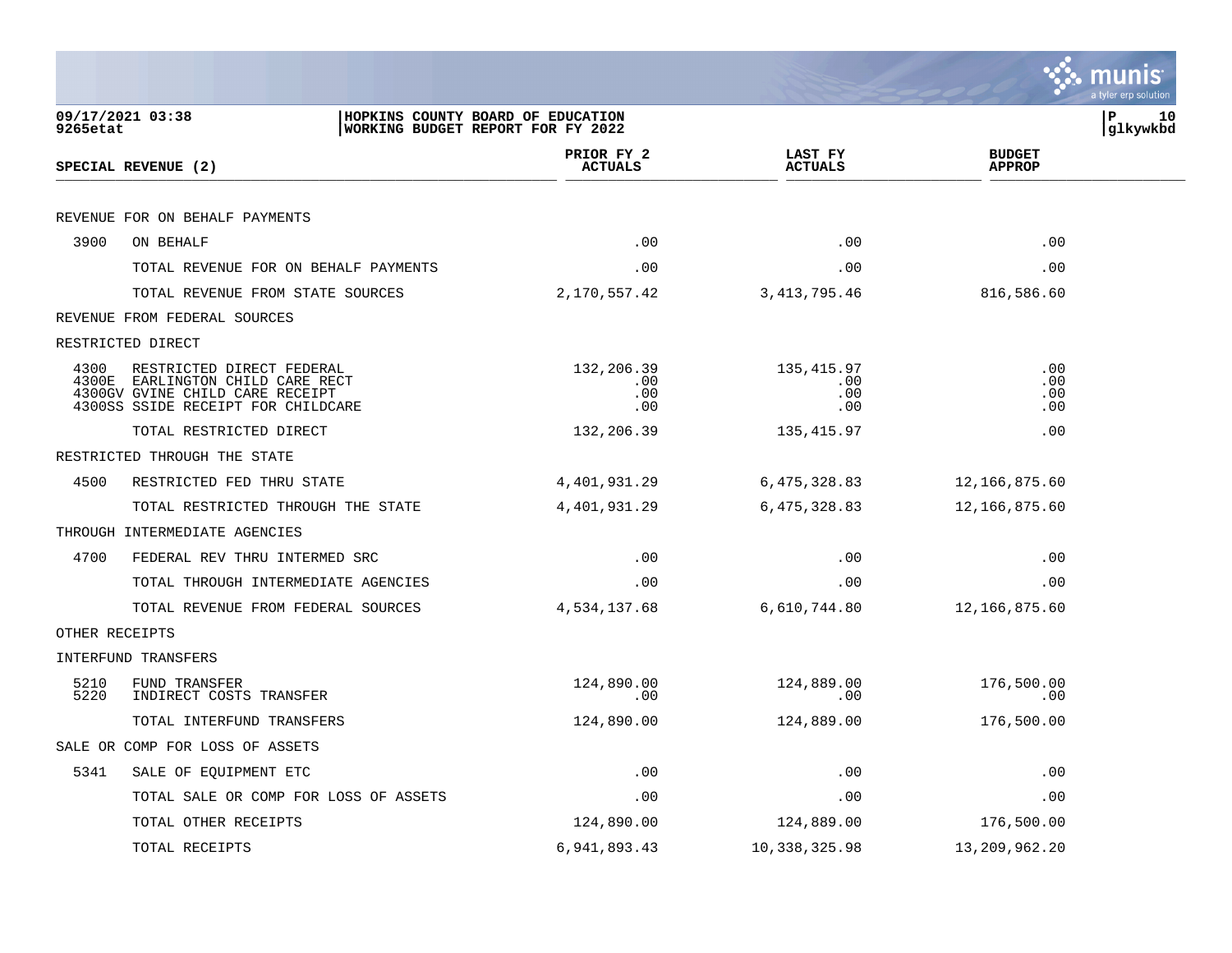|                              |                                                                        |                       |                    | a tyler erp solution           |
|------------------------------|------------------------------------------------------------------------|-----------------------|--------------------|--------------------------------|
| 09/17/2021 03:38<br>9265etat | HOPKINS COUNTY BOARD OF EDUCATION<br>WORKING BUDGET REPORT FOR FY 2022 |                       |                    | glkywkbd                       |
| SPECIAL REVENUE (2)          |                                                                        | PRIOR FY 2<br>ACTUALS | LAST FY<br>ACTUALS | <b>BUDGET</b><br><b>APPROP</b> |
| TOTAL REVENUES               |                                                                        | 6,941,893.43          | 10,338,325.98      | 13,209,962.20                  |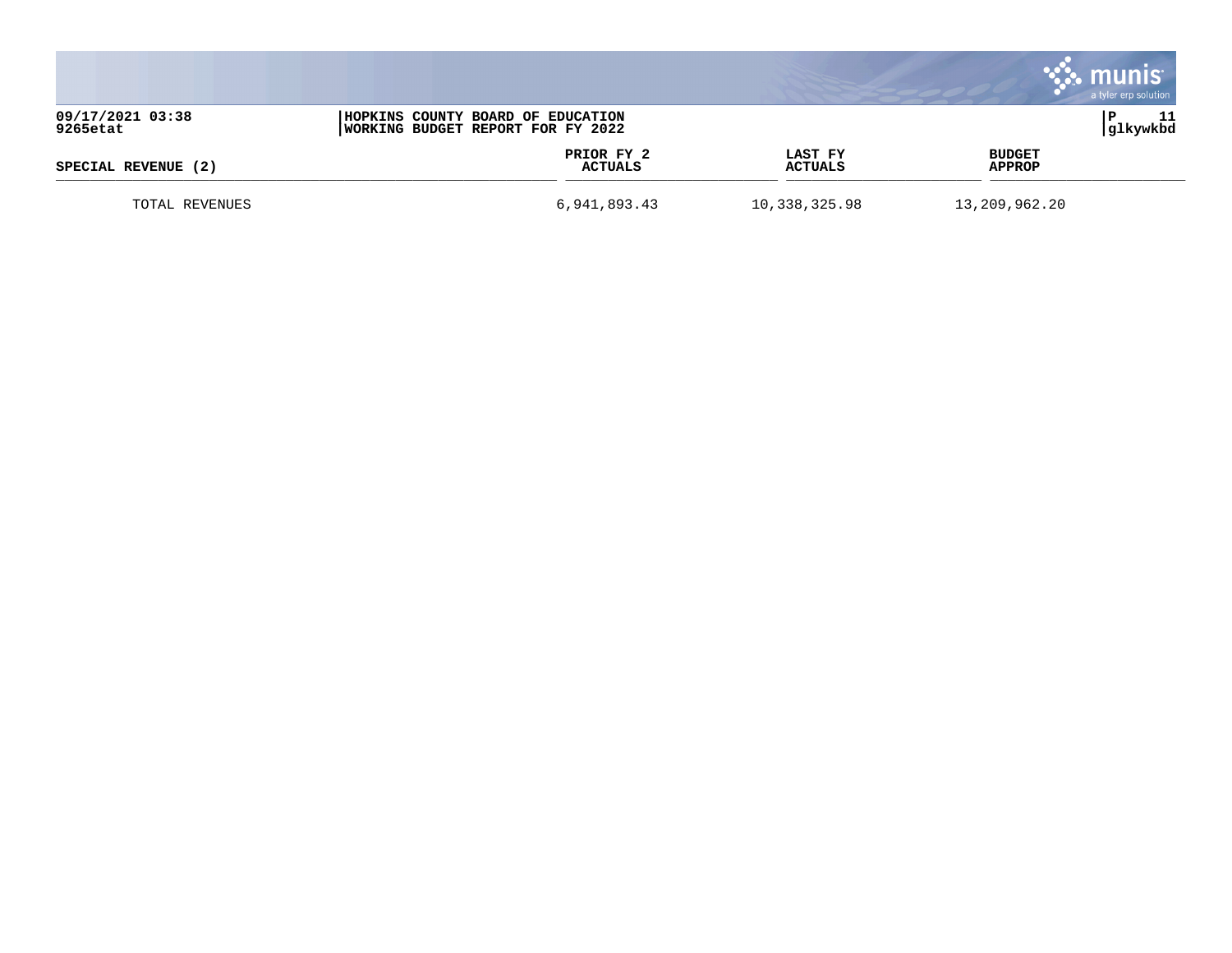|                                                                                                                                                                                                                                                                       |                                                                                                                                                                                               |                                                                                                                      | munis<br>a tyler erp solution                                                              |    |
|-----------------------------------------------------------------------------------------------------------------------------------------------------------------------------------------------------------------------------------------------------------------------|-----------------------------------------------------------------------------------------------------------------------------------------------------------------------------------------------|----------------------------------------------------------------------------------------------------------------------|--------------------------------------------------------------------------------------------|----|
| 09/17/2021 03:38<br>HOPKINS COUNTY BOARD OF EDUCATION<br>WORKING BUDGET REPORT FOR FY 2022<br>9265etat                                                                                                                                                                |                                                                                                                                                                                               |                                                                                                                      | P<br>glkywkbd                                                                              | 12 |
| SPECIAL REVENUE (2)                                                                                                                                                                                                                                                   | PRIOR FY 2<br><b>ACTUALS</b>                                                                                                                                                                  | LAST FY<br><b>ACTUALS</b>                                                                                            | <b>BUDGET</b><br><b>APPROP</b>                                                             |    |
| <b>EXPENDITURES</b>                                                                                                                                                                                                                                                   |                                                                                                                                                                                               |                                                                                                                      |                                                                                            |    |
| 0000 RESTRICT TO REV & BAL SHT ONLY                                                                                                                                                                                                                                   |                                                                                                                                                                                               |                                                                                                                      |                                                                                            |    |
| SALARIES PERSONNEL SERVICES<br>0100<br>0200<br>EMPLOYEE BENEFITS                                                                                                                                                                                                      | .00<br>.00                                                                                                                                                                                    | $.00 \,$<br>.00                                                                                                      | .00<br>.00                                                                                 |    |
| TOTAL 0000 RESTRICT TO REV & BAL SHT ONLY                                                                                                                                                                                                                             | .00                                                                                                                                                                                           | .00                                                                                                                  | .00                                                                                        |    |
| 1000 INSTRUCTION                                                                                                                                                                                                                                                      |                                                                                                                                                                                               |                                                                                                                      |                                                                                            |    |
| 0100 SALARIES PERSONNEL SERVICES<br>0200 EMPLOYEE BENEFITS<br>0300 PURCHASED PROF AND TECH SERV<br>0400 PURCHASED PROPERTY SERVICES<br>0500 OTHER PURCHASED SERVICES<br>0600 SUPPLIES<br>0700 PROPERTY<br>0800 DEBT SERVICE AND MISCELLANEOUS<br>0000                 | 3,176,825.60<br>$1,004,510.61$<br>51,842.02<br>31,683.92<br>62,571.84<br>1,299,319.11<br>76,892.66<br>17,717.68<br>$.00 \,$                                                                   | 3,441,575.68<br>1,008,904.88<br>37,822.89<br>9,913.03<br>$32,127.10$<br>1,281,690.00<br>66,156.49<br>7,709.95<br>.00 | 413,152.07<br>11,611.74<br>7,093.69<br>.00<br>11,947.00<br>589,762.83<br>.00<br>.00<br>.00 |    |
| TOTAL 1000 INSTRUCTION                                                                                                                                                                                                                                                | 5,721,363.44                                                                                                                                                                                  | 5,885,900.02                                                                                                         | 1,033,567.33                                                                               |    |
| 2100 STUDENT SUPPORT SERVICES                                                                                                                                                                                                                                         |                                                                                                                                                                                               |                                                                                                                      |                                                                                            |    |
| SALARIES PERSONNEL SERVICES<br>0100<br>0200<br>EMPLOYEE BENEFITS<br>0300<br>PURCHASED PROF AND TECH SERV<br>PURCHASED PROPERTY SERVICES<br>0400<br>0500<br>OTHER PURCHASED SERVICES<br>0600<br>SUPPLIES<br>0700<br>PROPERTY<br>0800<br>DEBT SERVICE AND MISCELLANEOUS | 125,461.20<br>$25,461.20$<br>$24,674.35$<br>$0.00.00$<br>.00<br>$\begin{array}{c} . & 00 \\ 3 \, , 402 \, . \, 55 \\ 42 \, , 839 \, . \, 58 \\ 0 \, . \end{array}$<br>42,839.58<br>.00<br>.00 | 137,098.98<br>$25,983.99$<br>.00<br>.00<br>.00<br>.7,314.76<br>40,834.51<br>$.00 \,$<br>.00                          | 39,000.00<br>2,166.00<br>.00<br>.00<br>1,929.00<br>.00<br>.00<br>.00                       |    |
| TOTAL 2100 STUDENT SUPPORT SERVICES                                                                                                                                                                                                                                   | 197,377.68                                                                                                                                                                                    | 211,232.24                                                                                                           | 43,095.00                                                                                  |    |
| 2200 INSTRUCTIONAL STAFF SUPP SERV                                                                                                                                                                                                                                    |                                                                                                                                                                                               |                                                                                                                      |                                                                                            |    |
| 0100<br>SALARIES PERSONNEL SERVICES<br>0200<br>EMPLOYEE BENEFITS<br>0280<br>ON-BEHALF<br>0300<br>PURCHASED PROF AND TECH SERV<br>0500<br>OTHER PURCHASED SERVICES<br>0600 SUPPLIES<br>0700 PROPERTY                                                                   | .00<br>.00<br>.00<br>.00<br>.00<br>54,398.26<br>.00                                                                                                                                           | 1,425.00<br>204.50<br>.00<br>11,737.50<br>91,685.06<br>1,576,077.62<br>.00                                           | .00<br>.00<br>.00<br>162,840.00<br>.00<br>262,200.00<br>.00                                |    |
| TOTAL 2200 INSTRUCTIONAL STAFF SUPP SERV                                                                                                                                                                                                                              | 54,398.26                                                                                                                                                                                     | 1,681,129.68                                                                                                         | 425,040.00                                                                                 |    |
| 2300 DISTRICT ADMIN SUPPORT                                                                                                                                                                                                                                           |                                                                                                                                                                                               |                                                                                                                      |                                                                                            |    |
| 0100 SALARIES PERSONNEL SERVICES<br>0300 PURCHASED PROF AND TECH SERV<br>0500 OTHER PURCHASED SERVICES                                                                                                                                                                | .00<br>.00<br>.00                                                                                                                                                                             | .00<br>.00<br>505,841.87                                                                                             | .00<br>356,000.00<br>423, 146. 27                                                          |    |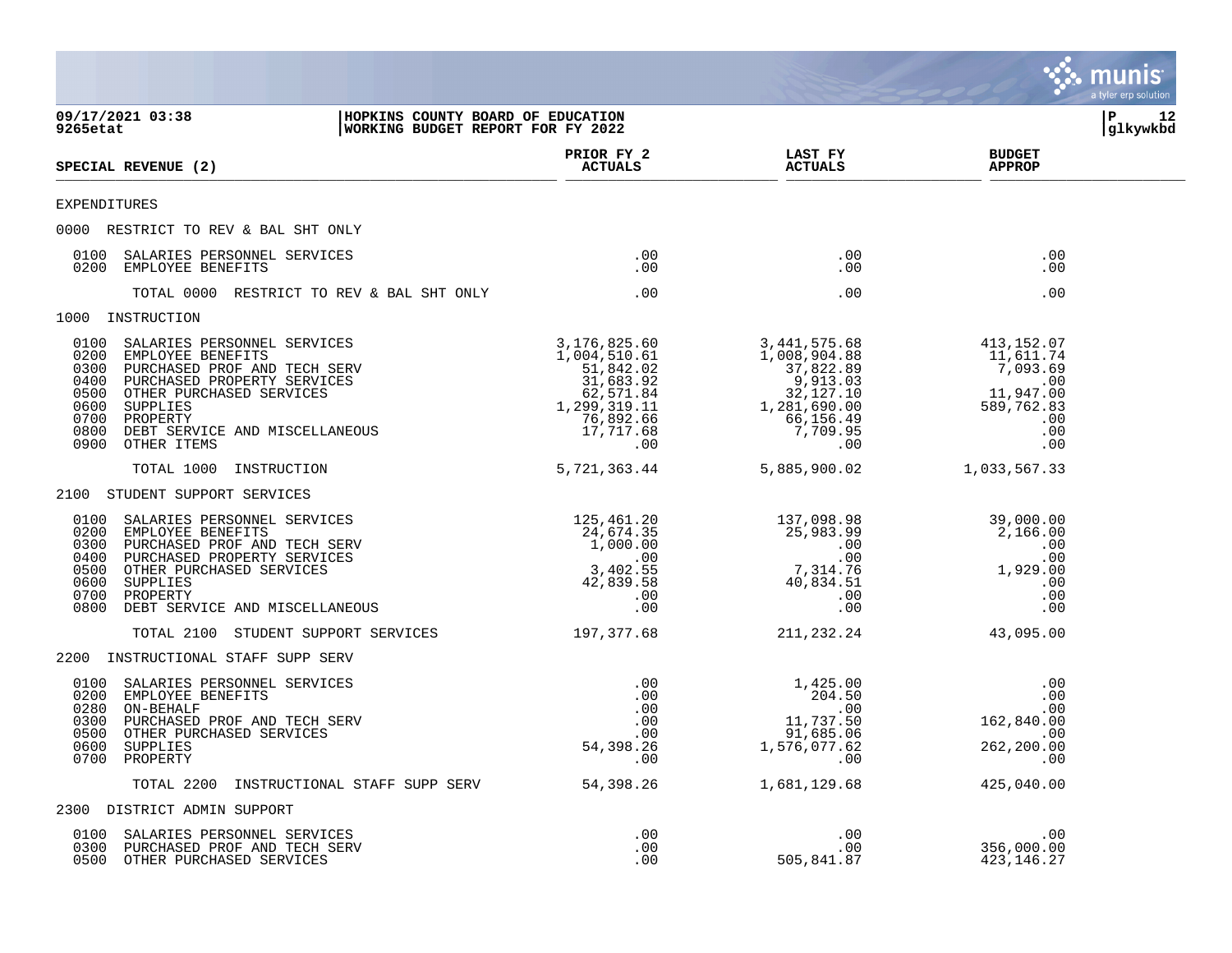| 09/17/2021 03:38<br>HOPKINS COUNTY BOARD OF EDUCATION<br>9265etat<br>WORKING BUDGET REPORT FOR FY 2022                                                                                                                |                                                         |                                                                                                                                                                                             |                                                                                                                                                              | 13<br>l P<br>  glkywkbd |
|-----------------------------------------------------------------------------------------------------------------------------------------------------------------------------------------------------------------------|---------------------------------------------------------|---------------------------------------------------------------------------------------------------------------------------------------------------------------------------------------------|--------------------------------------------------------------------------------------------------------------------------------------------------------------|-------------------------|
| SPECIAL REVENUE (2)                                                                                                                                                                                                   | PRIOR FY 2<br><b>ACTUALS</b>                            | <b>LAST FY</b><br><b>ACTUALS</b>                                                                                                                                                            | <b>BUDGET</b><br><b>APPROP</b>                                                                                                                               |                         |
|                                                                                                                                                                                                                       |                                                         |                                                                                                                                                                                             |                                                                                                                                                              |                         |
| TOTAL 2300 DISTRICT ADMIN SUPPORT                                                                                                                                                                                     | .00                                                     | 505,841.87                                                                                                                                                                                  | 779,146.27                                                                                                                                                   |                         |
| 2400 SCHOOL ADMIN SUPPORT                                                                                                                                                                                             |                                                         |                                                                                                                                                                                             |                                                                                                                                                              |                         |
| 0100 SALARIES PERSONNEL SERVICES<br>0200 EMPLOYEE BENEFITS                                                                                                                                                            | $\begin{array}{c} .00 \\ .00 \\ .00 \end{array}$<br>.00 | 18,252.83<br>1,165.98                                                                                                                                                                       | .00<br>.00                                                                                                                                                   |                         |
| TOTAL 2400 SCHOOL ADMIN SUPPORT                                                                                                                                                                                       |                                                         | 19,418.81                                                                                                                                                                                   | .00                                                                                                                                                          |                         |
| 2500 BUSINESS SUPPORT SERVICES                                                                                                                                                                                        |                                                         |                                                                                                                                                                                             |                                                                                                                                                              |                         |
| SALARIES PERSONNEL SERVICES<br>0100<br>EMPLOYEE BENEFITS<br>0200<br>0300<br>PURCHASED PROF AND TECH SERV<br>0500 OTHER PURCHASED SERVICES<br>0600<br>SUPPLIES<br>0700 PROPERTY<br>0800 DEBT SERVICE AND MISCELLANEOUS | $.00$<br>$.00$<br>$.00$                                 | $\begin{array}{c} 4\,, 348\,. 56\ 3\,, 739\,. 52\ 278\,, 997\,. 28\ .00\ \end{array}$<br>.00<br>.00<br>.00<br>.00                                                                           | .00<br>.00<br>.00<br>.00<br>.00<br>.00<br>.00                                                                                                                |                         |
| TOTAL 2500 BUSINESS SUPPORT SERVICES                                                                                                                                                                                  | .00                                                     | 287,085.36                                                                                                                                                                                  | .00                                                                                                                                                          |                         |
| 2600 PLANT OPERATIONS & MAINTENANCE                                                                                                                                                                                   |                                                         |                                                                                                                                                                                             |                                                                                                                                                              |                         |
| 0100 SALARIES PERSONNEL SERVICES<br>0200<br>EMPLOYEE BENEFITS<br>PURCHASED PROF AND TECH SERV<br>0300<br>0400 PURCHASED PROPERTY SERVICES<br>0500 OTHER PURCHASED SERVICES<br>0600 SUPPLIES<br>0700 PROPERTY          |                                                         | $\begin{array}{c cc} .00 & 227.16 \\ .00 & 172.28 \\ 68,125.00 & 135,804.31 \\ .00 & 40,000.00 \\ .00 & 40,000.00 \\ .00 & .00 \\ 42,174.61 & 613,163.53 \\ 14,901.00 & .00 \\ \end{array}$ | 00 .<br>00 .<br>1 , 144 , 000 . 00<br>8 , 556 , 000 . 00<br>00 . 000 , 556 , 8<br>$\begin{array}{c} . & 0 & 0 \\ 0 & 0 & 0 \end{array}$<br>.00<br>100,000.00 |                         |
| TOTAL 2600 PLANT OPERATIONS & MAINTENANCE                                                                                                                                                                             | 125,200.61                                              | 789,367.28                                                                                                                                                                                  | 9,800,000.00                                                                                                                                                 |                         |
| 2700 STUDENT TRANSPORTATION                                                                                                                                                                                           |                                                         |                                                                                                                                                                                             |                                                                                                                                                              |                         |
| 0100 SALARIES PERSONNEL SERVICES<br>0200 EMPLOYEE BENEFITS<br>0600<br>SUPPLIES<br>0700 PROPERTY<br>0800 DEBT SERVICE AND MISCELLANEOUS                                                                                | 119,072.65<br>39,466.25<br>$.00\,$<br>.00<br>.00        | $122,541.12$<br>$47,456.95$<br>$7,683.96$<br>$.00$<br>$.00$<br>.00                                                                                                                          | .00<br>.00<br>.00<br>.00<br>.00                                                                                                                              |                         |
| TOTAL 2700 STUDENT TRANSPORTATION 158,538.90                                                                                                                                                                          |                                                         | 177,682.03                                                                                                                                                                                  | .00                                                                                                                                                          |                         |
| 2900 OTHER INSTRUCTIONAL                                                                                                                                                                                              |                                                         |                                                                                                                                                                                             |                                                                                                                                                              |                         |
| 0600 SUPPLIES<br>0800 DEBT SERVICE AND MISCELLANEOUS                                                                                                                                                                  | $.00 \,$<br>.00                                         | $.00\,$<br>.00                                                                                                                                                                              | .00<br>.00                                                                                                                                                   |                         |
| TOTAL 2900 OTHER INSTRUCTIONAL                                                                                                                                                                                        | .00                                                     | .00                                                                                                                                                                                         | .00                                                                                                                                                          |                         |
| 3100 FOOD SERVICE OPERATION                                                                                                                                                                                           |                                                         |                                                                                                                                                                                             |                                                                                                                                                              |                         |

 $\ddot{\ddot{\mathbf{u}}}$  munis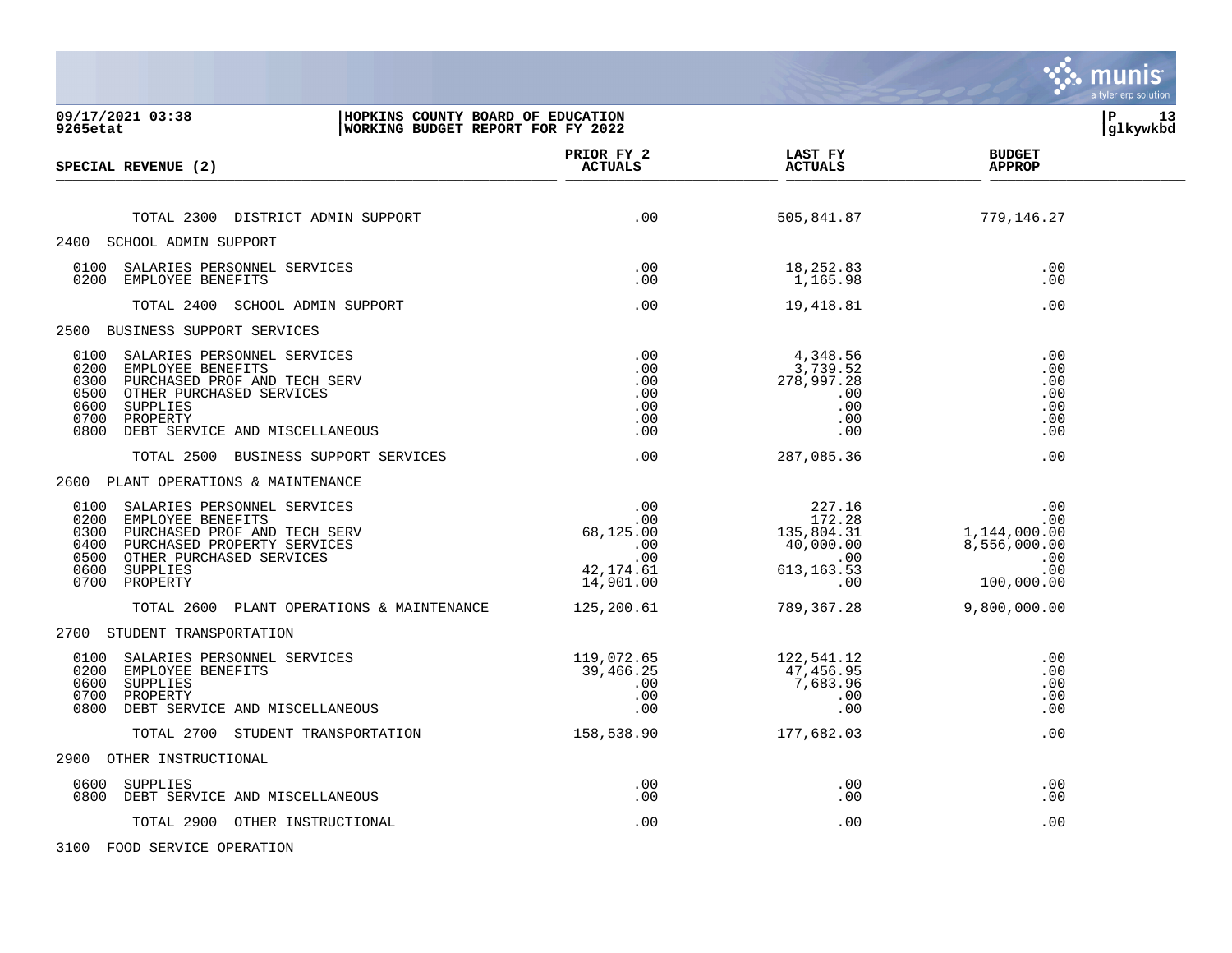

| 09/17/2021 03:38<br>9265etat | HOPKINS COUNTY BOARD OF EDUCATION<br>WORKING BUDGET REPORT FOR FY 2022 |             |                |               | glkywkbd |
|------------------------------|------------------------------------------------------------------------|-------------|----------------|---------------|----------|
|                              |                                                                        | pprop put o | <b>TAOM DY</b> | <b>DIDOIT</b> |          |

| SPECIAL REVENUE (2)                                                                                                                                                                                                                                                   | PRIOR FY 2<br><b>ACTUALS</b>                                                        | <b>LAST FY</b><br><b>ACTUALS</b>                                              | <b>BUDGET</b><br><b>APPROP</b>                                                            |  |
|-----------------------------------------------------------------------------------------------------------------------------------------------------------------------------------------------------------------------------------------------------------------------|-------------------------------------------------------------------------------------|-------------------------------------------------------------------------------|-------------------------------------------------------------------------------------------|--|
| 0100<br>SALARIES PERSONNEL SERVICES<br>0200<br>EMPLOYEE BENEFITS<br>0600<br>SUPPLIES                                                                                                                                                                                  | .00<br>.00<br>.00                                                                   | 10,209.88<br>7,203.13<br>32,109.84                                            | .00<br>.00<br>.00                                                                         |  |
| TOTAL 3100<br>FOOD SERVICE OPERATION                                                                                                                                                                                                                                  | .00                                                                                 | 49,522.85                                                                     | .00                                                                                       |  |
| DAY CARE OPERATIONS<br>3200                                                                                                                                                                                                                                           |                                                                                     |                                                                               |                                                                                           |  |
| 0100<br>SALARIES PERSONNEL SERVICES<br>0200<br>EMPLOYEE BENEFITS                                                                                                                                                                                                      | .00<br>.00                                                                          | 9,605.87<br>4,678.15                                                          | .00<br>.00                                                                                |  |
| TOTAL 3200 DAY CARE OPERATIONS                                                                                                                                                                                                                                        | .00                                                                                 | 14,284.02                                                                     | .00                                                                                       |  |
| COMMUNITY SERVICES<br>3300                                                                                                                                                                                                                                            |                                                                                     |                                                                               |                                                                                           |  |
| 0100<br>SALARIES PERSONNEL SERVICES<br>0200<br>EMPLOYEE BENEFITS<br>0300<br>PURCHASED PROF AND TECH SERV<br>0400<br>PURCHASED PROPERTY SERVICES<br>0500<br>OTHER PURCHASED SERVICES<br>0600<br>SUPPLIES<br>0700<br>PROPERTY<br>0800<br>DEBT SERVICE AND MISCELLANEOUS | 498,475.79<br>167,422.08<br>610.00<br>.00<br>2,476.64<br>10,406.29<br>.00<br>280.00 | 490,276.60<br>164,830.13<br>.00<br>.00<br>1,524.92<br>58,192.79<br>.00<br>.00 | 492,671.00<br>181, 131.97<br>600.00<br>.00<br>2,503.00<br>14,287.63<br>$\ldots$<br>120.00 |  |
| TOTAL 3300<br>COMMUNITY SERVICES                                                                                                                                                                                                                                      | 679,670.80                                                                          | 714,824.44                                                                    | 691, 313.60                                                                               |  |
| DEBT SERVICE<br>5100                                                                                                                                                                                                                                                  |                                                                                     |                                                                               |                                                                                           |  |
| 0800<br>DEBT SERVICE AND MISCELLANEOUS                                                                                                                                                                                                                                | .00                                                                                 | .00                                                                           | .00                                                                                       |  |
| TOTAL 5100 DEBT SERVICE                                                                                                                                                                                                                                               | .00                                                                                 | .00                                                                           | .00                                                                                       |  |
| 5200<br>FUND TRANSFERS                                                                                                                                                                                                                                                |                                                                                     |                                                                               |                                                                                           |  |
| 0800<br>DEBT SERVICE AND MISCELLANEOUS<br>0900<br>OTHER ITEMS                                                                                                                                                                                                         | .00<br>5,343.74                                                                     | .00<br>2,037.38                                                               | .00<br>437,800.00                                                                         |  |
| TOTAL 5200<br>FUND TRANSFERS                                                                                                                                                                                                                                          | 5,343.74                                                                            | 2,037.38                                                                      | 437,800.00                                                                                |  |
| TOTAL EXPENDITURES                                                                                                                                                                                                                                                    | 6,941,893.43                                                                        | 10,338,325.98                                                                 | 13,209,962.20                                                                             |  |
| TOTAL FOR SPECIAL REVENUE (2)                                                                                                                                                                                                                                         | .00                                                                                 | .00                                                                           | .00                                                                                       |  |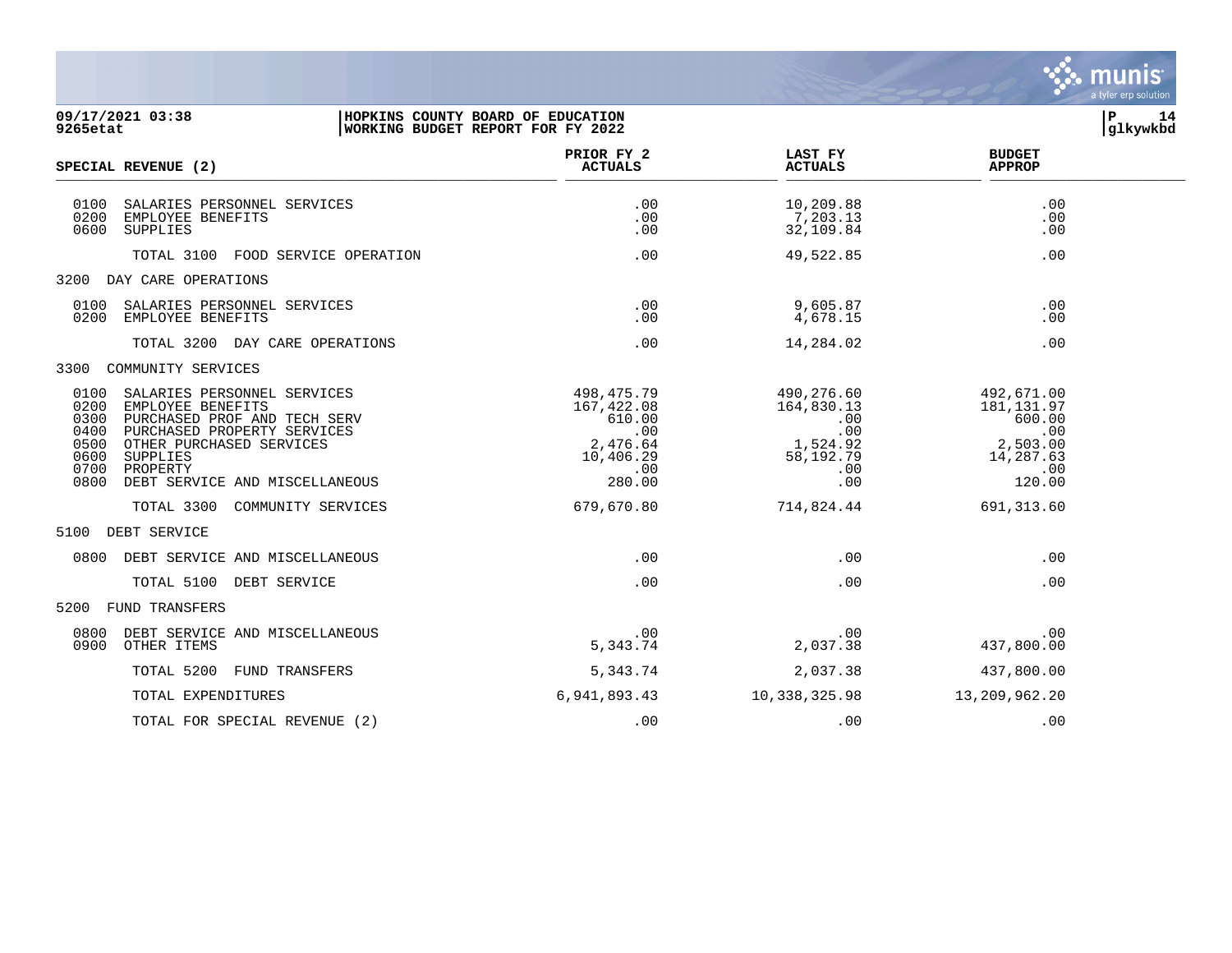|                 |                                                                                            |                              |                                  | a tyler erp solution           |
|-----------------|--------------------------------------------------------------------------------------------|------------------------------|----------------------------------|--------------------------------|
| 9265etat        | 09/17/2021 03:38<br>HOPKINS COUNTY BOARD OF EDUCATION<br>WORKING BUDGET REPORT FOR FY 2022 |                              |                                  | P<br>15<br>glkywkbd            |
|                 | DIST ACTIVITY (SPEC REV ANN) (                                                             | PRIOR FY 2<br><b>ACTUALS</b> | <b>LAST FY</b><br><b>ACTUALS</b> | <b>BUDGET</b><br><b>APPROP</b> |
| <b>REVENUES</b> |                                                                                            |                              |                                  |                                |
|                 | 0999 BEGINNING BALANCE                                                                     |                              |                                  |                                |
|                 | TOTAL 0999 BEGINNING BALANCE                                                               | 445, 372.68                  | 507,716.48                       | 461,627.79                     |
| RECEIPTS        |                                                                                            |                              |                                  |                                |
|                 | REVENUE FROM LOCAL SOURCES                                                                 |                              |                                  |                                |
|                 | STUDENT ACTIVITIES                                                                         |                              |                                  |                                |
| 1790            | OTHER STUD INCOME DIST ACT FUN                                                             | 201,092.50                   | 1,000.00                         | 13,237.97                      |
|                 | TOTAL STUDENT ACTIVITIES                                                                   | 201,092.50                   | 1,000.00                         | 13,237.97                      |
|                 | OTHER REVENUE FROM LOCAL SOURCES                                                           |                              |                                  |                                |
| 1920<br>1990    | CONTRIBUTIONS DONATIONS<br>MISCELLANEOUS REVENUE                                           | 18,037.46<br>45.00           | .00<br>.00                       | .00<br>.00                     |
|                 | TOTAL OTHER REVENUE FROM LOCAL SOURCES                                                     | 18,082.46                    | .00                              | .00                            |
|                 | TOTAL REVENUE FROM LOCAL SOURCES                                                           | 219, 174.96                  | 1,000.00                         | 13,237.97                      |
| OTHER RECEIPTS  |                                                                                            |                              |                                  |                                |
|                 | INTERFUND TRANSFERS                                                                        |                              |                                  |                                |
| 5210            | FUND TRANSFER                                                                              | .00                          | 35,165.04                        | .00                            |
|                 | TOTAL INTERFUND TRANSFERS                                                                  | .00                          | 35,165.04                        | .00                            |
|                 | TOTAL OTHER RECEIPTS                                                                       | .00                          | 35,165.04                        | .00                            |
|                 | TOTAL RECEIPTS                                                                             | 219,174.96                   | 36,165.04                        | 13,237.97                      |
|                 | TOTAL REVENUES                                                                             | 664,547.64                   | 543,881.52                       | 474,865.76                     |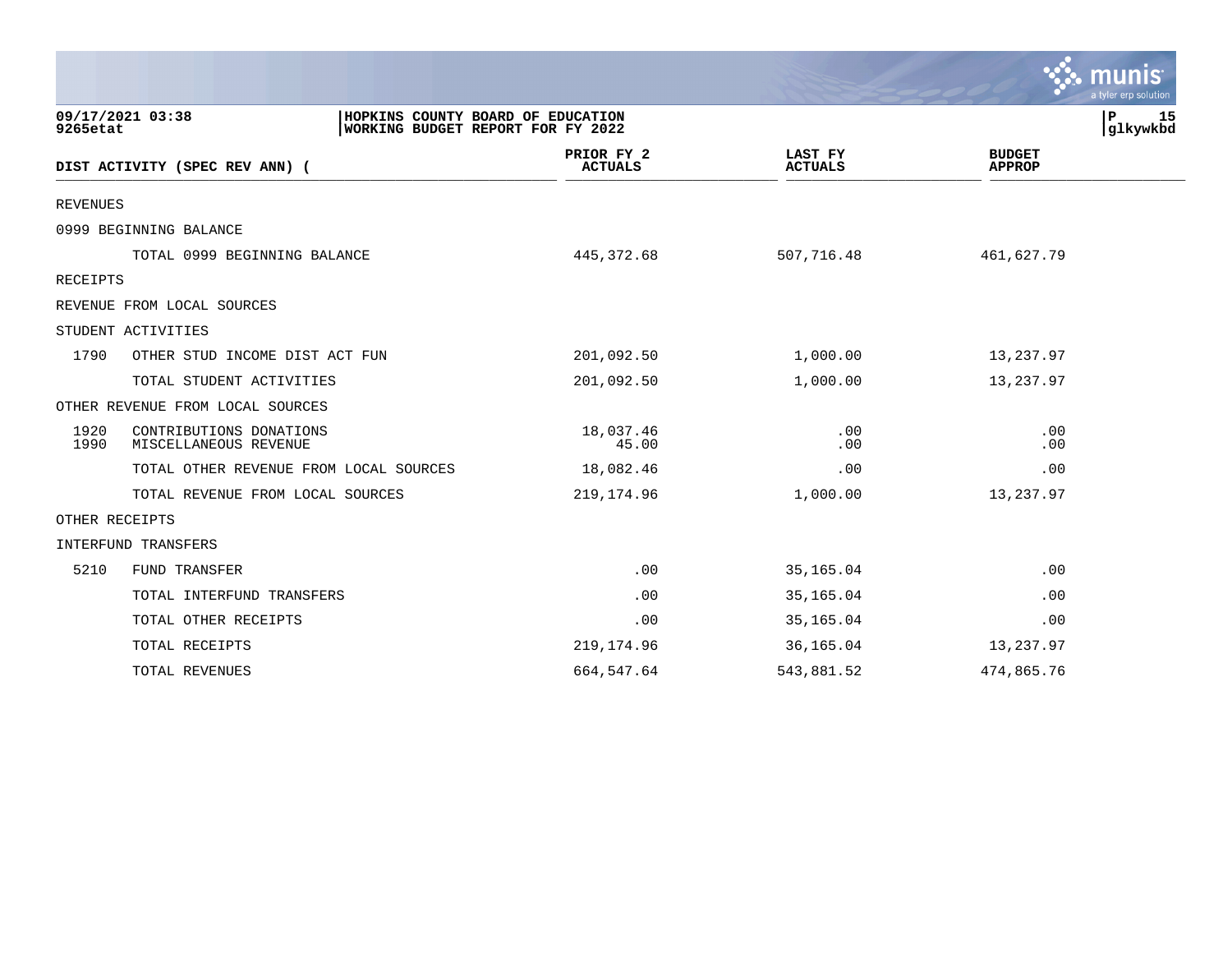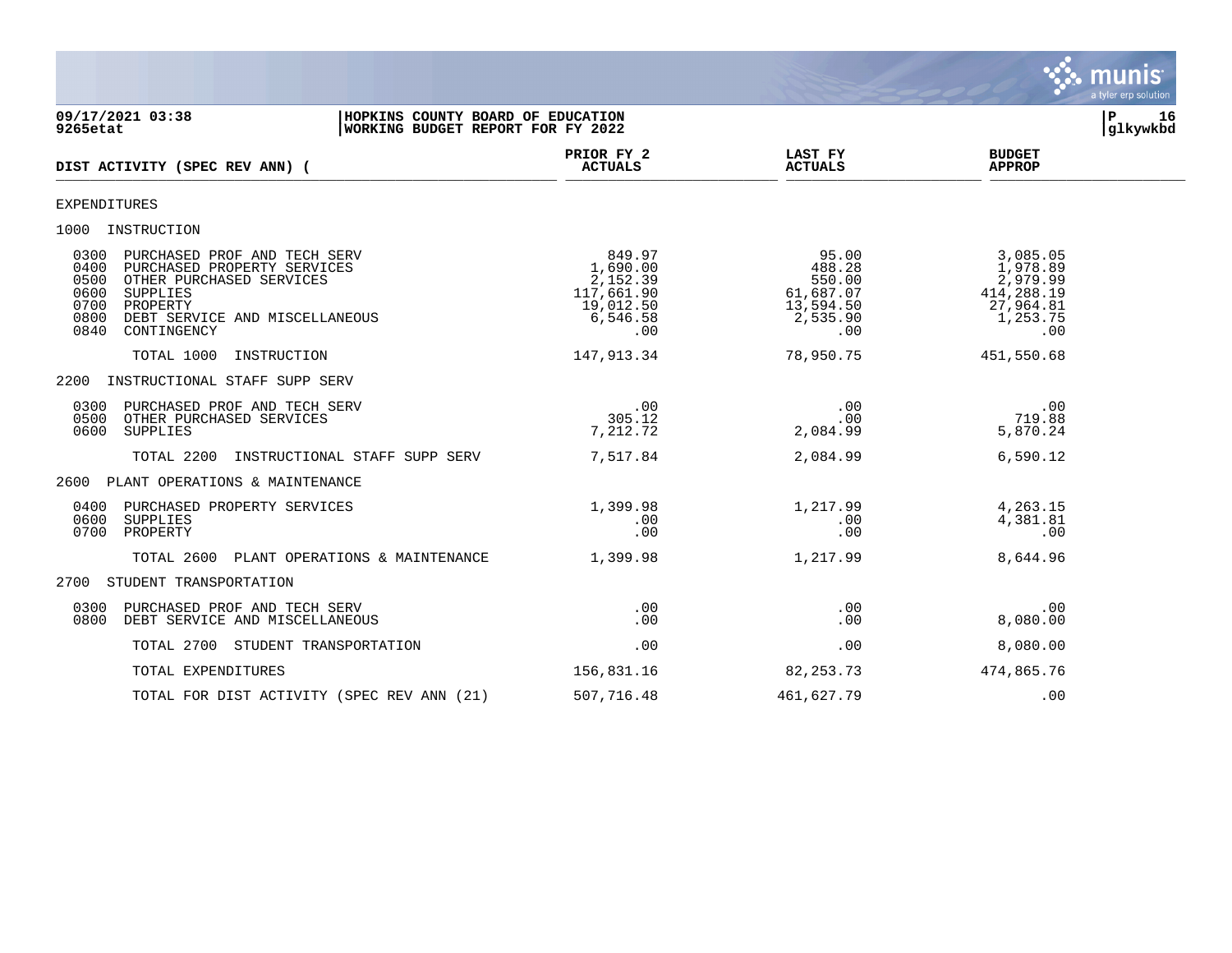|          |                                                                                            |                              |                           | <b>munis</b><br>a tyler erp solution. |
|----------|--------------------------------------------------------------------------------------------|------------------------------|---------------------------|---------------------------------------|
| 9265etat | 09/17/2021 03:38<br>HOPKINS COUNTY BOARD OF EDUCATION<br>WORKING BUDGET REPORT FOR FY 2022 | 17<br>P<br>glkywkbd          |                           |                                       |
|          | STUDENT ACTIVITY (SPEC REV ANN)                                                            | PRIOR FY 2<br><b>ACTUALS</b> | LAST FY<br><b>ACTUALS</b> | <b>BUDGET</b><br><b>APPROP</b>        |
| REVENUES |                                                                                            |                              |                           |                                       |
| RECEIPTS |                                                                                            |                              |                           |                                       |
|          | REVENUE FROM LOCAL SOURCES                                                                 |                              |                           |                                       |
|          | STUDENT ACTIVITIES                                                                         |                              |                           |                                       |
| 1790     | OTHER STUD INCOME DIST ACT FUN                                                             | .00                          | 554,152.00                | .00                                   |
|          | TOTAL STUDENT ACTIVITIES                                                                   | .00                          | 554,152.00                | .00                                   |
|          | TOTAL REVENUE FROM LOCAL SOURCES                                                           | .00                          | 554,152.00                | .00                                   |
|          | TOTAL RECEIPTS                                                                             | .00                          | 554,152.00                | .00                                   |
|          | TOTAL REVENUES                                                                             | .00                          | 554,152.00                | .00                                   |

**Tara**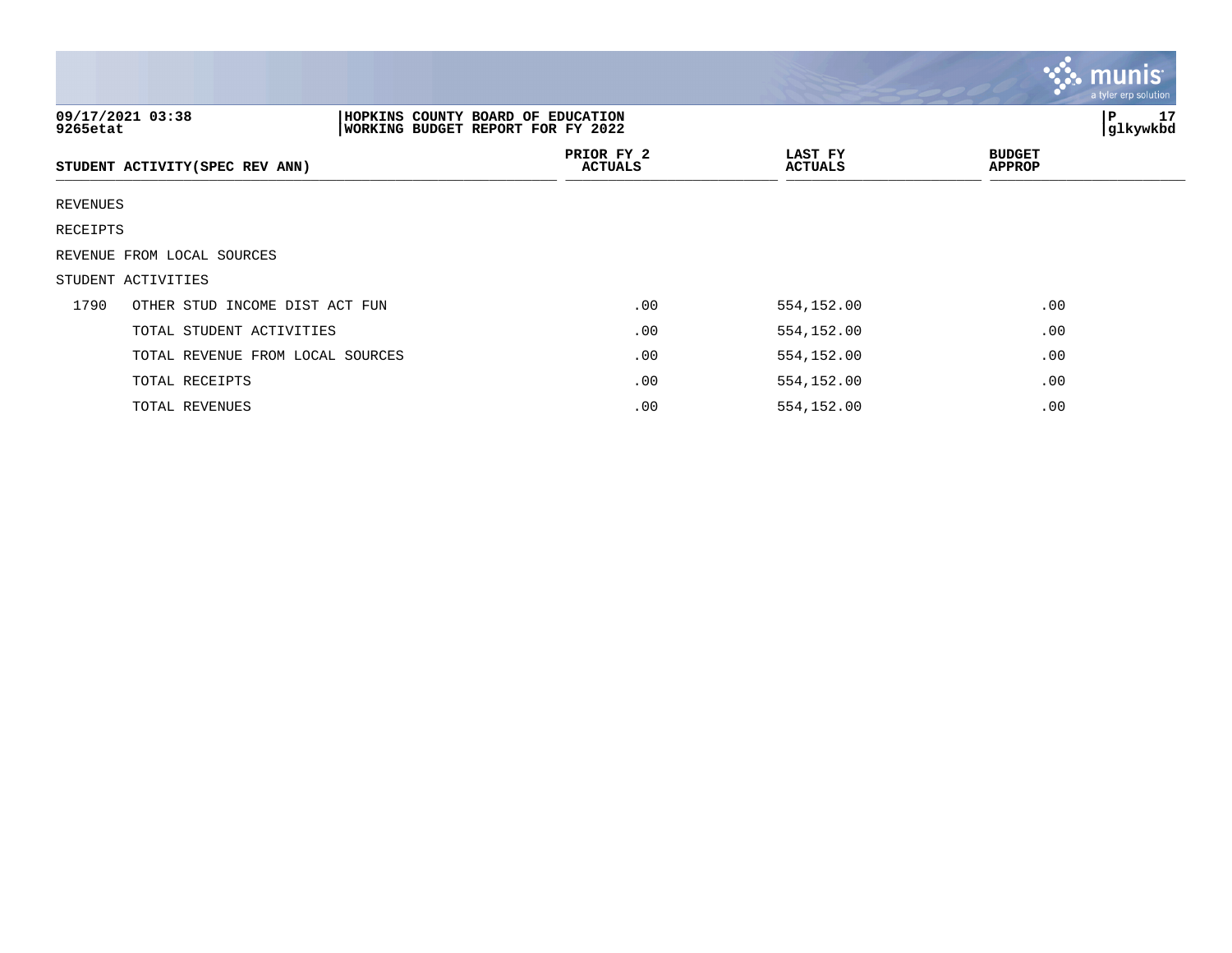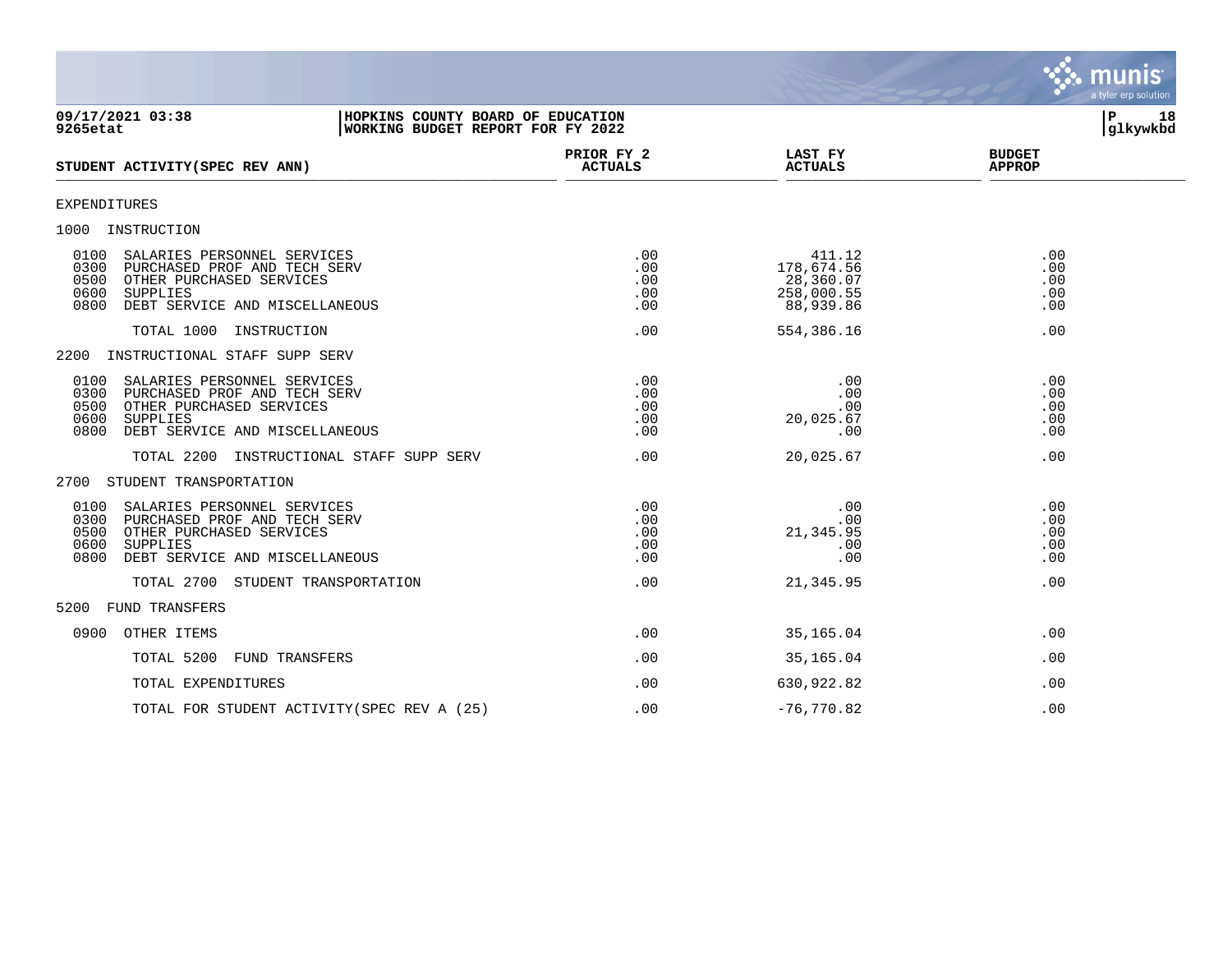|                |                                                               |                                                                        |                           | a tyler erp solution           |
|----------------|---------------------------------------------------------------|------------------------------------------------------------------------|---------------------------|--------------------------------|
| 9265etat       | 09/17/2021 03:38                                              | HOPKINS COUNTY BOARD OF EDUCATION<br>WORKING BUDGET REPORT FOR FY 2022 |                           | $\mathbf P$<br>19<br>glkywkbd  |
|                | CAPITAL OUTLAY FUND (310)                                     | PRIOR FY 2<br><b>ACTUALS</b>                                           | LAST FY<br><b>ACTUALS</b> | <b>BUDGET</b><br><b>APPROP</b> |
| REVENUES       |                                                               |                                                                        |                           |                                |
|                | 0999 BEGINNING BALANCE                                        |                                                                        |                           |                                |
|                | TOTAL 0999 BEGINNING BALANCE                                  | .00                                                                    | .00                       | .00                            |
| RECEIPTS       |                                                               |                                                                        |                           |                                |
|                | REVENUE FROM LOCAL SOURCES                                    |                                                                        |                           |                                |
|                | EARNINGS ON INVESTMENTS                                       |                                                                        |                           |                                |
| 1510           | INTEREST ON INVESTMENTS<br>1510SF Interest on Escrow for SFCC | .00<br>.00                                                             | .00<br>.00                | .00<br>.00                     |
|                | TOTAL EARNINGS ON INVESTMENTS                                 | .00                                                                    | .00                       | .00                            |
|                | TOTAL REVENUE FROM LOCAL SOURCES                              | .00                                                                    | .00                       | .00                            |
|                | REVENUE FROM STATE SOURCES                                    |                                                                        |                           |                                |
| RESTRICTED     |                                                               |                                                                        |                           |                                |
| 3200           | RESTRICTED STATE REVENUE                                      | 594,712.00                                                             | 594,712.00                | 616,339.00                     |
|                | TOTAL RESTRICTED                                              | 594,712.00                                                             | 594,712.00                | 616,339.00                     |
|                | TOTAL REVENUE FROM STATE SOURCES                              | 594,712.00                                                             | 594,712.00                | 616,339.00                     |
| OTHER RECEIPTS |                                                               |                                                                        |                           |                                |
|                | INTERFUND TRANSFERS                                           |                                                                        |                           |                                |
| 5210           | FUND TRANSFER                                                 | .00                                                                    | 7,055.00                  | .00                            |
|                | TOTAL INTERFUND TRANSFERS                                     | .00                                                                    | 7,055.00                  | .00                            |
|                | TOTAL OTHER RECEIPTS                                          | .00                                                                    | 7,055.00                  | .00                            |
|                | TOTAL RECEIPTS                                                | 594,712.00                                                             | 601,767.00                | 616,339.00                     |
|                | TOTAL REVENUES                                                | 594,712.00                                                             | 601,767.00                | 616,339.00                     |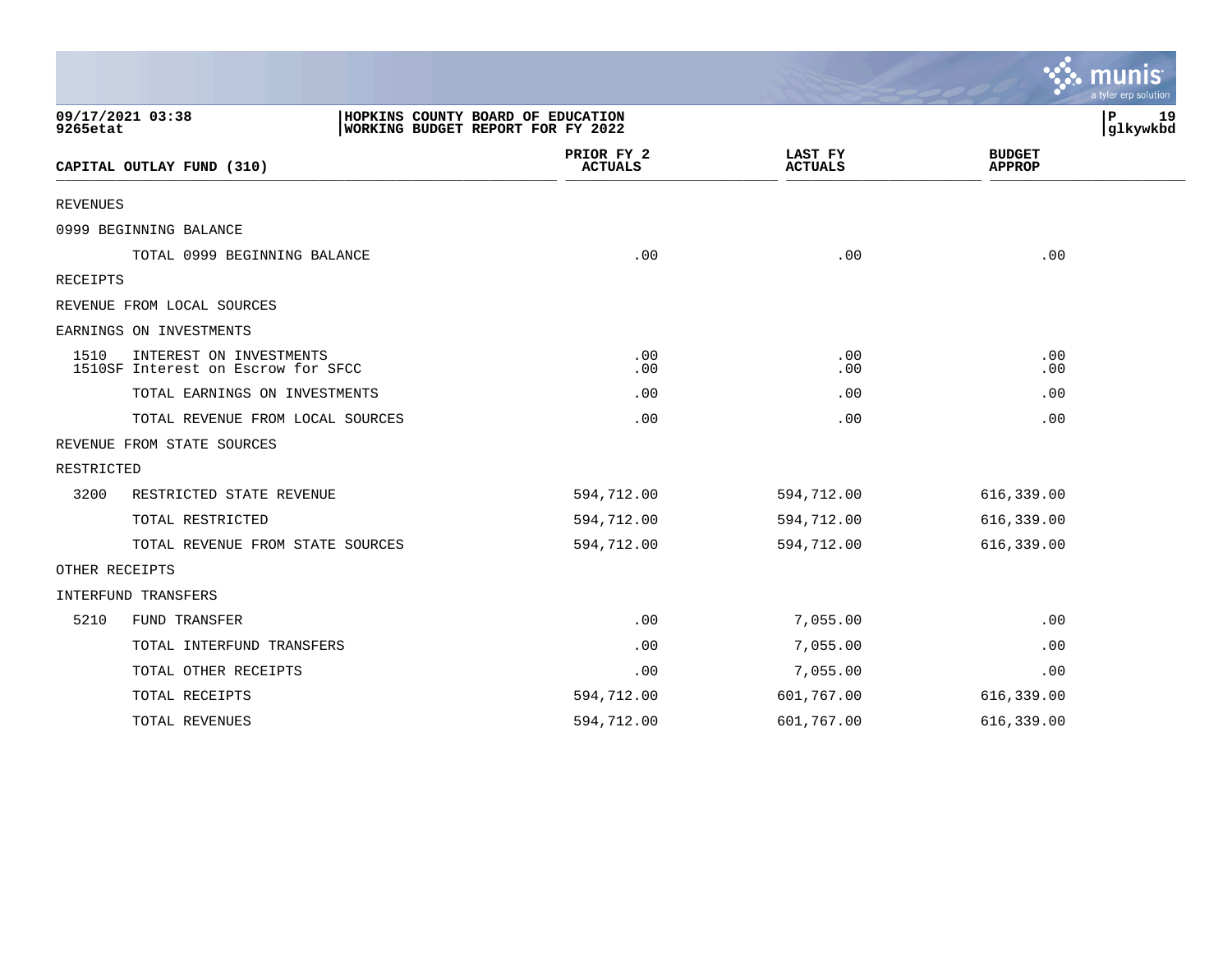|                                                               |                                                                        |                           | $\mathbf{C}$                   | a tyler erp solution |
|---------------------------------------------------------------|------------------------------------------------------------------------|---------------------------|--------------------------------|----------------------|
| 09/17/2021 03:38<br>9265etat                                  | HOPKINS COUNTY BOARD OF EDUCATION<br>WORKING BUDGET REPORT FOR FY 2022 |                           | P                              | 20<br>glkywkbd       |
| CAPITAL OUTLAY FUND (310)                                     | PRIOR FY 2<br><b>ACTUALS</b>                                           | LAST FY<br><b>ACTUALS</b> | <b>BUDGET</b><br><b>APPROP</b> |                      |
| EXPENDITURES                                                  |                                                                        |                           |                                |                      |
| 4300<br>ARCHITECTURAL/ENGIN                                   |                                                                        |                           |                                |                      |
| 0400<br>PURCHASED PROPERTY SERVICES                           | .00                                                                    | .00                       | .00                            |                      |
| TOTAL 4300<br>ARCHITECTURAL/ENGIN                             | .00                                                                    | .00                       | .00                            |                      |
| 5100<br>DEBT SERVICE                                          |                                                                        |                           |                                |                      |
| 0800<br>DEBT SERVICE AND MISCELLANEOUS<br>0840<br>CONTINGENCY | .00<br>.00                                                             | .00<br>.00                | .00<br>.00                     |                      |
| TOTAL 5100<br>DEBT SERVICE                                    | .00                                                                    | .00                       | .00                            |                      |
| 5200<br>FUND TRANSFERS                                        |                                                                        |                           |                                |                      |
| 0900<br>OTHER ITEMS                                           | 594,712.00                                                             | 601,767.00                | 616,339.00                     |                      |
| TOTAL 5200<br>FUND TRANSFERS                                  | 594,712.00                                                             | 601,767.00                | 616,339.00                     |                      |
| TOTAL EXPENDITURES                                            | 594,712.00                                                             | 601,767.00                | 616,339.00                     |                      |
| TOTAL FOR CAPITAL OUTLAY FUND (310)                           | .00                                                                    | .00                       | .00                            |                      |

 $\therefore$  munis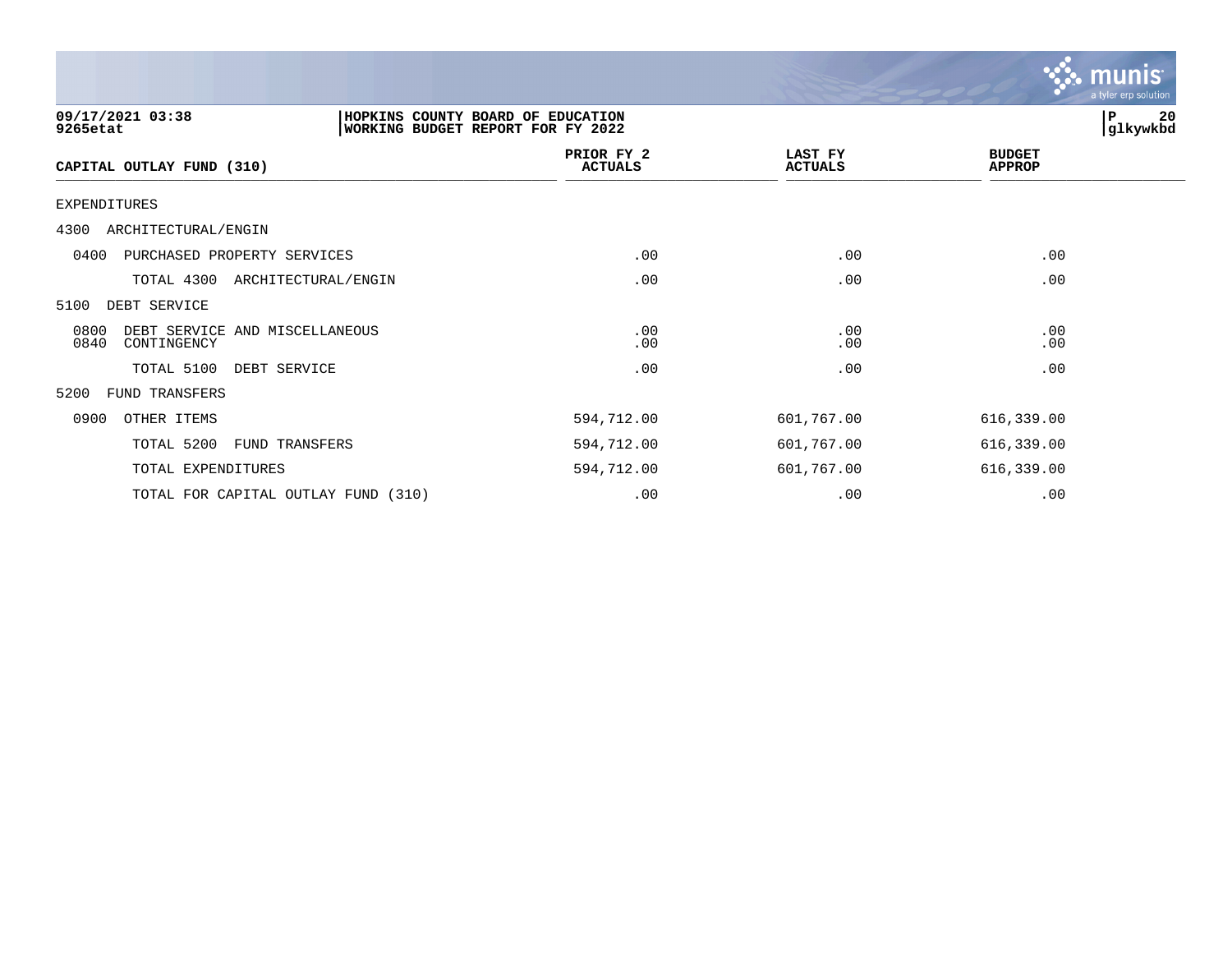|                                              |                                                                                                                                           |                                                                        |                                                 |                                                 |                                                 | munis<br>a tyler erp solution |
|----------------------------------------------|-------------------------------------------------------------------------------------------------------------------------------------------|------------------------------------------------------------------------|-------------------------------------------------|-------------------------------------------------|-------------------------------------------------|-------------------------------|
| 9265etat                                     | 09/17/2021 03:38                                                                                                                          | HOPKINS COUNTY BOARD OF EDUCATION<br>WORKING BUDGET REPORT FOR FY 2022 |                                                 |                                                 |                                                 | l P<br>21<br> glkywkbd        |
|                                              | BUILDING FUND (5 CENT LEVY) (3                                                                                                            |                                                                        | PRIOR FY 2<br><b>ACTUALS</b>                    | LAST FY<br><b>ACTUALS</b>                       | <b>BUDGET</b><br><b>APPROP</b>                  |                               |
| <b>REVENUES</b>                              |                                                                                                                                           |                                                                        |                                                 |                                                 |                                                 |                               |
|                                              | 0999 BEGINNING BALANCE                                                                                                                    |                                                                        |                                                 |                                                 |                                                 |                               |
|                                              | TOTAL 0999 BEGINNING BALANCE                                                                                                              |                                                                        | .00                                             | .00                                             | .00                                             |                               |
| RECEIPTS                                     |                                                                                                                                           |                                                                        |                                                 |                                                 |                                                 |                               |
|                                              | REVENUE FROM LOCAL SOURCES                                                                                                                |                                                                        |                                                 |                                                 |                                                 |                               |
|                                              | AD VALOREM TAXES                                                                                                                          |                                                                        |                                                 |                                                 |                                                 |                               |
| 1111<br>1113<br>1115<br>1116<br>1117<br>1118 | GENERAL PROPERTY TAX<br>PSC PROPERTY TAX<br>DELINQUENT PROPERTY TAX<br>DISTILLED SPIRITS TAX<br>MOTOR VEHICLE TAX<br>UNMINED MINERALS TAX |                                                                        | 1,444,386.00<br>.00<br>.00<br>.00<br>.00<br>.00 | 1,773,867.00<br>.00<br>.00<br>.00<br>.00<br>.00 | 1,928,068.00<br>.00<br>.00<br>.00<br>.00<br>.00 |                               |
|                                              | TOTAL AD VALOREM TAXES                                                                                                                    |                                                                        | 1,444,386.00                                    | 1,773,867.00                                    | 1,928,068.00                                    |                               |
|                                              | PENALTIES & INTEREST ON TAXES                                                                                                             |                                                                        |                                                 |                                                 |                                                 |                               |
| 1140                                         | PENALTIES & INTEREST ON TAXES                                                                                                             |                                                                        | .00                                             | .00                                             | .00                                             |                               |
|                                              | TOTAL PENALTIES & INTEREST ON TAXES                                                                                                       |                                                                        | .00                                             | .00                                             | .00                                             |                               |
| OTHER TAXES                                  |                                                                                                                                           |                                                                        |                                                 |                                                 |                                                 |                               |
| 1191<br>1192                                 | OMITTED PROPERTY TAX<br>EXCISE TAX                                                                                                        |                                                                        | .00<br>.00                                      | .00<br>.00                                      | .00<br>.00                                      |                               |
|                                              | TOTAL OTHER TAXES                                                                                                                         |                                                                        | .00                                             | .00                                             | .00                                             |                               |
|                                              | EARNINGS ON INVESTMENTS                                                                                                                   |                                                                        |                                                 |                                                 |                                                 |                               |
| 1510                                         | INTEREST ON INVESTMENTS<br>1510SF Interest on Escrow for SFCC                                                                             |                                                                        | .00<br>.00                                      | 29,664.67<br>.00                                | .00<br>.00                                      |                               |
|                                              | TOTAL EARNINGS ON INVESTMENTS                                                                                                             |                                                                        | .00                                             | 29,664.67                                       | .00                                             |                               |
|                                              | TOTAL REVENUE FROM LOCAL SOURCES                                                                                                          |                                                                        | 1,444,386.00                                    | 1,803,531.67                                    | 1,928,068.00                                    |                               |
|                                              | REVENUE FROM STATE SOURCES                                                                                                                |                                                                        |                                                 |                                                 |                                                 |                               |
| RESTRICTED                                   |                                                                                                                                           |                                                                        |                                                 |                                                 |                                                 |                               |
| 3200                                         | RESTRICTED STATE REVENUE                                                                                                                  |                                                                        | 1,035,564.00                                    | 949,915.00                                      | 894,763.00                                      |                               |
|                                              | TOTAL RESTRICTED                                                                                                                          |                                                                        | 1,035,564.00                                    | 949,915.00                                      | 894,763.00                                      |                               |
|                                              | TOTAL REVENUE FROM STATE SOURCES                                                                                                          |                                                                        | 1,035,564.00                                    | 949,915.00                                      | 894,763.00                                      |                               |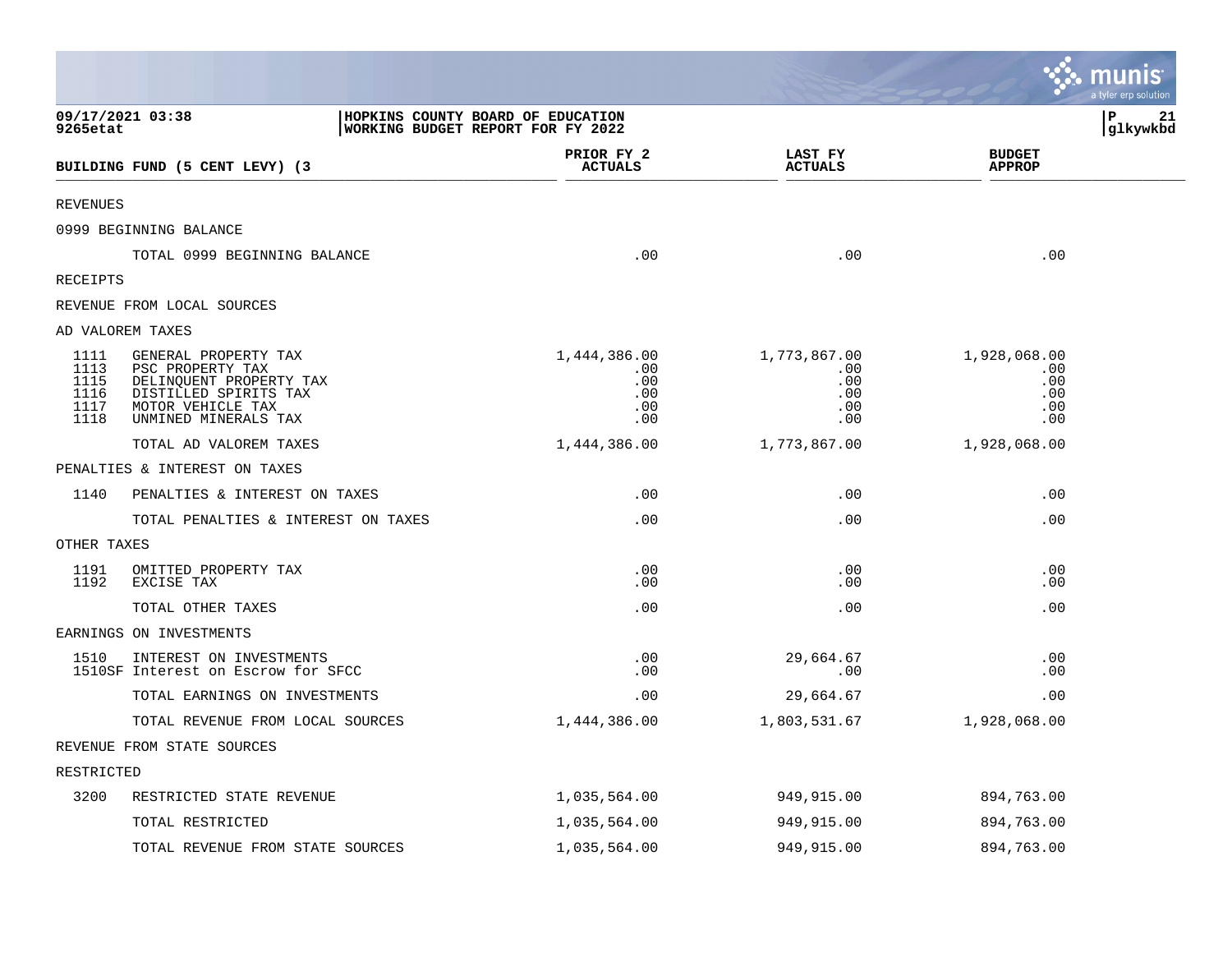|                                              |                                                                                                                                                      |                                        |                                        | <b>munis</b><br>a tyler erp solution   |  |
|----------------------------------------------|------------------------------------------------------------------------------------------------------------------------------------------------------|----------------------------------------|----------------------------------------|----------------------------------------|--|
| 9265etat                                     | 09/17/2021 03:38<br>HOPKINS COUNTY BOARD OF EDUCATION<br><b>WORKING BUDGET REPORT FOR FY 2022</b>                                                    |                                        |                                        | l P<br>22<br>glkywkbd                  |  |
|                                              | BUILDING FUND (5 CENT LEVY) (3                                                                                                                       | PRIOR FY 2<br><b>ACTUALS</b>           | LAST FY<br><b>ACTUALS</b>              | <b>BUDGET</b><br><b>APPROP</b>         |  |
| OTHER RECEIPTS                               |                                                                                                                                                      |                                        |                                        |                                        |  |
|                                              | INTERFUND TRANSFERS                                                                                                                                  |                                        |                                        |                                        |  |
| 5210                                         | FUND TRANSFER                                                                                                                                        | .00                                    | .00                                    | .00                                    |  |
|                                              | TOTAL INTERFUND TRANSFERS                                                                                                                            | .00                                    | .00                                    | .00                                    |  |
|                                              | SALE OR COMP FOR LOSS OF ASSETS                                                                                                                      |                                        |                                        |                                        |  |
| 5311<br>5312<br>5331<br>5332<br>5341<br>5342 | SALE OF LAND & IMPROVEMENTS<br>LOSS COMPENSATION<br>SALE OF BUILDINGS<br>LOSS COMP - BUILDINGS<br>SALE OF EQUIPMENT ETC<br>LOSS COMP - EQUIPMENT ETC | .00<br>.00<br>.00<br>.00<br>.00<br>.00 | .00<br>.00<br>.00<br>.00<br>.00<br>.00 | .00<br>.00<br>.00<br>.00<br>.00<br>.00 |  |
|                                              | TOTAL SALE OR COMP FOR LOSS OF ASSETS                                                                                                                | .00                                    | .00                                    | .00                                    |  |
| SPECIAL ITEMS                                |                                                                                                                                                      |                                        |                                        |                                        |  |
| 5630                                         | SPECIAL ITEMS                                                                                                                                        | .00                                    | .00                                    | .00                                    |  |
|                                              | TOTAL SPECIAL ITEMS                                                                                                                                  | .00                                    | .00                                    | .00                                    |  |
|                                              | TOTAL OTHER RECEIPTS                                                                                                                                 | .00                                    | .00                                    | .00                                    |  |
|                                              | TOTAL RECEIPTS                                                                                                                                       | 2,479,950.00                           | 2,753,446.67                           | 2,822,831.00                           |  |
|                                              | TOTAL REVENUES                                                                                                                                       | 2,479,950.00                           | 2,753,446.67                           | 2,822,831.00                           |  |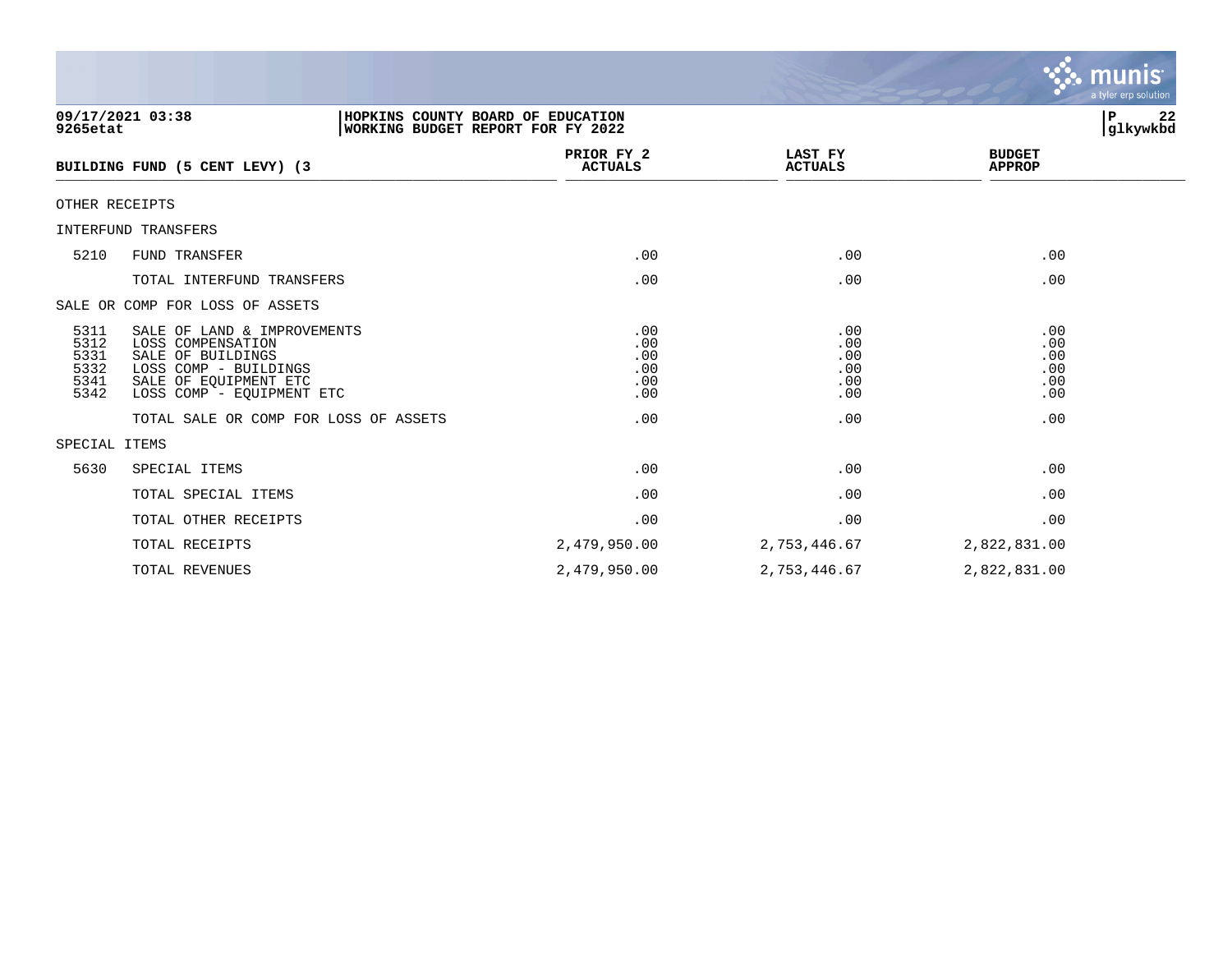|                                                                                                        |                              |                           | munis<br>a tyler erp solution  |
|--------------------------------------------------------------------------------------------------------|------------------------------|---------------------------|--------------------------------|
| 09/17/2021 03:38<br>HOPKINS COUNTY BOARD OF EDUCATION<br>9265etat<br>WORKING BUDGET REPORT FOR FY 2022 |                              |                           | 23<br>P<br>glkywkbd            |
| BUILDING FUND (5 CENT LEVY) (3                                                                         | PRIOR FY 2<br><b>ACTUALS</b> | LAST FY<br><b>ACTUALS</b> | <b>BUDGET</b><br><b>APPROP</b> |
| <b>EXPENDITURES</b>                                                                                    |                              |                           |                                |
| 4300 ARCHITECTURAL/ENGIN                                                                               |                              |                           |                                |
| 0400<br>PURCHASED PROPERTY SERVICES                                                                    | .00                          | .00                       | .00                            |
| TOTAL 4300<br>ARCHITECTURAL/ENGIN                                                                      | .00                          | .00                       | .00                            |
| 5100<br>DEBT SERVICE                                                                                   |                              |                           |                                |
| 0800<br>DEBT SERVICE AND MISCELLANEOUS<br>0840<br>CONTINGENCY<br>0900<br>OTHER ITEMS                   | .00<br>.00<br>.00            | .00<br>.00<br>.00         | .00<br>.00<br>.00              |
| TOTAL 5100<br>DEBT SERVICE                                                                             | .00                          | .00                       | .00                            |
| 5200<br>FUND TRANSFERS                                                                                 |                              |                           |                                |
| 0900<br>OTHER ITEMS                                                                                    | 1,109,114.63                 | 2,422,558.21              | 2,822,831.00                   |
| TOTAL 5200<br>FUND TRANSFERS                                                                           | 1,109,114.63                 | 2,422,558.21              | 2,822,831.00                   |
| TOTAL EXPENDITURES                                                                                     | 1,109,114.63                 | 2,422,558.21              | 2,822,831.00                   |
| TOTAL FOR BUILDING FUND (5 CENT LEVY) (320)                                                            | 1,370,835.37                 | 330,888.46                | .00                            |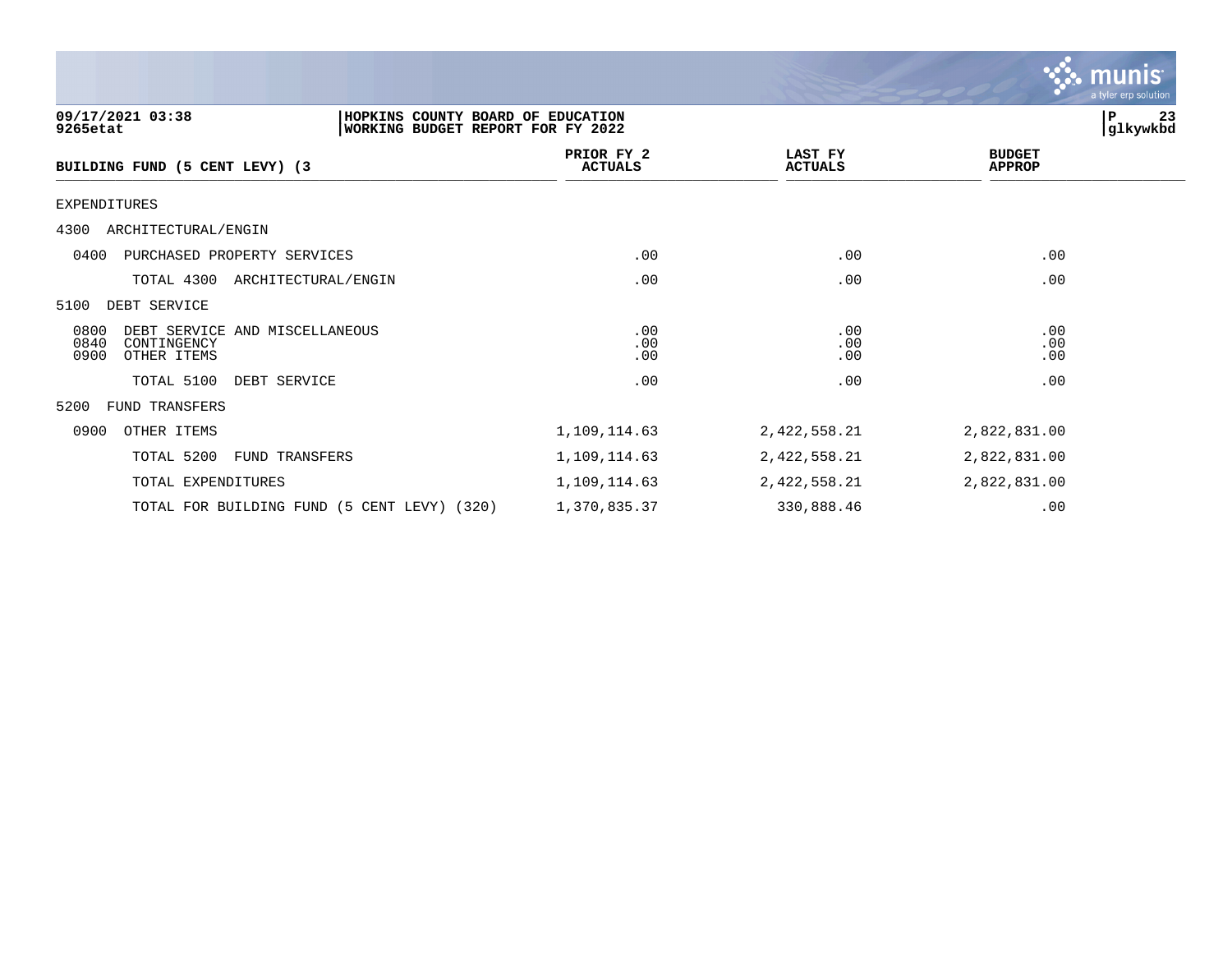|                      |                                         |                                                                               |                               | a tyler erp solutior           |
|----------------------|-----------------------------------------|-------------------------------------------------------------------------------|-------------------------------|--------------------------------|
| 9265etat             | 09/17/2021 03:38                        | HOPKINS COUNTY BOARD OF EDUCATION<br><b>WORKING BUDGET REPORT FOR FY 2022</b> |                               | ΙP<br>24<br>glkywkbd           |
|                      | CONSTRUCTION FUND (360)                 | PRIOR FY 2<br><b>ACTUALS</b>                                                  | LAST FY<br><b>ACTUALS</b>     | <b>BUDGET</b><br><b>APPROP</b> |
| <b>REVENUES</b>      |                                         |                                                                               |                               |                                |
|                      | 0999 BEGINNING BALANCE                  |                                                                               |                               |                                |
|                      | TOTAL 0999 BEGINNING BALANCE            | .00                                                                           | .00                           | .00                            |
| <b>RECEIPTS</b>      |                                         |                                                                               |                               |                                |
|                      | REVENUE FROM LOCAL SOURCES              |                                                                               |                               |                                |
|                      | EARNINGS ON INVESTMENTS                 |                                                                               |                               |                                |
| 1510                 | INTEREST ON INVESTMENTS                 | .00                                                                           | 7,883.44                      | .00                            |
|                      | TOTAL EARNINGS ON INVESTMENTS           | .00                                                                           | 7,883.44                      | .00                            |
|                      | OTHER REVENUE FROM LOCAL SOURCES        |                                                                               |                               |                                |
| 1920                 | CONTRIBUTIONS DONATIONS                 | .00                                                                           | 5,500.00                      | .00                            |
|                      | TOTAL OTHER REVENUE FROM LOCAL SOURCES  | .00                                                                           | 5,500.00                      | .00                            |
|                      | TOTAL REVENUE FROM LOCAL SOURCES        | .00                                                                           | 13,383.44                     | .00                            |
|                      | REVENUE FROM STATE SOURCES              |                                                                               |                               |                                |
|                      | EXPENDITURE REIMBURSEMENTS              |                                                                               |                               |                                |
| 3131                 | STATE MISC REIMBURSEMENTS               | .00                                                                           | .00                           | .00                            |
|                      | TOTAL EXPENDITURE REIMBURSEMENTS        | .00                                                                           | .00                           | .00                            |
|                      | TOTAL REVENUE FROM STATE SOURCES        | .00                                                                           | .00                           | .00                            |
| OTHER RECEIPTS       |                                         |                                                                               |                               |                                |
| <b>BOND PROCEEDS</b> |                                         |                                                                               |                               |                                |
| 5110<br>5120         | BOND PRINCIPAL PROCEEDS<br>BOND PREMIUM | .00<br>.00                                                                    | 19,235,000.00<br>1,546,911.15 | .00<br>.00                     |
|                      | TOTAL BOND PROCEEDS                     | .00                                                                           | 20,781,911.15                 | .00                            |
|                      | INTERFUND TRANSFERS                     |                                                                               |                               |                                |
| 5210                 | FUND TRANSFER                           | 286, 913. 24                                                                  | 182,809.81                    | .00                            |
|                      | TOTAL INTERFUND TRANSFERS               | 286, 913. 24                                                                  | 182,809.81                    | .00                            |
|                      | SALE OR COMP FOR LOSS OF ASSETS         |                                                                               |                               |                                |
| 5332                 | LOSS COMP - BUILDINGS                   | .00                                                                           | .00                           | .00                            |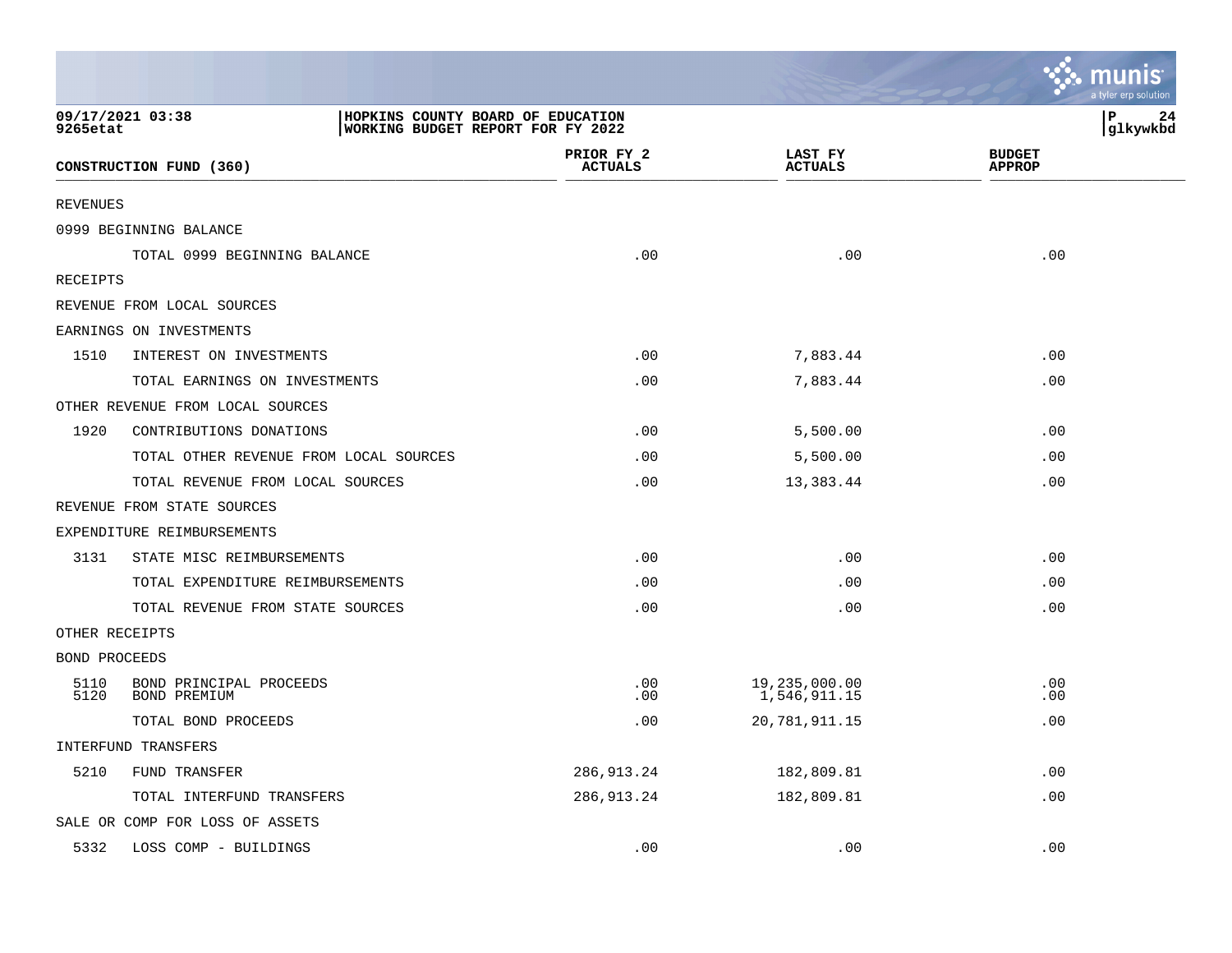|                                                                                                        |                              |                           | <b>a</b> munis<br>a tyler erp solution |
|--------------------------------------------------------------------------------------------------------|------------------------------|---------------------------|----------------------------------------|
| 09/17/2021 03:38<br>HOPKINS COUNTY BOARD OF EDUCATION<br>9265etat<br>WORKING BUDGET REPORT FOR FY 2022 |                              | P<br>25<br> glkywkbd      |                                        |
| CONSTRUCTION FUND (360)                                                                                | PRIOR FY 2<br><b>ACTUALS</b> | LAST FY<br><b>ACTUALS</b> | <b>BUDGET</b><br><b>APPROP</b>         |
| TOTAL SALE OR COMP FOR LOSS OF ASSETS                                                                  | .00                          | .00                       | .00                                    |
| TOTAL OTHER RECEIPTS                                                                                   | 286, 913. 24                 | 20,964,720.96             | .00                                    |
| TOTAL RECEIPTS                                                                                         | 286, 913. 24                 | 20,978,104.40             | .00                                    |
| TOTAL REVENUES                                                                                         | 286,913.24                   | 20,978,104.40             | .00                                    |

 $\sim$   $\sim$   $\sim$   $\sim$   $\sim$   $\sim$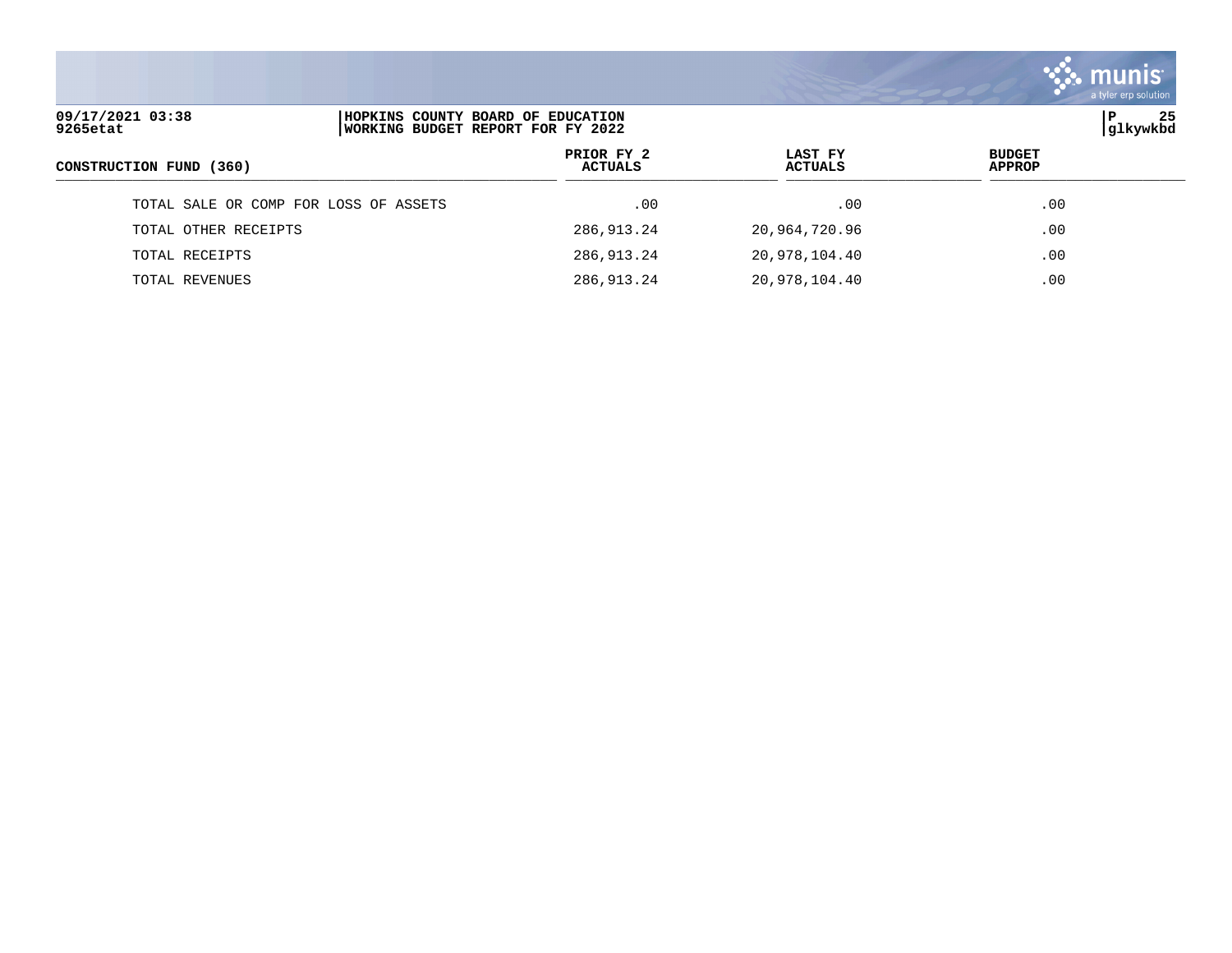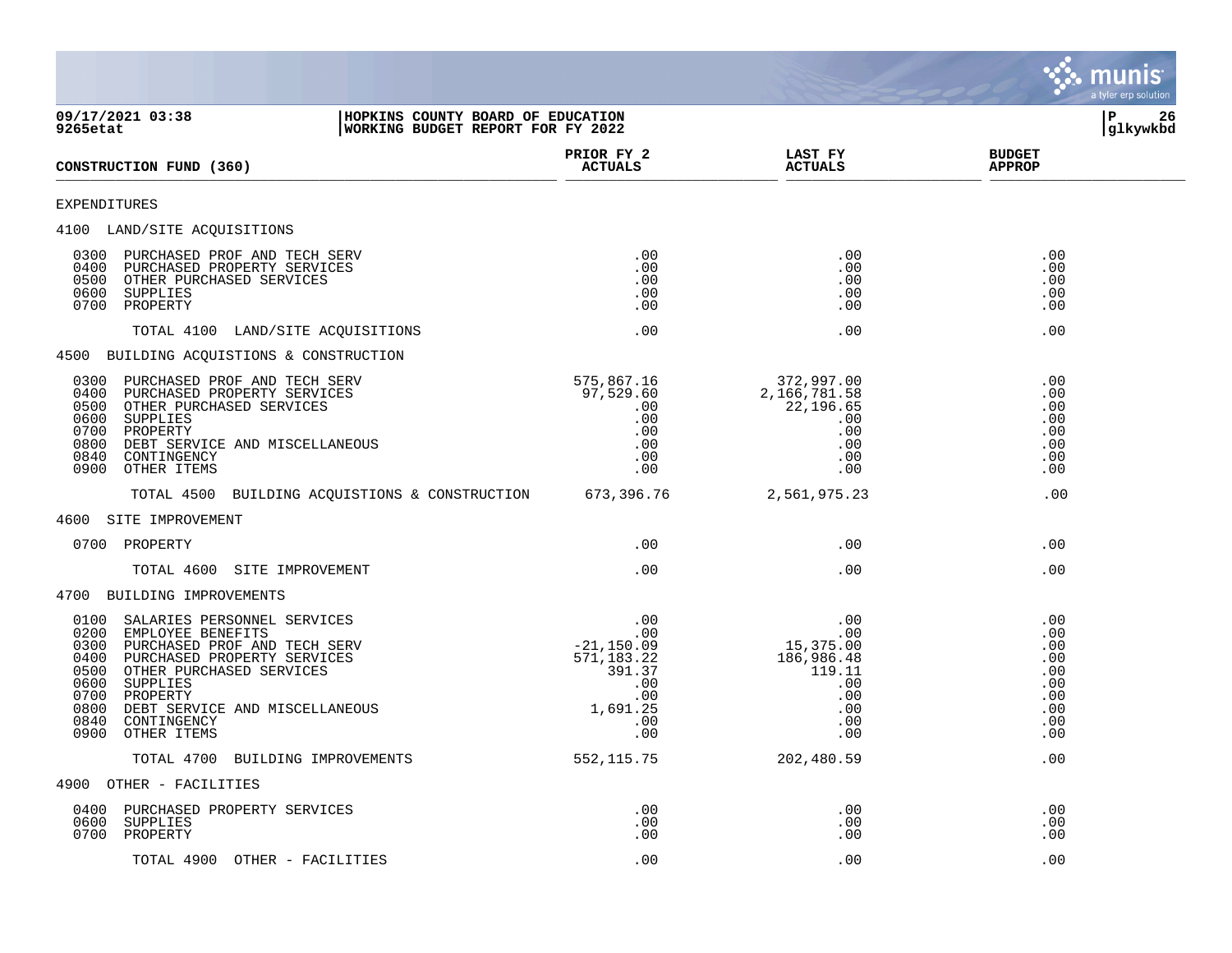

| 09/17/2021 03:38<br>9265etat                                  |                | HOPKINS COUNTY BOARD OF EDUCATION<br>WORKING BUDGET REPORT FOR FY 2022 |                           |                                |  |
|---------------------------------------------------------------|----------------|------------------------------------------------------------------------|---------------------------|--------------------------------|--|
| CONSTRUCTION FUND (360)                                       |                | PRIOR FY 2<br><b>ACTUALS</b>                                           | LAST FY<br><b>ACTUALS</b> | <b>BUDGET</b><br><b>APPROP</b> |  |
| DEBT SERVICE<br>5100                                          |                |                                                                        |                           |                                |  |
| 0800<br>DEBT SERVICE AND MISCELLANEOUS<br>0900<br>OTHER ITEMS |                | .00<br>.00                                                             | 121,640.00<br>110,164.27  | .00<br>.00                     |  |
| TOTAL 5100                                                    | DEBT SERVICE   | .00                                                                    | 231,804.27                | .00                            |  |
| 5200<br><b>FUND TRANSFERS</b>                                 |                |                                                                        |                           |                                |  |
| 0900<br>OTHER ITEMS                                           |                | .00                                                                    | .00                       | .00                            |  |
| TOTAL 5200                                                    | FUND TRANSFERS | .00                                                                    | .00                       | .00                            |  |
| TOTAL EXPENDITURES                                            |                | 1,225,512.51                                                           | 2,996,260.09              | .00                            |  |
| TOTAL FOR CONSTRUCTION FUND (360)                             |                | $-938,599.27$                                                          | 17,981,844.31             | .00                            |  |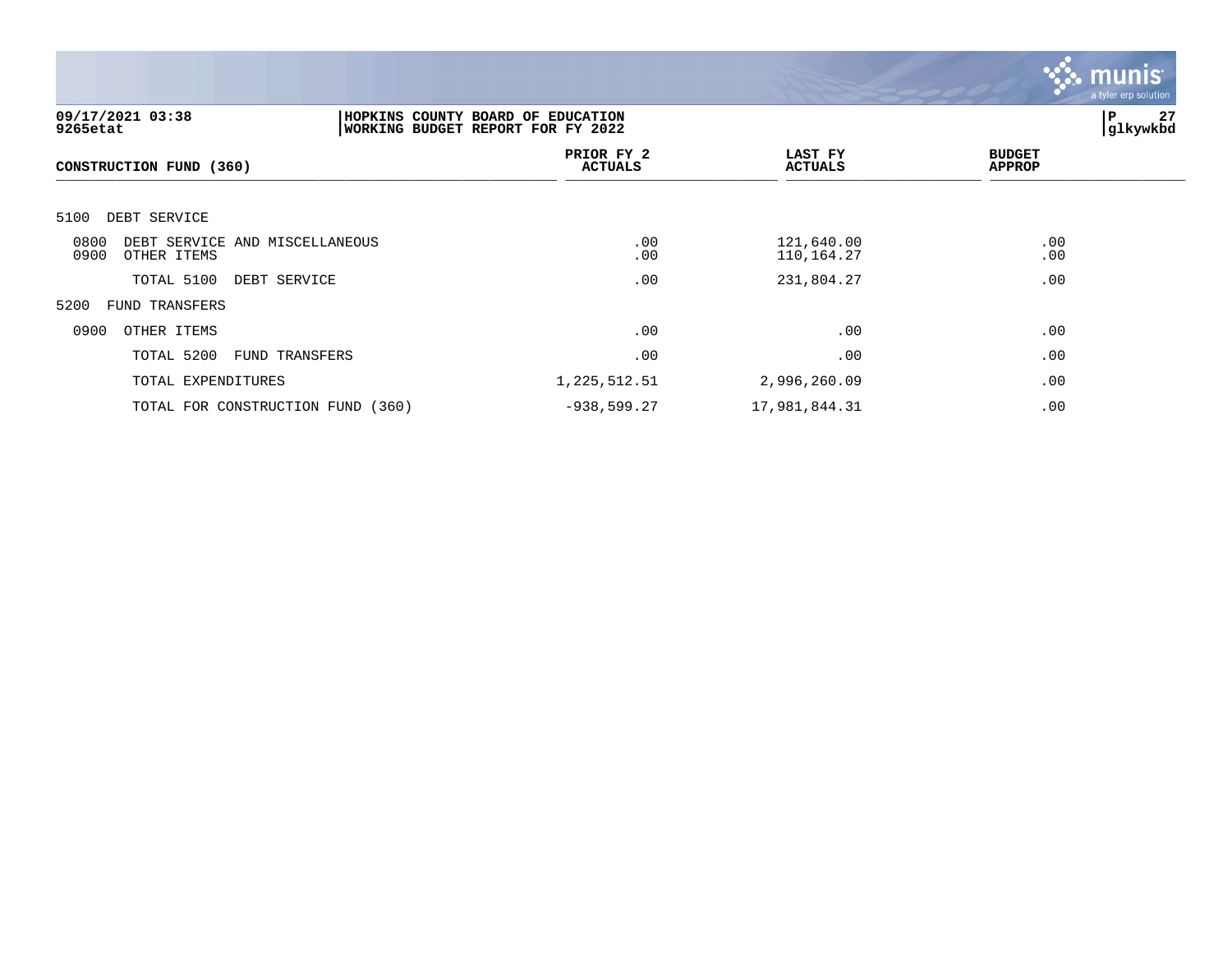|                      |                                                                  |                                                                        |                           |                                | a tyler erp solution |
|----------------------|------------------------------------------------------------------|------------------------------------------------------------------------|---------------------------|--------------------------------|----------------------|
| 9265etat             | 09/17/2021 03:38                                                 | HOPKINS COUNTY BOARD OF EDUCATION<br>WORKING BUDGET REPORT FOR FY 2022 |                           | P                              | 28<br> glkywkbd      |
|                      | DEBT SERVICE FUND (400)                                          | PRIOR FY 2<br><b>ACTUALS</b>                                           | LAST FY<br><b>ACTUALS</b> | <b>BUDGET</b><br><b>APPROP</b> |                      |
| REVENUES             |                                                                  |                                                                        |                           |                                |                      |
|                      | 0999 BEGINNING BALANCE                                           |                                                                        |                           |                                |                      |
|                      | TOTAL 0999 BEGINNING BALANCE                                     | 1,269,500.00                                                           | 516,961.67                | .00                            |                      |
| RECEIPTS             |                                                                  |                                                                        |                           |                                |                      |
|                      | REVENUE FROM LOCAL SOURCES                                       |                                                                        |                           |                                |                      |
|                      | EARNINGS ON INVESTMENTS                                          |                                                                        |                           |                                |                      |
| 1510                 | INTEREST ON INVESTMENTS                                          | 21,587.00                                                              | 13,288.33                 | .00                            |                      |
|                      | TOTAL EARNINGS ON INVESTMENTS                                    | 21,587.00                                                              | 13,288.33                 | .00                            |                      |
|                      | TOTAL REVENUE FROM LOCAL SOURCES                                 | 21,587.00                                                              | 13,288.33                 | .00                            |                      |
|                      | REVENUE FROM STATE SOURCES                                       |                                                                        |                           |                                |                      |
| RESTRICTED           |                                                                  |                                                                        |                           |                                |                      |
| 3200                 | RESTRICTED STATE REVENUE                                         | .00                                                                    | .00                       | .00                            |                      |
|                      | TOTAL RESTRICTED                                                 | .00                                                                    | .00                       | .00                            |                      |
|                      | REVENUE FOR ON BEHALF PAYMENTS                                   |                                                                        |                           |                                |                      |
| 3900                 | ON BEHALF                                                        | 773,400.65                                                             | 662,185.17                | 1,206,580.56                   |                      |
|                      | TOTAL REVENUE FOR ON BEHALF PAYMENTS                             | 773,400.65                                                             | 662,185.17                | 1,206,580.56                   |                      |
|                      | TOTAL REVENUE FROM STATE SOURCES                                 | 773,400.65                                                             | 662,185.17                | 1,206,580.56                   |                      |
| OTHER RECEIPTS       |                                                                  |                                                                        |                           |                                |                      |
| BOND PROCEEDS        |                                                                  |                                                                        |                           |                                |                      |
| 5110<br>5120<br>5130 | BOND PRINCIPAL PROCEEDS<br>BOND PREMIUM<br>ACCRUED BOND INTEREST | .00<br>.00<br>.00                                                      | .00<br>.00<br>.00         | .00<br>.00<br>.00              |                      |
|                      | TOTAL BOND PROCEEDS                                              | .00                                                                    | .00                       | .00                            |                      |
|                      | INTERFUND TRANSFERS                                              |                                                                        |                           |                                |                      |
| 5210                 | FUND TRANSFER                                                    | 1,606,422.63                                                           | 2,838,461.10              | 3,439,170.00                   |                      |
|                      | TOTAL INTERFUND TRANSFERS                                        | 1,606,422.63                                                           | 2,838,461.10              | 3,439,170.00                   |                      |
|                      | TOTAL OTHER RECEIPTS                                             | 1,606,422.63                                                           | 2,838,461.10              | 3,439,170.00                   |                      |
|                      | TOTAL RECEIPTS                                                   | 2, 401, 410.28                                                         | 3,513,934.60              | 4,645,750.56                   |                      |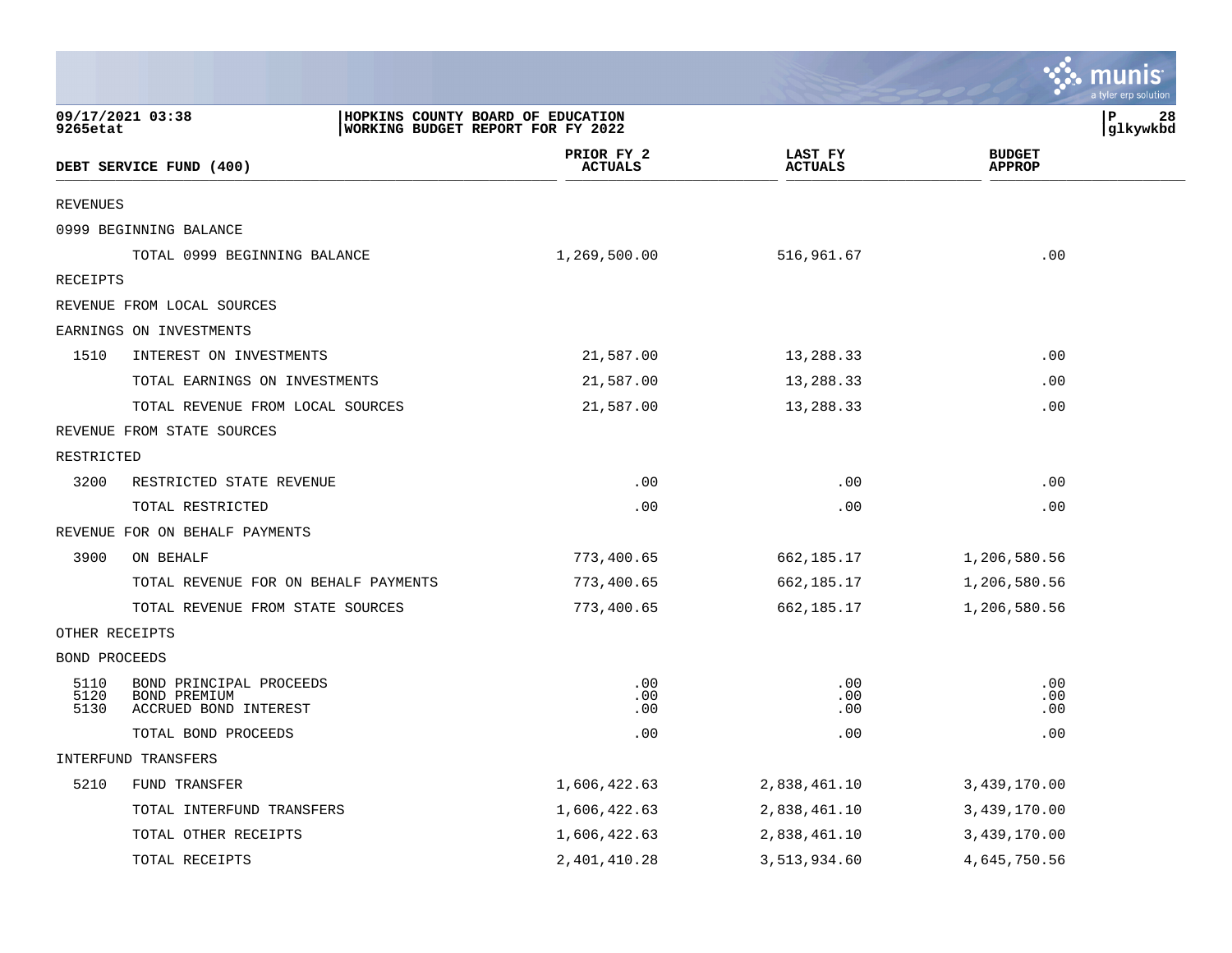|                              |                                                                        |                              |                    | a tyler erp solution           |
|------------------------------|------------------------------------------------------------------------|------------------------------|--------------------|--------------------------------|
| 09/17/2021 03:38<br>9265etat | HOPKINS COUNTY BOARD OF EDUCATION<br>WORKING BUDGET REPORT FOR FY 2022 |                              |                    | 29<br>glkywkbd                 |
| DEBT SERVICE FUND<br>(400)   |                                                                        | PRIOR FY 2<br><b>ACTUALS</b> | LAST FY<br>ACTUALS | <b>BUDGET</b><br><b>APPROP</b> |
| TOTAL REVENUES               |                                                                        | 3,670,910.28                 | 4,030,896.27       | 4,645,750.56                   |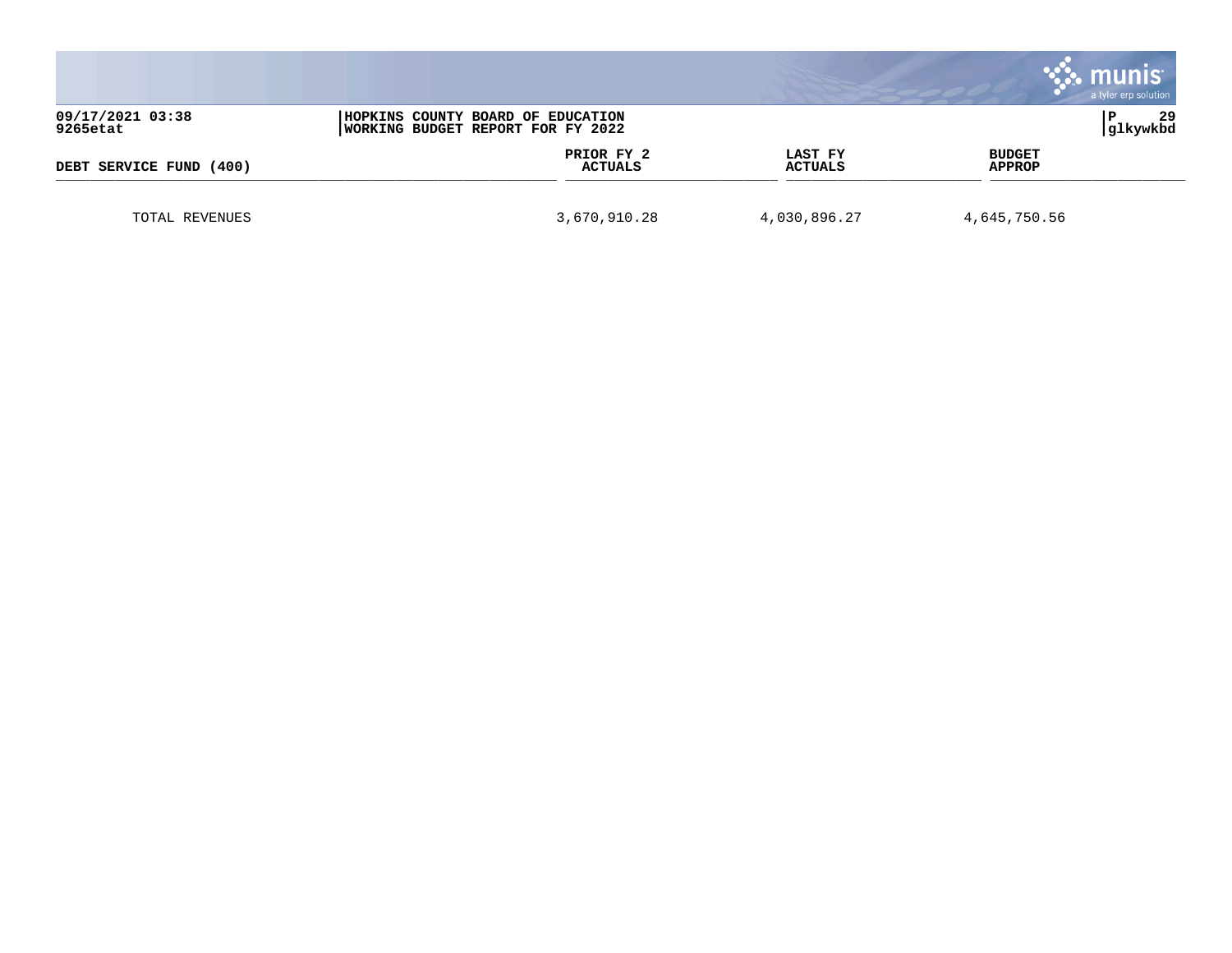

| 09/17/2021 03:38<br>9265etat                                  | HOPKINS COUNTY BOARD OF EDUCATION<br>WORKING BUDGET REPORT FOR FY 2022 |                              |                           |                         | 30<br>P<br>glkywkbd |
|---------------------------------------------------------------|------------------------------------------------------------------------|------------------------------|---------------------------|-------------------------|---------------------|
| DEBT SERVICE FUND (400)                                       |                                                                        | PRIOR FY 2<br><b>ACTUALS</b> | LAST FY<br><b>ACTUALS</b> | <b>BUDGET</b><br>APPROP |                     |
| EXPENDITURES                                                  |                                                                        |                              |                           |                         |                     |
| RESTRICT TO REV & BAL SHT ONLY<br>0000                        |                                                                        |                              |                           |                         |                     |
| DEBT SERVICE AND MISCELLANEOUS<br>0800                        |                                                                        | .00                          | .00                       | .00                     |                     |
| TOTAL 0000                                                    | RESTRICT TO REV & BAL SHT ONLY                                         | .00                          | .00                       | .00                     |                     |
| DEBT SERVICE<br>5100                                          |                                                                        |                              |                           |                         |                     |
| 0800<br>DEBT SERVICE AND MISCELLANEOUS<br>0900<br>OTHER ITEMS |                                                                        | 3,619,073.28<br>.00          | 4,010,396.27<br>.00       | 4,645,750.56<br>.00     |                     |
| TOTAL 5100                                                    | DEBT SERVICE                                                           | 3,619,073.28                 | 4,010,396.27              | 4,645,750.56            |                     |
| 5200<br>FUND TRANSFERS                                        |                                                                        |                              |                           |                         |                     |
| 0900<br>OTHER ITEMS                                           |                                                                        | .00                          | .00                       | .00                     |                     |
| TOTAL 5200                                                    | FUND TRANSFERS                                                         | .00                          | .00                       | .00                     |                     |
| TOTAL EXPENDITURES                                            |                                                                        | 3,619,073.28                 | 4,010,396.27              | 4,645,750.56            |                     |
|                                                               | TOTAL FOR DEBT SERVICE FUND (400)                                      | 51,837.00                    | 20,500.00                 | .00                     |                     |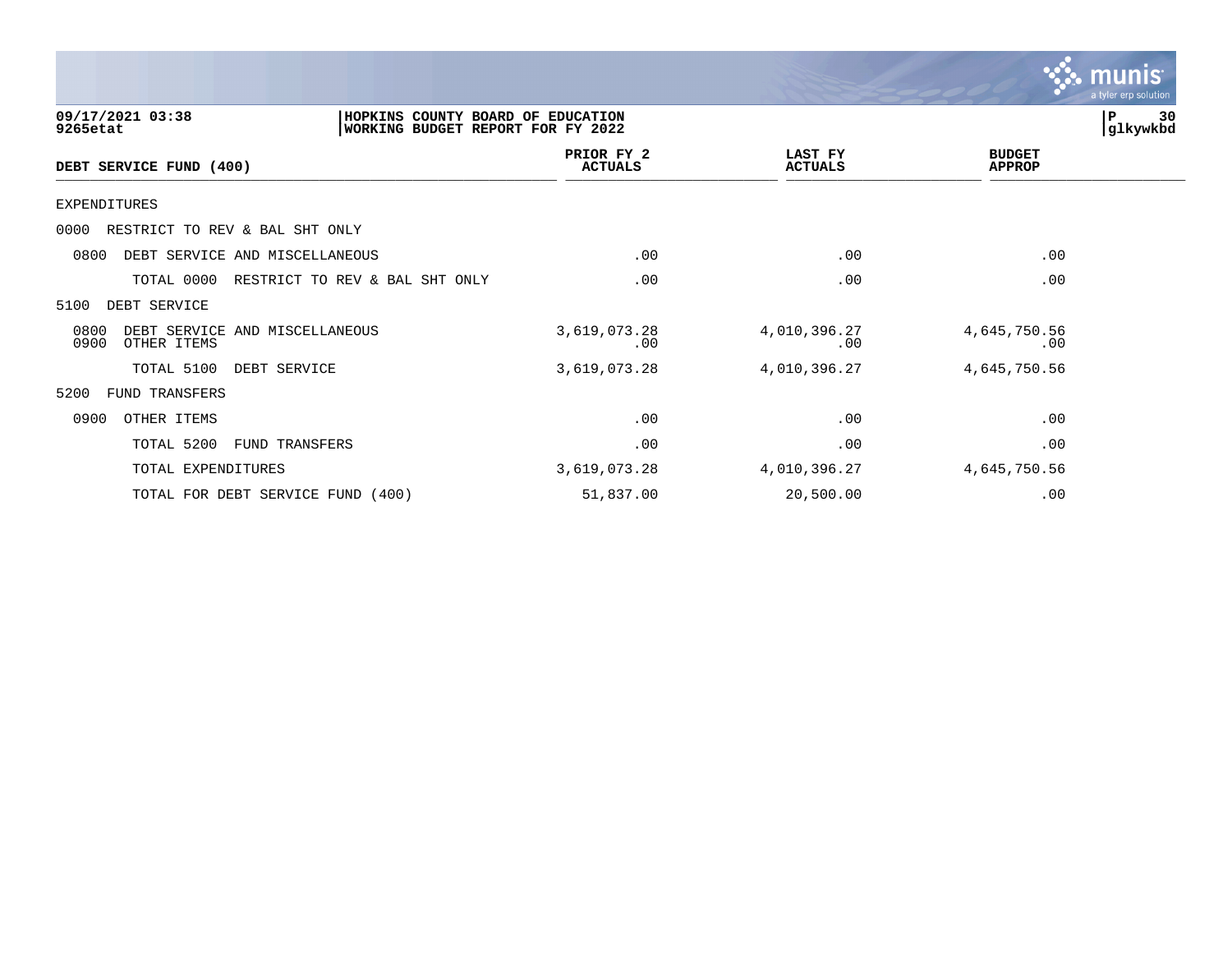|                                                      |                                                                                                                                                                                                                              |                                                     |                                                                      |                                                            | <b>W. MUNIS</b><br>a tyler erp solution |
|------------------------------------------------------|------------------------------------------------------------------------------------------------------------------------------------------------------------------------------------------------------------------------------|-----------------------------------------------------|----------------------------------------------------------------------|------------------------------------------------------------|-----------------------------------------|
| 9265etat                                             | 09/17/2021 03:38<br>HOPKINS COUNTY BOARD OF EDUCATION<br>WORKING BUDGET REPORT FOR FY 2022                                                                                                                                   |                                                     |                                                                      |                                                            | P<br>31<br> glkywkbd                    |
|                                                      | FOOD SERVICE FUND (51)                                                                                                                                                                                                       | PRIOR FY 2<br><b>ACTUALS</b>                        | LAST FY<br><b>ACTUALS</b>                                            | <b>BUDGET</b><br><b>APPROP</b>                             |                                         |
| <b>REVENUES</b>                                      |                                                                                                                                                                                                                              |                                                     |                                                                      |                                                            |                                         |
|                                                      | 0999 BEGINNING BALANCE                                                                                                                                                                                                       |                                                     |                                                                      |                                                            |                                         |
|                                                      | TOTAL 0999 BEGINNING BALANCE                                                                                                                                                                                                 | 1,345,955.46                                        | 1,671,353.11                                                         | 989, 276. 27                                               |                                         |
| RECEIPTS                                             |                                                                                                                                                                                                                              |                                                     |                                                                      |                                                            |                                         |
|                                                      | REVENUE FROM LOCAL SOURCES                                                                                                                                                                                                   |                                                     |                                                                      |                                                            |                                         |
|                                                      | EARNINGS ON INVESTMENTS                                                                                                                                                                                                      |                                                     |                                                                      |                                                            |                                         |
| 1510                                                 | INTEREST ON INVESTMENTS                                                                                                                                                                                                      | 35,729.11                                           | 36,015.36                                                            | 4,161.00                                                   |                                         |
|                                                      | TOTAL EARNINGS ON INVESTMENTS                                                                                                                                                                                                | 35,729.11                                           | 36,015.36                                                            | 4,161.00                                                   |                                         |
| FOOD SERVICE                                         |                                                                                                                                                                                                                              |                                                     |                                                                      |                                                            |                                         |
| 1611<br>1612<br>1621<br>1622<br>1624<br>1629<br>1650 | REIMBURSABLE SCHOOL LUNCH PROG<br>REIMBURSABLE SCH BREAKFAST PRG<br>NON-REIMBURSABLE LUNCH PROG<br>NON-REIMBURSABLE BREAKFAST PRG<br>NON-REIMBURSBLE A LA CARTE PRG<br>NON-REIMBURSBLE OTHER FOOD PRG<br>SUMMER FOOD PROGRAM | 73,200.14<br>.00<br>.00<br>.00<br>.00<br>.00<br>.00 | 8,123.78<br>.00<br>.00<br>.00<br>$.00 \ \rm$<br>$.00 \,$<br>$.00 \,$ | 554,105.47<br>.00<br>.00<br>.00<br>.00<br>12,000.00<br>.00 |                                         |
|                                                      | TOTAL FOOD SERVICE                                                                                                                                                                                                           | 73,200.14                                           | 8,123.78                                                             | 566,105.47                                                 |                                         |
|                                                      | OTHER REVENUE FROM LOCAL SOURCES                                                                                                                                                                                             |                                                     |                                                                      |                                                            |                                         |
| 1920<br>1990                                         | CONTRIBUTIONS DONATIONS<br>MISCELLANEOUS REVENUE                                                                                                                                                                             | 1,905.00<br>145,057.53                              | $.00 \,$<br>26, 216.15                                               | 3,800.00<br>40,382.95                                      |                                         |
|                                                      | TOTAL OTHER REVENUE FROM LOCAL SOURCES                                                                                                                                                                                       | 146,962.53                                          | 26,216.15                                                            | 44,182.95                                                  |                                         |
|                                                      | TOTAL REVENUE FROM LOCAL SOURCES                                                                                                                                                                                             | 255,891.78                                          | 70,355.29                                                            | 614,449.42                                                 |                                         |
|                                                      | REVENUE FROM STATE SOURCES                                                                                                                                                                                                   |                                                     |                                                                      |                                                            |                                         |
| RESTRICTED                                           |                                                                                                                                                                                                                              |                                                     |                                                                      |                                                            |                                         |
| 3200                                                 | RESTRICTED STATE REVENUE                                                                                                                                                                                                     | 34,105.44                                           | 36,733.82                                                            | 43,539.00                                                  |                                         |
|                                                      | TOTAL RESTRICTED                                                                                                                                                                                                             | 34,105.44                                           | 36,733.82                                                            | 43,539.00                                                  |                                         |
|                                                      | REVENUE FOR ON BEHALF PAYMENTS                                                                                                                                                                                               |                                                     |                                                                      |                                                            |                                         |
| 3900                                                 | ON BEHALF                                                                                                                                                                                                                    | 616,862.89                                          | 601,686.61                                                           | 476,962.24                                                 |                                         |
|                                                      | TOTAL REVENUE FOR ON BEHALF PAYMENTS                                                                                                                                                                                         | 616,862.89                                          | 601,686.61                                                           | 476,962.24                                                 |                                         |
|                                                      | TOTAL REVENUE FROM STATE SOURCES                                                                                                                                                                                             | 650,968.33                                          | 638,420.43                                                           | 520,501.24                                                 |                                         |

 $\sim$   $\sim$   $\sim$   $\sim$   $\sim$   $\sim$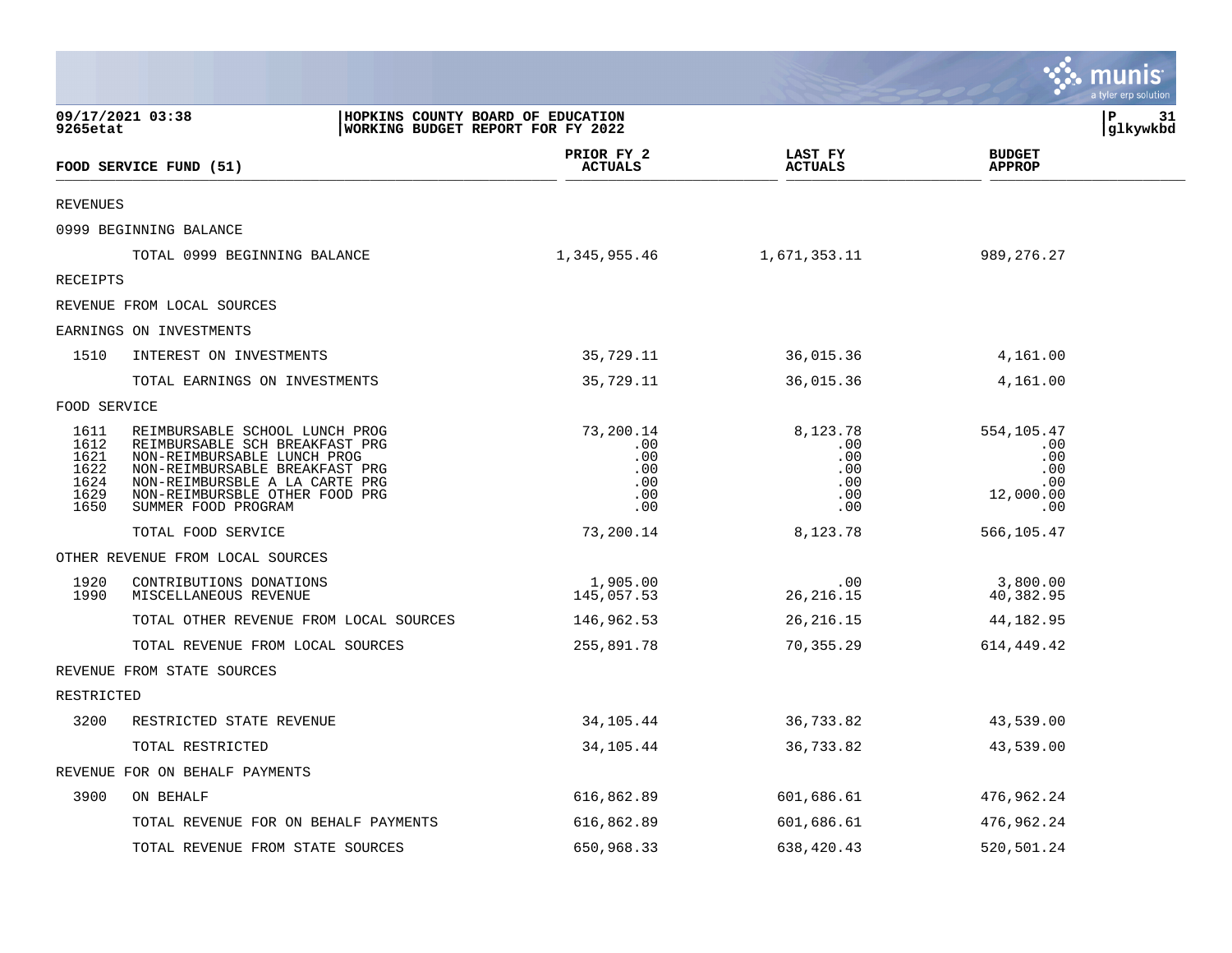|                |                                                                                                   |                              |                           |                                | a tyler erp solution        |
|----------------|---------------------------------------------------------------------------------------------------|------------------------------|---------------------------|--------------------------------|-----------------------------|
| 9265etat       | 09/17/2021 03:38<br>HOPKINS COUNTY BOARD OF EDUCATION<br><b>WORKING BUDGET REPORT FOR FY 2022</b> |                              |                           |                                | ${\bf P}$<br>32<br>glkywkbd |
|                | FOOD SERVICE FUND (51)                                                                            | PRIOR FY 2<br><b>ACTUALS</b> | LAST FY<br><b>ACTUALS</b> | <b>BUDGET</b><br><b>APPROP</b> |                             |
|                | REVENUE FROM FEDERAL SOURCES                                                                      |                              |                           |                                |                             |
|                | RESTRICTED THROUGH THE STATE                                                                      |                              |                           |                                |                             |
| 4500           | RESTRICTED FED THRU STATE                                                                         | 3,308,678.36                 | 2,144,835.40              | 3,051,681.20                   |                             |
|                | TOTAL RESTRICTED THROUGH THE STATE                                                                | 3,308,678.36                 | 2,144,835.40              | 3,051,681.20                   |                             |
|                | CHILD NUTRITION PROGRAM DONATED COMMODIT                                                          |                              |                           |                                |                             |
| 4950           | CHILD NUTR PRG DONATED COMMOD                                                                     | 249,332.00                   | 146,973.00                | .00                            |                             |
|                | TOTAL CHILD NUTRITION PROGRAM DONATED COMMODIT                                                    | 249,332.00                   | 146,973.00                | .00                            |                             |
|                | TOTAL REVENUE FROM FEDERAL SOURCES                                                                | 3,558,010.36                 | 2,291,808.40              | 3,051,681.20                   |                             |
| OTHER RECEIPTS |                                                                                                   |                              |                           |                                |                             |
|                | INTERFUND TRANSFERS                                                                               |                              |                           |                                |                             |
| 5210           | FUND TRANSFER                                                                                     | .00                          | .00                       | .00                            |                             |
|                | TOTAL INTERFUND TRANSFERS                                                                         | .00                          | .00                       | .00                            |                             |
|                | TOTAL OTHER RECEIPTS                                                                              | .00                          | .00                       | .00                            |                             |
|                | TOTAL RECEIPTS                                                                                    | 4,464,870.47                 | 3,000,584.12              | 4,186,631.86                   |                             |
|                | TOTAL REVENUES                                                                                    | 5,810,825.93                 | 4,671,937.23              | 5, 175, 908.13                 |                             |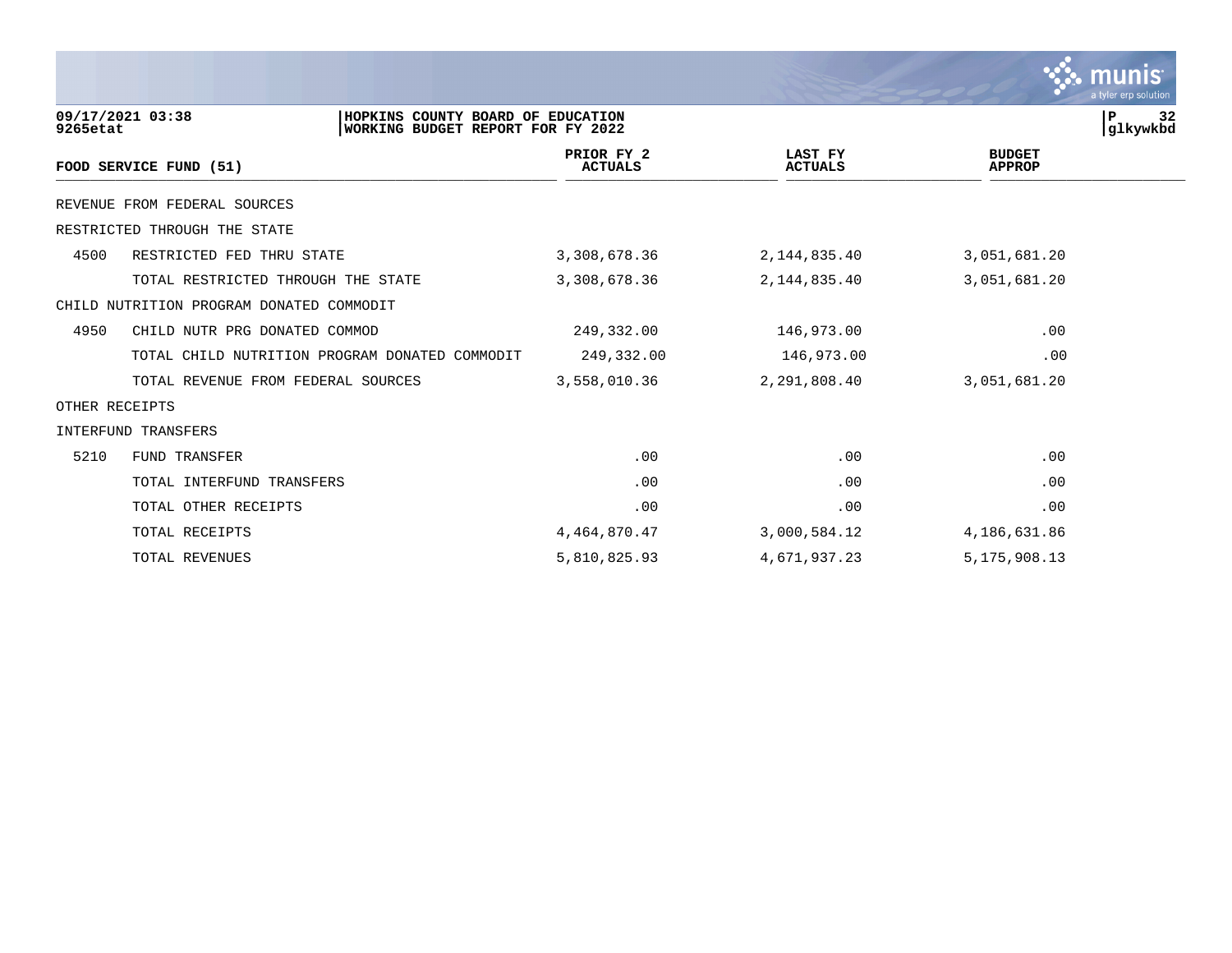

| 09/17/2021 03:38<br>HOPKINS COUNTY BOARD OF EDUCATION<br>WORKING BUDGET REPORT FOR FY 2022<br>9265etat                                                                                                                                                                                                            |                        |                                                                                                                           |                                                                                                                              |                                                                                                                                    | 33<br>P<br>glkywkbd |
|-------------------------------------------------------------------------------------------------------------------------------------------------------------------------------------------------------------------------------------------------------------------------------------------------------------------|------------------------|---------------------------------------------------------------------------------------------------------------------------|------------------------------------------------------------------------------------------------------------------------------|------------------------------------------------------------------------------------------------------------------------------------|---------------------|
| FOOD SERVICE FUND (51)                                                                                                                                                                                                                                                                                            |                        | PRIOR FY 2<br><b>ACTUALS</b>                                                                                              | LAST FY<br><b>ACTUALS</b>                                                                                                    | <b>BUDGET</b><br><b>APPROP</b>                                                                                                     |                     |
| EXPENDITURES                                                                                                                                                                                                                                                                                                      |                        |                                                                                                                           |                                                                                                                              |                                                                                                                                    |                     |
| 3100<br>FOOD SERVICE OPERATION                                                                                                                                                                                                                                                                                    |                        |                                                                                                                           |                                                                                                                              |                                                                                                                                    |                     |
| 0100<br>SALARIES PERSONNEL SERVICES<br>0200<br>EMPLOYEE BENEFITS<br>0280<br>ON-BEHALF<br>0300<br>PURCHASED PROF AND TECH SERV<br>0400<br>PURCHASED PROPERTY SERVICES<br>0500<br>OTHER PURCHASED SERVICES<br>0600<br>SUPPLIES<br>0700<br>PROPERTY<br>0800<br>DEBT SERVICE AND MISCELLANEOUS<br>0840<br>CONTINGENCY |                        | 1,263,969.57<br>840,646.09<br>616,862.89<br>4,922.46<br>31,844.50<br>12,042.96<br>1,787,568.35<br>21,480.00<br>.00<br>.00 | 1,224,728.30<br>360,841.13<br>601,686.61<br>4,469.59<br>20,226.62<br>11,695.68<br>1,139,100.65<br>21,000.00<br>152.50<br>.00 | 1,294,296.95<br>451, 375.99<br>476,962.24<br>6,750.00<br>117,000.00<br>41,900.00<br>2,064,642.95<br>21,480.00<br>.00<br>701,500.00 |                     |
| TOTAL 3100                                                                                                                                                                                                                                                                                                        | FOOD SERVICE OPERATION | 4,579,336.82                                                                                                              | 3,383,901.08                                                                                                                 | 5, 175, 908. 13                                                                                                                    |                     |
| TOTAL EXPENDITURES                                                                                                                                                                                                                                                                                                |                        | 4,579,336.82                                                                                                              | 3,383,901.08                                                                                                                 | 5, 175, 908. 13                                                                                                                    |                     |
| TOTAL FOR FOOD SERVICE FUND (51)                                                                                                                                                                                                                                                                                  |                        | 1,231,489.11                                                                                                              | 1,288,036.15                                                                                                                 | .00                                                                                                                                |                     |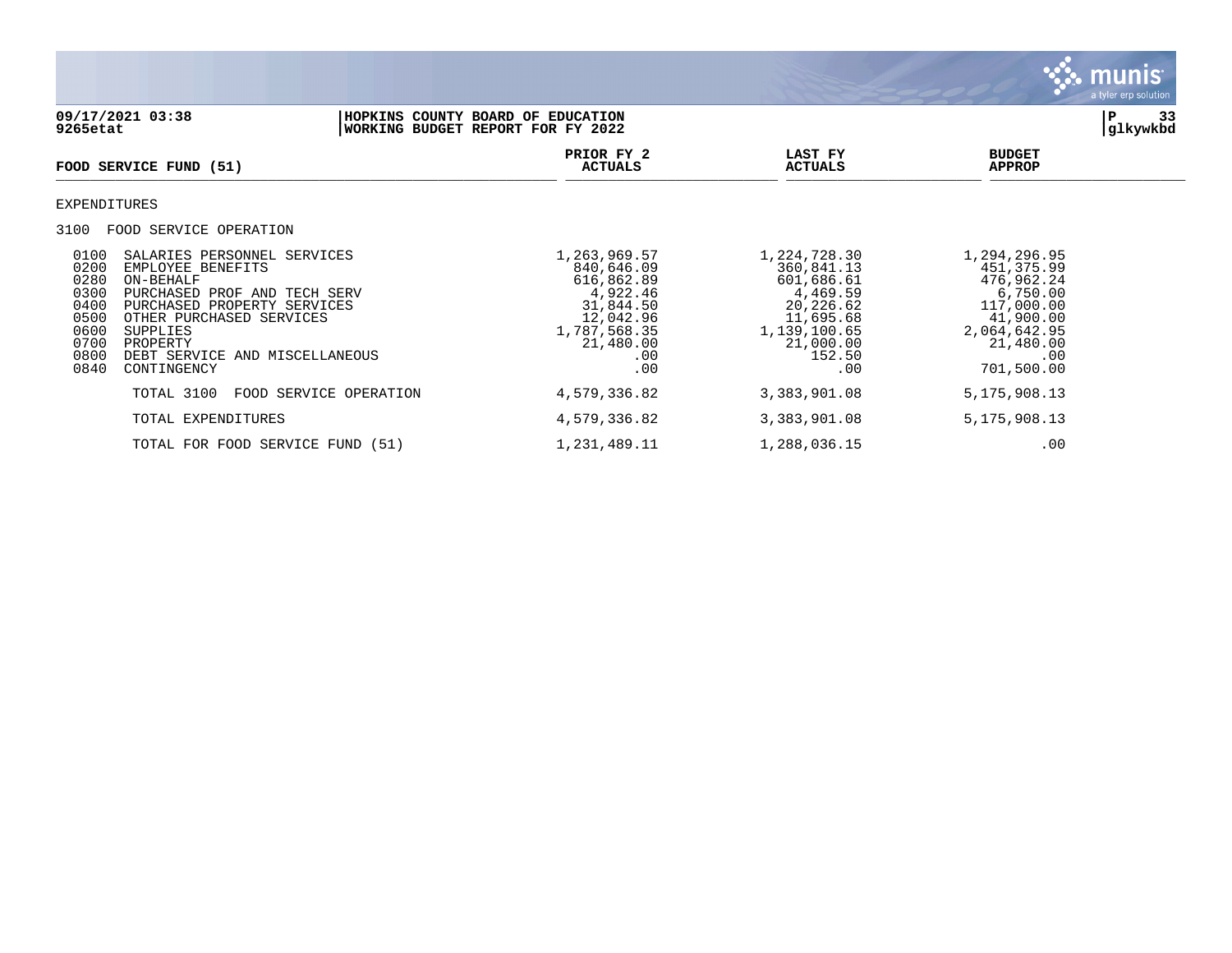|            |                                                                                            |                              |                           | a tyler erp solution           |
|------------|--------------------------------------------------------------------------------------------|------------------------------|---------------------------|--------------------------------|
| 9265etat   | 09/17/2021 03:38<br>HOPKINS COUNTY BOARD OF EDUCATION<br>WORKING BUDGET REPORT FOR FY 2022 |                              |                           | l P<br>34<br>glkywkbd          |
|            | CHILD CARE CENTER (52)                                                                     | PRIOR FY 2<br><b>ACTUALS</b> | LAST FY<br><b>ACTUALS</b> | <b>BUDGET</b><br><b>APPROP</b> |
| REVENUES   |                                                                                            |                              |                           |                                |
|            | 0999 BEGINNING BALANCE                                                                     |                              |                           |                                |
|            | TOTAL 0999 BEGINNING BALANCE                                                               | 86,647.23                    | 76,149.31                 | .00                            |
| RECEIPTS   |                                                                                            |                              |                           |                                |
|            | REVENUE FROM LOCAL SOURCES                                                                 |                              |                           |                                |
|            | EARNINGS ON INVESTMENTS                                                                    |                              |                           |                                |
| 1510       | INTEREST ON INVESTMENTS<br>1510A INTEREST ON INVESTMENTS                                   | 1,840.10<br>.00              | 1,124.01<br>.00           | 190.00<br>.00                  |
|            | TOTAL EARNINGS ON INVESTMENTS                                                              | 1,840.10                     | 1,124.01                  | 190.00                         |
|            | COMMUNITY SERVICE ACTIVITIES                                                               |                              |                           |                                |
| 1810       | COMMUNITY SERVICE ACTIVITIES<br>1810A COMMUNITY SERVICE ACTIVITIES                         | 82,902.00<br>.00             | 32,359.00<br>.00          | 91,024.87<br>.00               |
|            | TOTAL COMMUNITY SERVICE ACTIVITIES                                                         | 82,902.00                    | 32,359.00                 | 91,024.87                      |
|            | TOTAL REVENUE FROM LOCAL SOURCES                                                           | 84,742.10                    | 33,483.01                 | 91,214.87                      |
|            | REVENUE FROM STATE SOURCES                                                                 |                              |                           |                                |
| RESTRICTED |                                                                                            |                              |                           |                                |
| 3200       | RESTRICTED STATE REVENUE<br>3200A RESTRICTED STATE REVENUE                                 | 91.00<br>.00                 | 7,450.00<br>.00           | 13,520.32<br>.00               |
|            | TOTAL RESTRICTED                                                                           | 91.00                        | 7,450.00                  | 13,520.32                      |
|            | REVENUE FOR ON BEHALF PAYMENTS                                                             |                              |                           |                                |
| 3900       | ON BEHALF                                                                                  | 30,068.93                    | 21, 193.82                | 27,361.02                      |
|            | TOTAL REVENUE FOR ON BEHALF PAYMENTS                                                       | 30,068.93                    | 21, 193.82                | 27,361.02                      |
|            | TOTAL REVENUE FROM STATE SOURCES                                                           | 30,159.93                    | 28,643.82                 | 40,881.34                      |
|            | TOTAL RECEIPTS                                                                             | 114,902.03                   | 62,126.83                 | 132,096.21                     |
|            | TOTAL REVENUES                                                                             | 201,549.26                   | 138,276.14                | 132,096.21                     |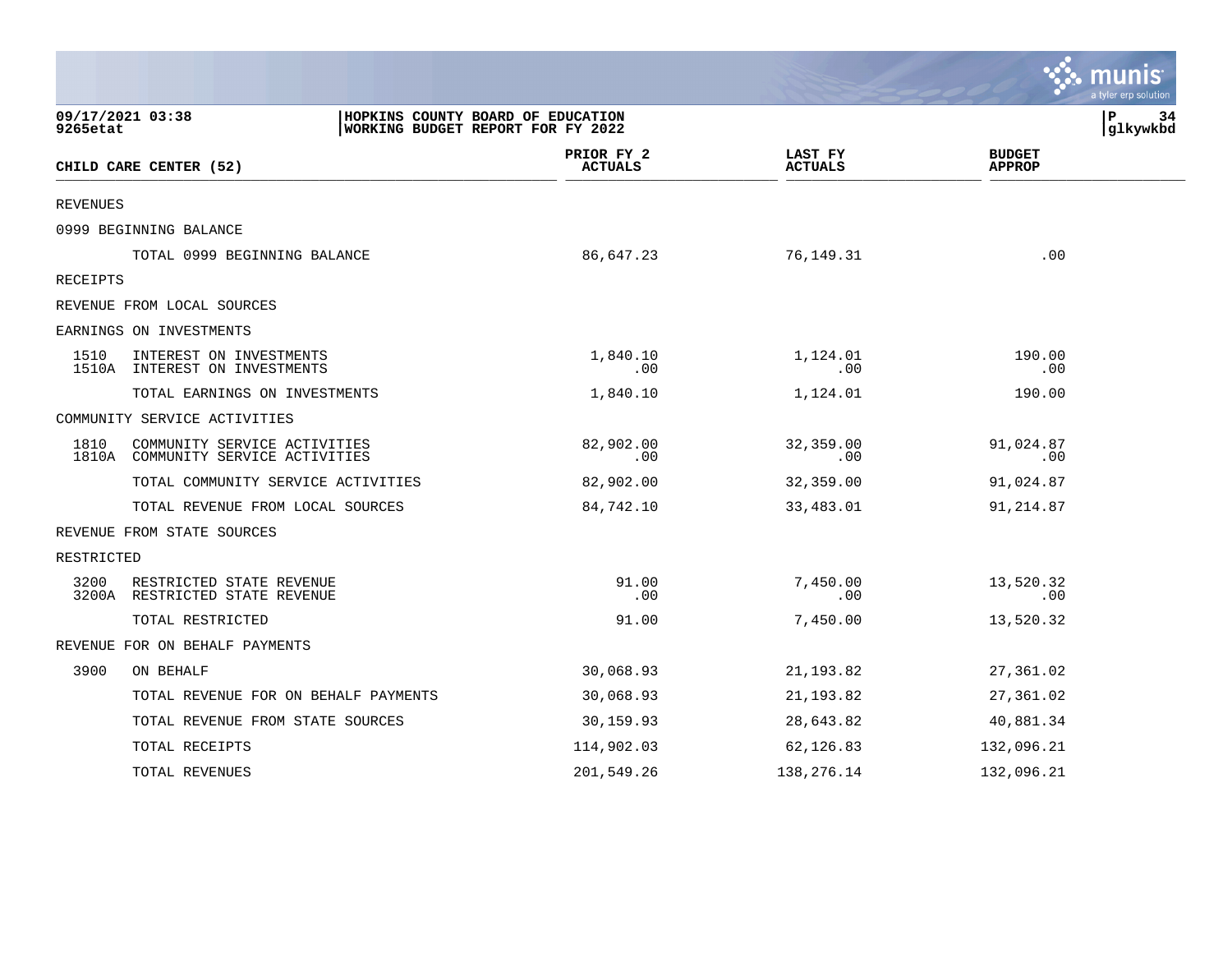|                                                                                                                                                                                                                                                                                                                   |                                                                                                      |                                                                                                    | <b>munis</b><br>a tyler erp solution                                                              |                |
|-------------------------------------------------------------------------------------------------------------------------------------------------------------------------------------------------------------------------------------------------------------------------------------------------------------------|------------------------------------------------------------------------------------------------------|----------------------------------------------------------------------------------------------------|---------------------------------------------------------------------------------------------------|----------------|
| 09/17/2021 03:38<br>9265etat                                                                                                                                                                                                                                                                                      | HOPKINS COUNTY BOARD OF EDUCATION<br>WORKING BUDGET REPORT FOR FY 2022                               |                                                                                                    | Р                                                                                                 | 35<br>glkywkbd |
| CHILD CARE CENTER (52)                                                                                                                                                                                                                                                                                            | PRIOR FY 2<br><b>ACTUALS</b>                                                                         | LAST FY<br><b>ACTUALS</b>                                                                          | <b>BUDGET</b><br><b>APPROP</b>                                                                    |                |
| <b>EXPENDITURES</b>                                                                                                                                                                                                                                                                                               |                                                                                                      |                                                                                                    |                                                                                                   |                |
| RESTRICT TO REV & BAL SHT ONLY<br>0000                                                                                                                                                                                                                                                                            |                                                                                                      |                                                                                                    |                                                                                                   |                |
| UNDEFINED EXP OBJ                                                                                                                                                                                                                                                                                                 | .00                                                                                                  | .00                                                                                                | .00                                                                                               |                |
| TOTAL 0000<br>RESTRICT TO REV & BAL SHT ONLY                                                                                                                                                                                                                                                                      | .00                                                                                                  | .00                                                                                                | .00                                                                                               |                |
| DAY CARE OPERATIONS<br>3200                                                                                                                                                                                                                                                                                       |                                                                                                      |                                                                                                    |                                                                                                   |                |
| 0100<br>SALARIES PERSONNEL SERVICES<br>0200<br>EMPLOYEE BENEFITS<br>0280<br>ON-BEHALF<br>0300<br>PURCHASED PROF AND TECH SERV<br>0400<br>PURCHASED PROPERTY SERVICES<br>0500<br>OTHER PURCHASED SERVICES<br>0600<br>SUPPLIES<br>0700<br>PROPERTY<br>0800<br>DEBT SERVICE AND MISCELLANEOUS<br>0900<br>OTHER ITEMS | 61,612.10<br>24,053.74<br>30,068.93<br>2,326.00<br>194.91<br>996.14<br>9,807.13<br>.00<br>.00<br>.00 | 43,139.85<br>14,222.22<br>21, 193.82<br>956.00<br>.00<br>1,014.02<br>2,002.09<br>.00<br>.00<br>.00 | 74,345.11<br>18,878.40<br>27,361.02<br>800.00<br>.00<br>3,200.00<br>7,511.68<br>.00<br>.00<br>.00 |                |
| TOTAL 3200<br>DAY CARE OPERATIONS                                                                                                                                                                                                                                                                                 | 129,058.95                                                                                           | 82,528.00                                                                                          | 132,096.21                                                                                        |                |
| 5200<br>FUND TRANSFERS                                                                                                                                                                                                                                                                                            |                                                                                                      |                                                                                                    |                                                                                                   |                |
| OTHER ITEMS<br>0900                                                                                                                                                                                                                                                                                               | .00                                                                                                  | .00                                                                                                | .00                                                                                               |                |
| TOTAL 5200<br><b>FUND TRANSFERS</b>                                                                                                                                                                                                                                                                               | .00                                                                                                  | .00                                                                                                | .00                                                                                               |                |
| TOTAL EXPENDITURES                                                                                                                                                                                                                                                                                                | 129,058.95                                                                                           | 82,528.00                                                                                          | 132,096.21                                                                                        |                |
| TOTAL FOR CHILD CARE CENTER (52)                                                                                                                                                                                                                                                                                  | 72,490.31                                                                                            | 55,748.14                                                                                          | .00                                                                                               |                |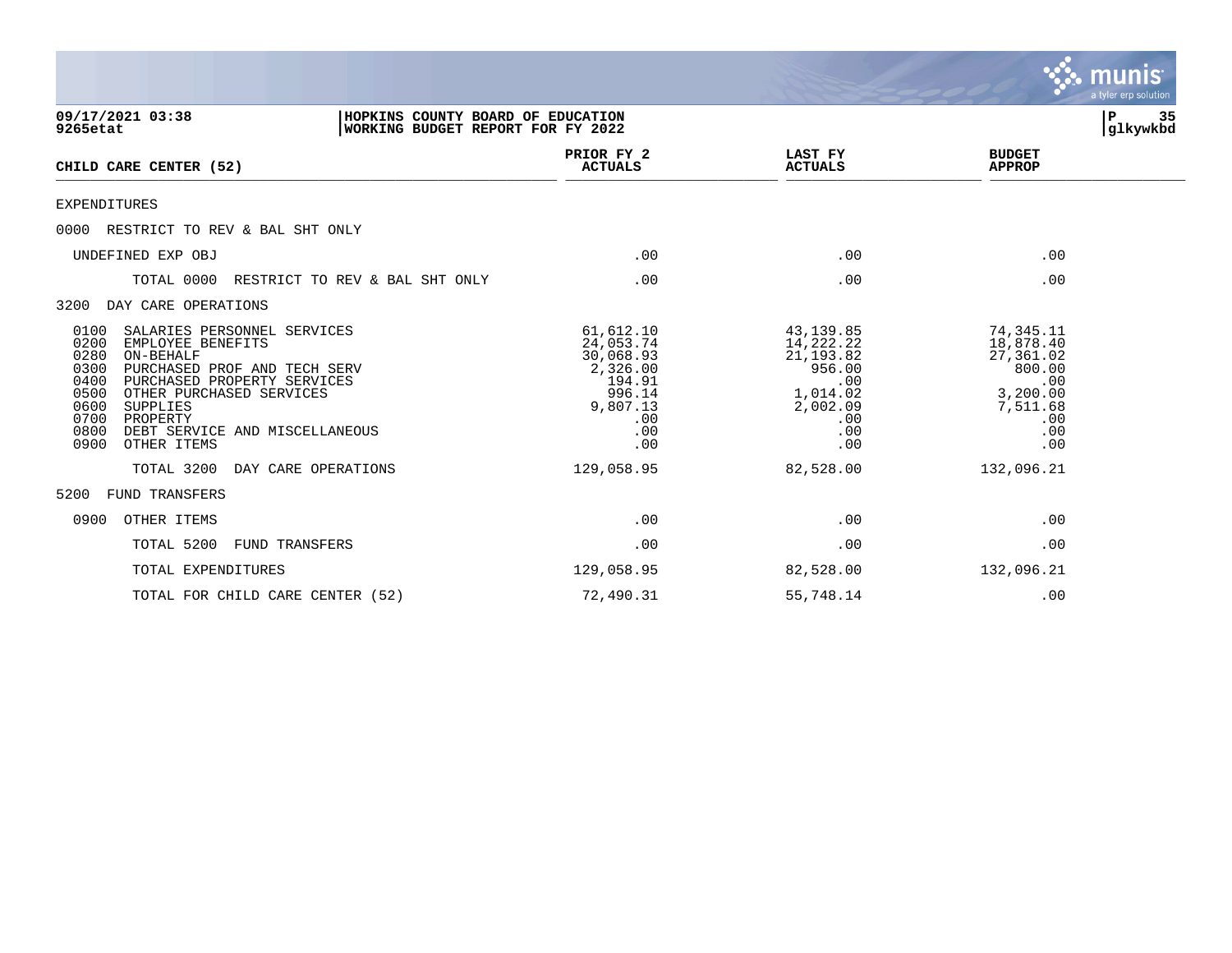

| 09/17/2021 03:38<br>HOPKINS COUNTY BOARD OF EDUCATION<br>9265etat<br>WORKING BUDGET REPORT FOR FY 2022 |  |                              |                           | ∣P                             | 36<br>glkywkbd |  |
|--------------------------------------------------------------------------------------------------------|--|------------------------------|---------------------------|--------------------------------|----------------|--|
| FIDUCIARY FUND AGENCY FUNDS (6                                                                         |  | PRIOR FY 2<br><b>ACTUALS</b> | LAST FY<br><b>ACTUALS</b> | <b>BUDGET</b><br><b>APPROP</b> |                |  |
| EXPENDITURES                                                                                           |  |                              |                           |                                |                |  |
| 3300<br>COMMUNITY SERVICES                                                                             |  |                              |                           |                                |                |  |
| 0600<br>SUPPLIES                                                                                       |  | .00                          | .00                       | .00                            |                |  |
| TOTAL 3300<br>COMMUNITY SERVICES                                                                       |  | .00                          | .00                       | .00                            |                |  |
| TOTAL EXPENDITURES                                                                                     |  | $.00 \,$                     | .00                       | .00                            |                |  |
| TOTAL FOR FIDUCIARY FUND AGENCY FUNDS (61)                                                             |  | .00                          | .00                       | .00                            |                |  |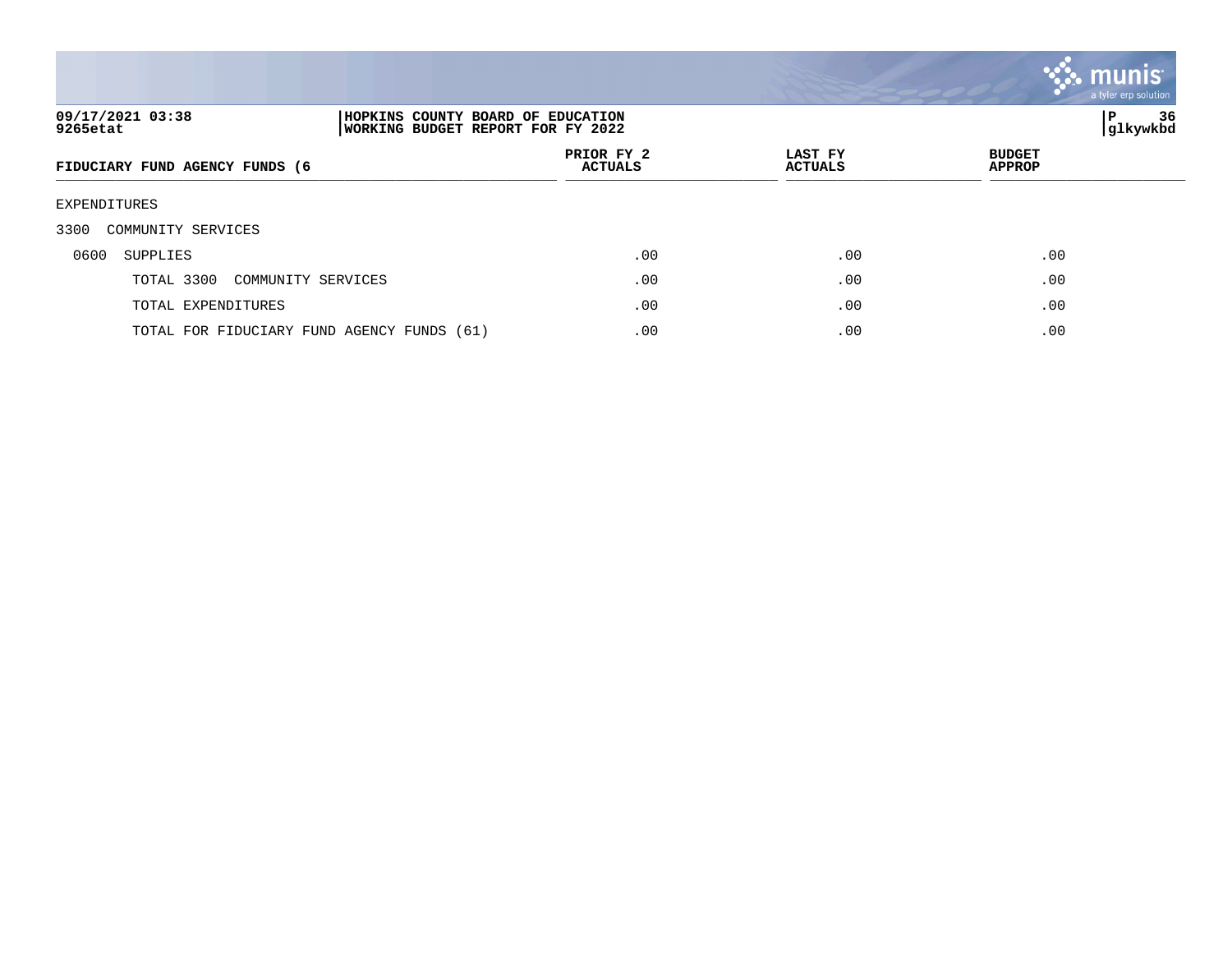|                 |                                                                                            |                              |                                  | a tyler erp solution           |
|-----------------|--------------------------------------------------------------------------------------------|------------------------------|----------------------------------|--------------------------------|
| 9265etat        | 09/17/2021 03:38<br>HOPKINS COUNTY BOARD OF EDUCATION<br>WORKING BUDGET REPORT FOR FY 2022 |                              |                                  | P<br>37<br>glkywkbd            |
|                 | FIDUCIARY PPP TRUST FUND (7000                                                             | PRIOR FY 2<br><b>ACTUALS</b> | <b>LAST FY</b><br><b>ACTUALS</b> | <b>BUDGET</b><br><b>APPROP</b> |
| <b>REVENUES</b> |                                                                                            |                              |                                  |                                |
|                 | 0999 BEGINNING BALANCE                                                                     |                              |                                  |                                |
|                 | TOTAL 0999 BEGINNING BALANCE                                                               | 104,299.98                   | 101,136.72                       | .00                            |
| RECEIPTS        |                                                                                            |                              |                                  |                                |
|                 | REVENUE FROM LOCAL SOURCES                                                                 |                              |                                  |                                |
|                 | EARNINGS ON INVESTMENTS                                                                    |                              |                                  |                                |
| 1510            | INTEREST ON INVESTMENTS                                                                    | 2,836.74                     | 2,483.98                         | .00                            |
|                 | TOTAL EARNINGS ON INVESTMENTS                                                              | 2,836.74                     | 2,483.98                         | .00                            |
|                 | OTHER REVENUE FROM LOCAL SOURCES                                                           |                              |                                  |                                |
| 1920            | CONTRIBUTIONS DONATIONS                                                                    | .00                          | .00                              | .00                            |
|                 | TOTAL OTHER REVENUE FROM LOCAL SOURCES                                                     | .00                          | .00                              | .00                            |
|                 | TOTAL REVENUE FROM LOCAL SOURCES                                                           | 2,836.74                     | 2,483.98                         | .00                            |
| OTHER RECEIPTS  |                                                                                            |                              |                                  |                                |
|                 | INTERFUND TRANSFERS                                                                        |                              |                                  |                                |
| 5210            | FUND TRANSFER                                                                              | .00                          | .00                              | .00                            |
|                 | TOTAL INTERFUND TRANSFERS                                                                  | .00                          | .00                              | .00                            |
|                 | TOTAL OTHER RECEIPTS                                                                       | .00                          | .00                              | .00                            |
|                 | TOTAL RECEIPTS                                                                             | 2,836.74                     | 2,483.98                         | .00                            |
|                 | TOTAL REVENUES                                                                             | 107,136.72                   | 103,620.70                       | .00                            |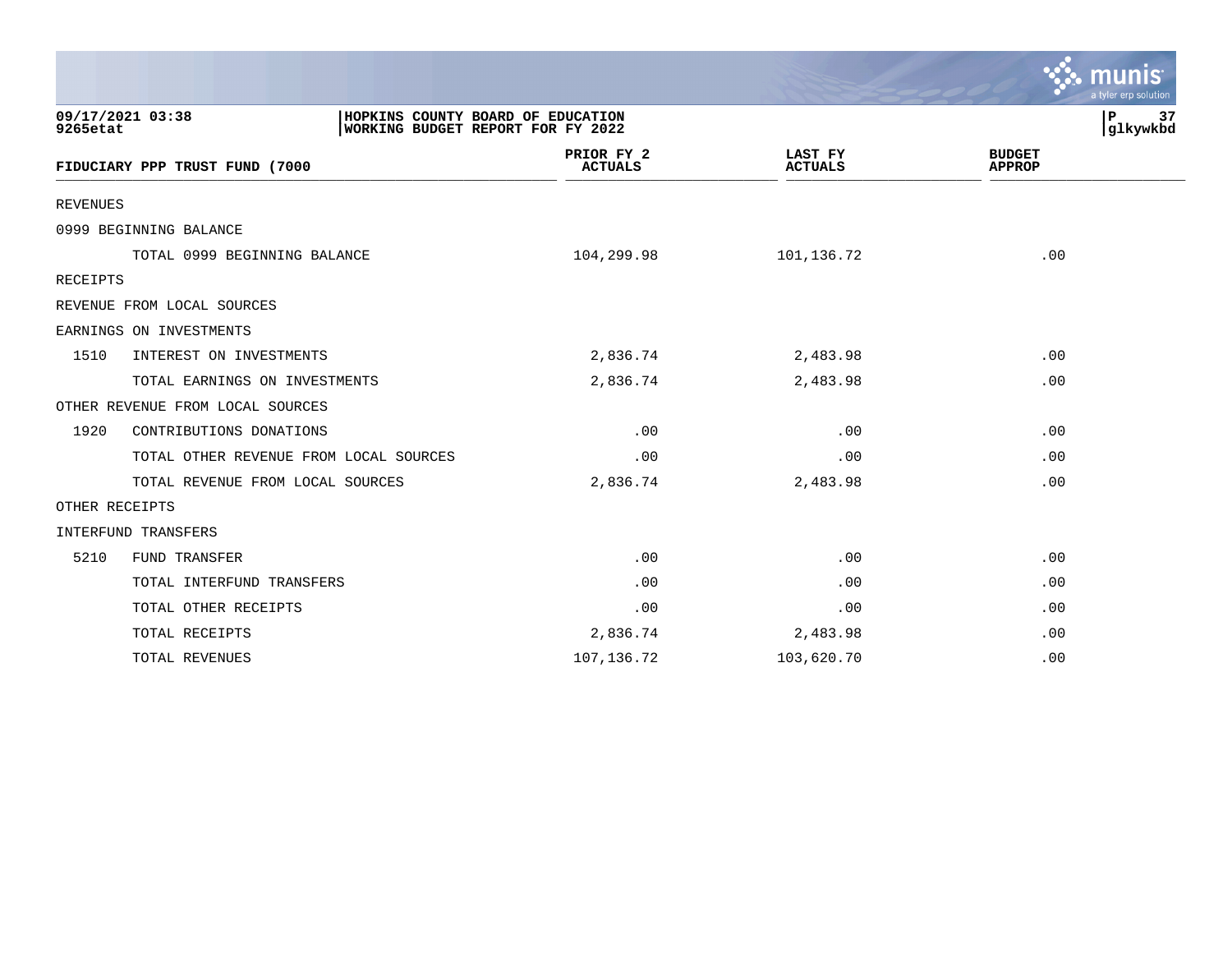

| 09/17/2021 03:38<br>9265etat              | HOPKINS COUNTY BOARD OF EDUCATION<br>WORKING BUDGET REPORT FOR FY 2022 |                           |                                |
|-------------------------------------------|------------------------------------------------------------------------|---------------------------|--------------------------------|
| FIDUCIARY PPP TRUST FUND (7000            | PRIOR FY 2<br>ACTUALS                                                  | LAST FY<br><b>ACTUALS</b> | <b>BUDGET</b><br><b>APPROP</b> |
| EXPENDITURES                              |                                                                        |                           |                                |
| 3300<br>COMMUNITY SERVICES                |                                                                        |                           |                                |
| 0600<br>SUPPLIES                          | 6,000.00                                                               | 6,000.00                  | .00                            |
| TOTAL 3300<br>COMMUNITY SERVICES          | 6,000.00                                                               | 6,000.00                  | .00                            |
| TOTAL EXPENDITURES                        | 6,000.00                                                               | 6,000.00                  | .00                            |
| TOTAL FOR FIDUCIARY PPP TRUST FUND (7000) | 101,136.72                                                             | 97,620.70                 | .00                            |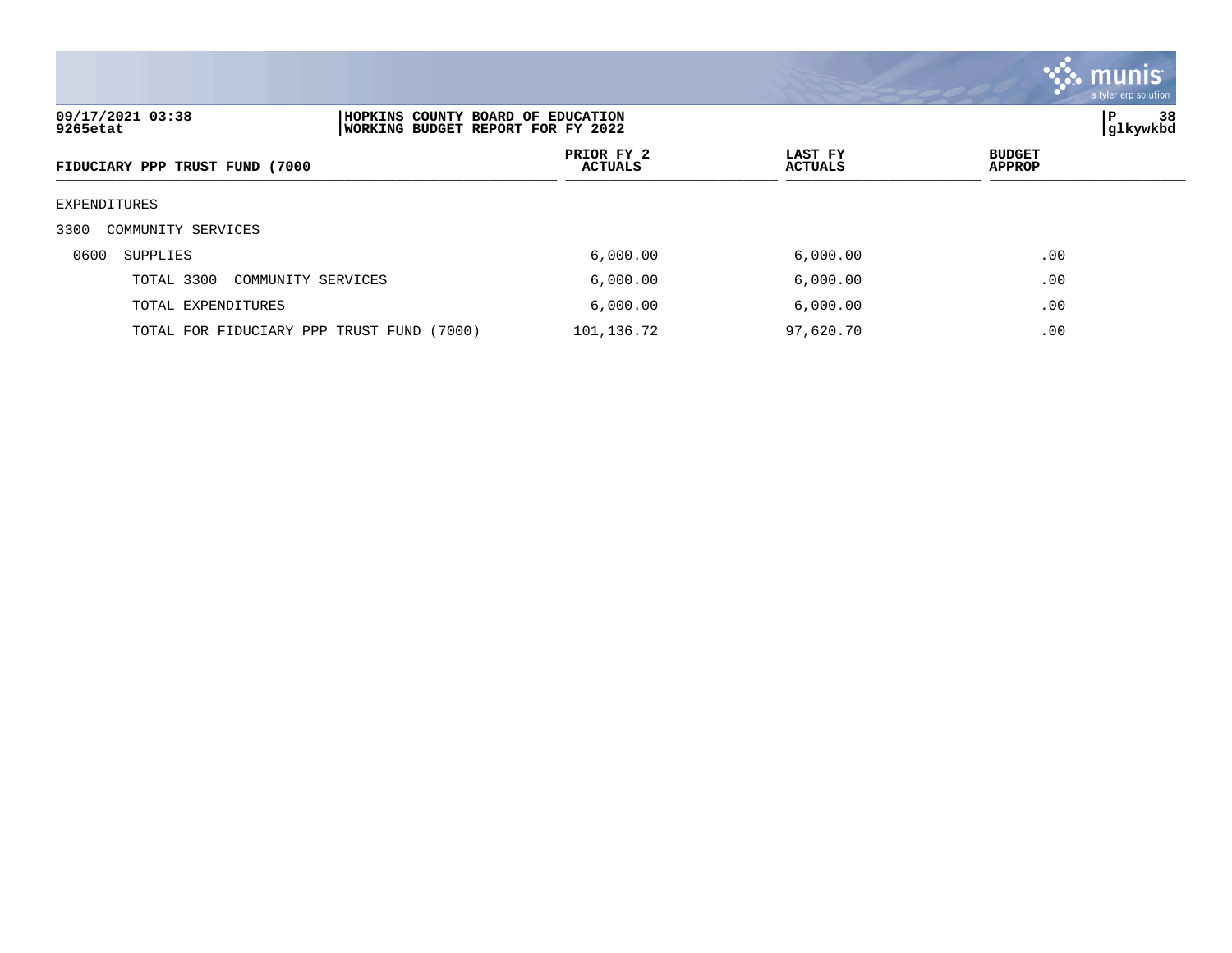|                                                                                                               |                                                                           |                              |                           |                                | <b>munis</b><br>a tyler erp solution |
|---------------------------------------------------------------------------------------------------------------|---------------------------------------------------------------------------|------------------------------|---------------------------|--------------------------------|--------------------------------------|
| 09/17/2021 03:38<br>HOPKINS COUNTY BOARD OF EDUCATION<br><b>WORKING BUDGET REPORT FOR FY 2022</b><br>9265etat |                                                                           |                              |                           |                                | 39<br>P<br>glkywkbd                  |
|                                                                                                               | <b>GOVERNMENTAL ASSETS (8)</b>                                            | PRIOR FY 2<br><b>ACTUALS</b> | LAST FY<br><b>ACTUALS</b> | <b>BUDGET</b><br><b>APPROP</b> |                                      |
| REVENUES                                                                                                      |                                                                           |                              |                           |                                |                                      |
| RECEIPTS                                                                                                      |                                                                           |                              |                           |                                |                                      |
| OTHER RECEIPTS                                                                                                |                                                                           |                              |                           |                                |                                      |
|                                                                                                               | SALE OR COMP FOR LOSS OF ASSETS                                           |                              |                           |                                |                                      |
| 5311<br>5331<br>5341                                                                                          | SALE OF LAND & IMPROVEMENTS<br>SALE OF BUILDINGS<br>SALE OF EQUIPMENT ETC | .00<br>.00<br>$-32,220.16$   | .00<br>.00<br>.00         | .00<br>.00<br>.00              |                                      |
|                                                                                                               | TOTAL SALE OR COMP FOR LOSS OF ASSETS                                     | $-32,220.16$                 | .00                       | .00                            |                                      |
|                                                                                                               | TOTAL OTHER RECEIPTS                                                      | $-32, 220.16$                | .00                       | .00                            |                                      |
|                                                                                                               | TOTAL RECEIPTS                                                            | $-32,220.16$                 | .00                       | .00                            |                                      |
|                                                                                                               | TOTAL REVENUES                                                            | $-32, 220.16$                | .00                       | .00                            |                                      |

**The State**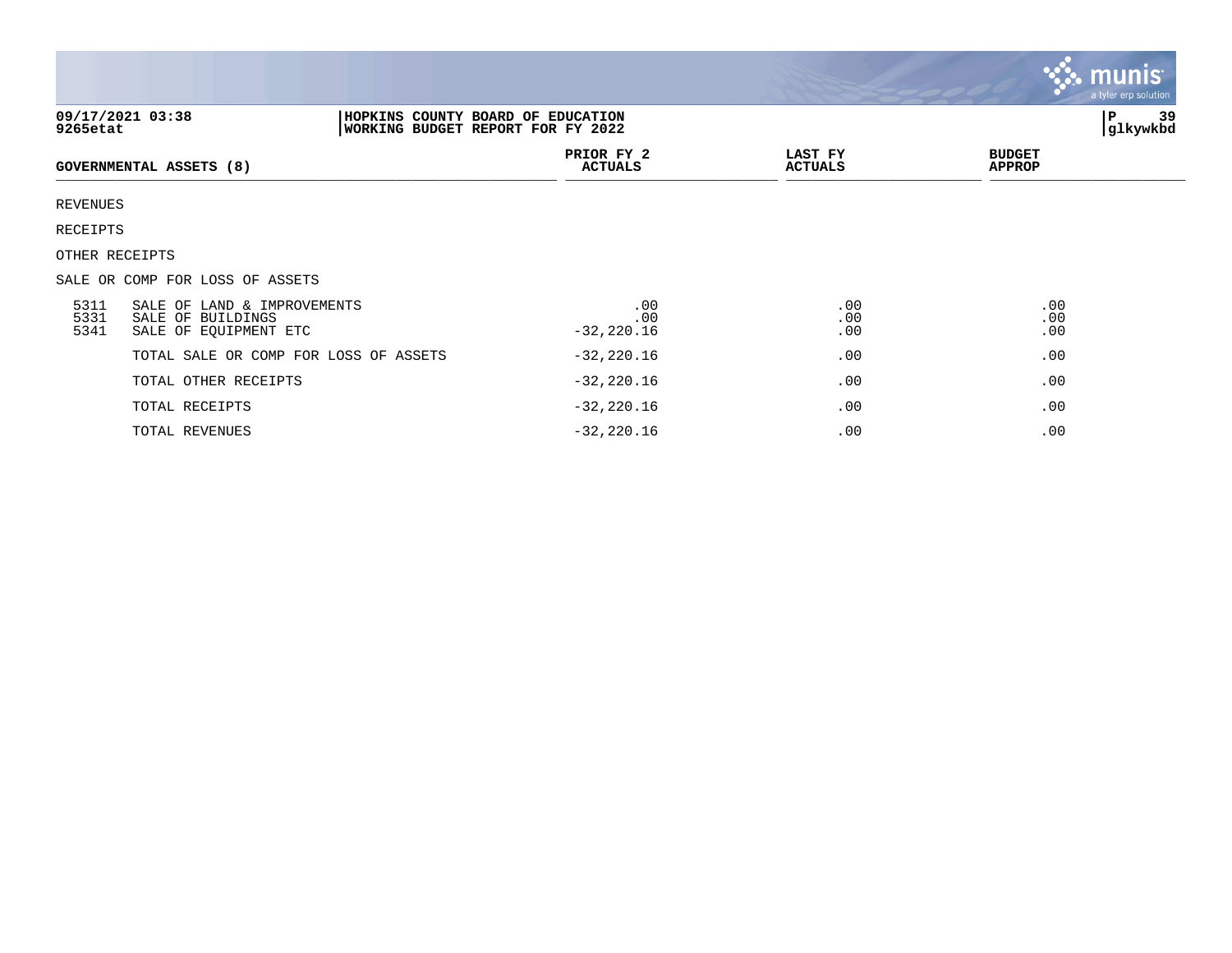|                                                                                                        |                              |                           | a tyler erp solution           |
|--------------------------------------------------------------------------------------------------------|------------------------------|---------------------------|--------------------------------|
| 09/17/2021 03:38<br>HOPKINS COUNTY BOARD OF EDUCATION<br>9265etat<br>WORKING BUDGET REPORT FOR FY 2022 |                              |                           | P<br>40<br>glkywkbd            |
| GOVERNMENTAL ASSETS (8)                                                                                | PRIOR FY 2<br><b>ACTUALS</b> | LAST FY<br><b>ACTUALS</b> | <b>BUDGET</b><br><b>APPROP</b> |
| EXPENDITURES                                                                                           |                              |                           |                                |
| 2100 STUDENT SUPPORT SERVICES                                                                          |                              |                           |                                |
| 0700 PROPERTY                                                                                          | 15,484.04                    | .00                       | .00                            |
| TOTAL 2100 STUDENT SUPPORT SERVICES                                                                    | 15,484.04                    | .00                       | .00                            |
| 2200 INSTRUCTIONAL STAFF SUPP SERV                                                                     |                              |                           |                                |
| 0700 PROPERTY                                                                                          | .00                          | .00                       | .00                            |
| TOTAL 2200 INSTRUCTIONAL STAFF SUPP SERV                                                               | .00                          | .00                       | .00                            |
| 2300 DISTRICT ADMIN SUPPORT                                                                            |                              |                           |                                |
| 0700 PROPERTY                                                                                          | 9,887.08                     | .00                       | .00                            |
| TOTAL 2300 DISTRICT ADMIN SUPPORT                                                                      | 9,887.08                     | .00                       | .00                            |
| 2400<br>SCHOOL ADMIN SUPPORT                                                                           |                              |                           |                                |
| 0700 PROPERTY                                                                                          | 31,859.74                    | .00                       | .00                            |
| TOTAL 2400 SCHOOL ADMIN SUPPORT                                                                        | 31,859.74                    | .00                       | .00                            |
| BUSINESS SUPPORT SERVICES<br>2500                                                                      |                              |                           |                                |
| 0700 PROPERTY                                                                                          | 57,768.65                    | .00                       | .00                            |
| TOTAL 2500 BUSINESS SUPPORT SERVICES                                                                   | 57,768.65                    | .00                       | .00                            |
| 2600<br>PLANT OPERATIONS & MAINTENANCE                                                                 |                              |                           |                                |
| 0700 PROPERTY                                                                                          | 1,615,733.74                 | .00                       | .00                            |
| TOTAL 2600 PLANT OPERATIONS & MAINTENANCE                                                              | 1,615,733.74                 | .00                       | .00                            |
| 2700<br>STUDENT TRANSPORTATION                                                                         |                              |                           |                                |
| 0700 PROPERTY                                                                                          | 339,496.30                   | .00                       | .00                            |
| TOTAL 2700 STUDENT TRANSPORTATION                                                                      | 339,496.30                   | .00                       | .00                            |
| 3300 COMMUNITY SERVICES                                                                                |                              |                           |                                |
| 0700 PROPERTY                                                                                          | .00                          | .00                       | .00                            |
| TOTAL 3300 COMMUNITY SERVICES                                                                          | .00                          | .00                       | .00                            |
| 4200 LAND IMPROVEMENTS                                                                                 |                              |                           |                                |
| 0700 PROPERTY                                                                                          | .00                          | .00                       | .00                            |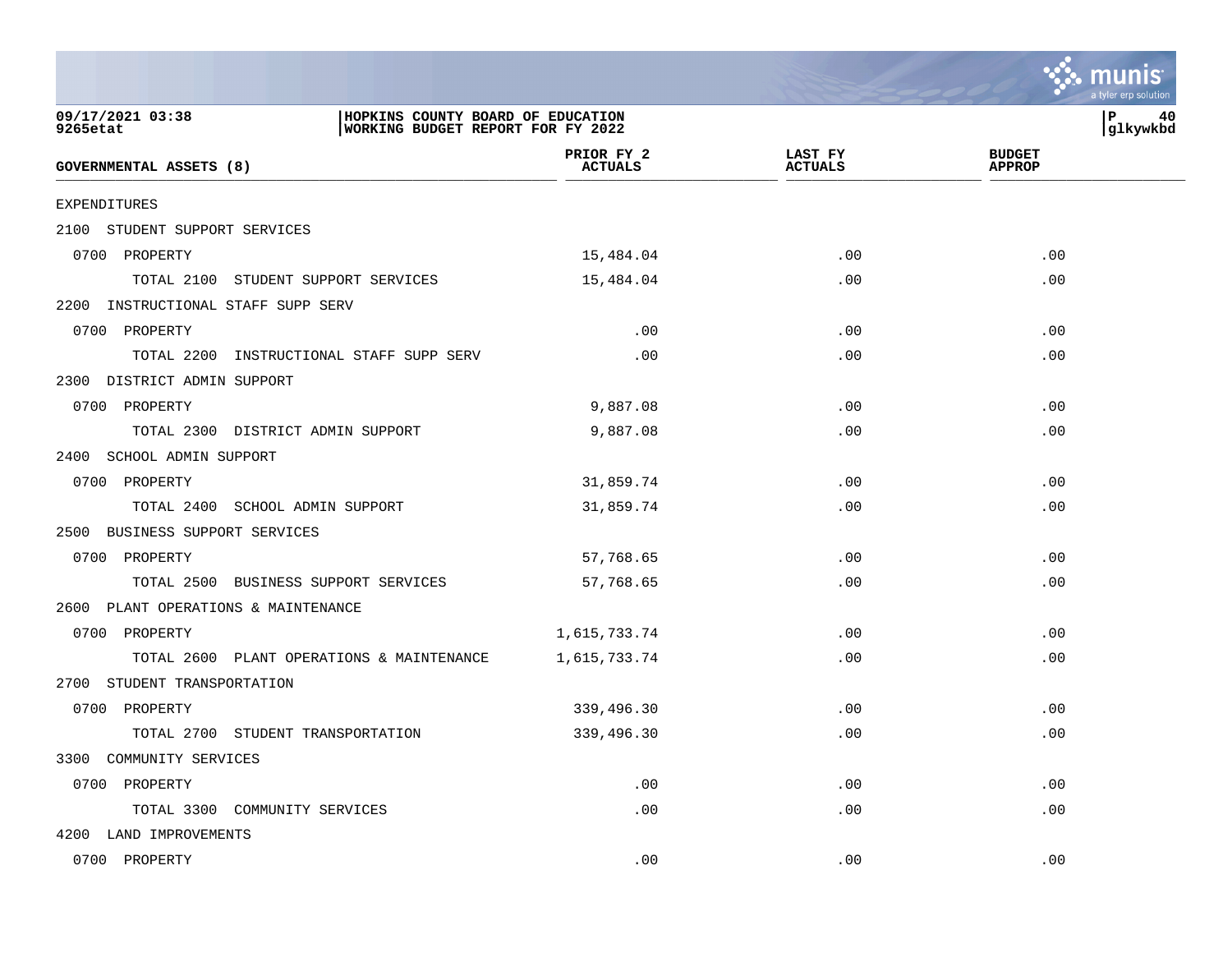|                                   |                                                                        |                           |                                | $\sim$ munis $^{\circ}$<br>a tyler erp solution |
|-----------------------------------|------------------------------------------------------------------------|---------------------------|--------------------------------|-------------------------------------------------|
| 09/17/2021 03:38<br>9265etat      | HOPKINS COUNTY BOARD OF EDUCATION<br>WORKING BUDGET REPORT FOR FY 2022 |                           |                                | 41<br> glkywkbd                                 |
| <b>GOVERNMENTAL ASSETS (8)</b>    | PRIOR FY 2<br><b>ACTUALS</b>                                           | LAST FY<br><b>ACTUALS</b> | <b>BUDGET</b><br><b>APPROP</b> |                                                 |
| TOTAL 4200 LAND IMPROVEMENTS      | .00                                                                    | .00                       | .00                            |                                                 |
| TOTAL EXPENDITURES                | 2,070,229.55                                                           | .00                       | .00                            |                                                 |
| TOTAL FOR GOVERNMENTAL ASSETS (8) | $-2,102,449.71$                                                        | .00                       | .00                            |                                                 |

**Tara**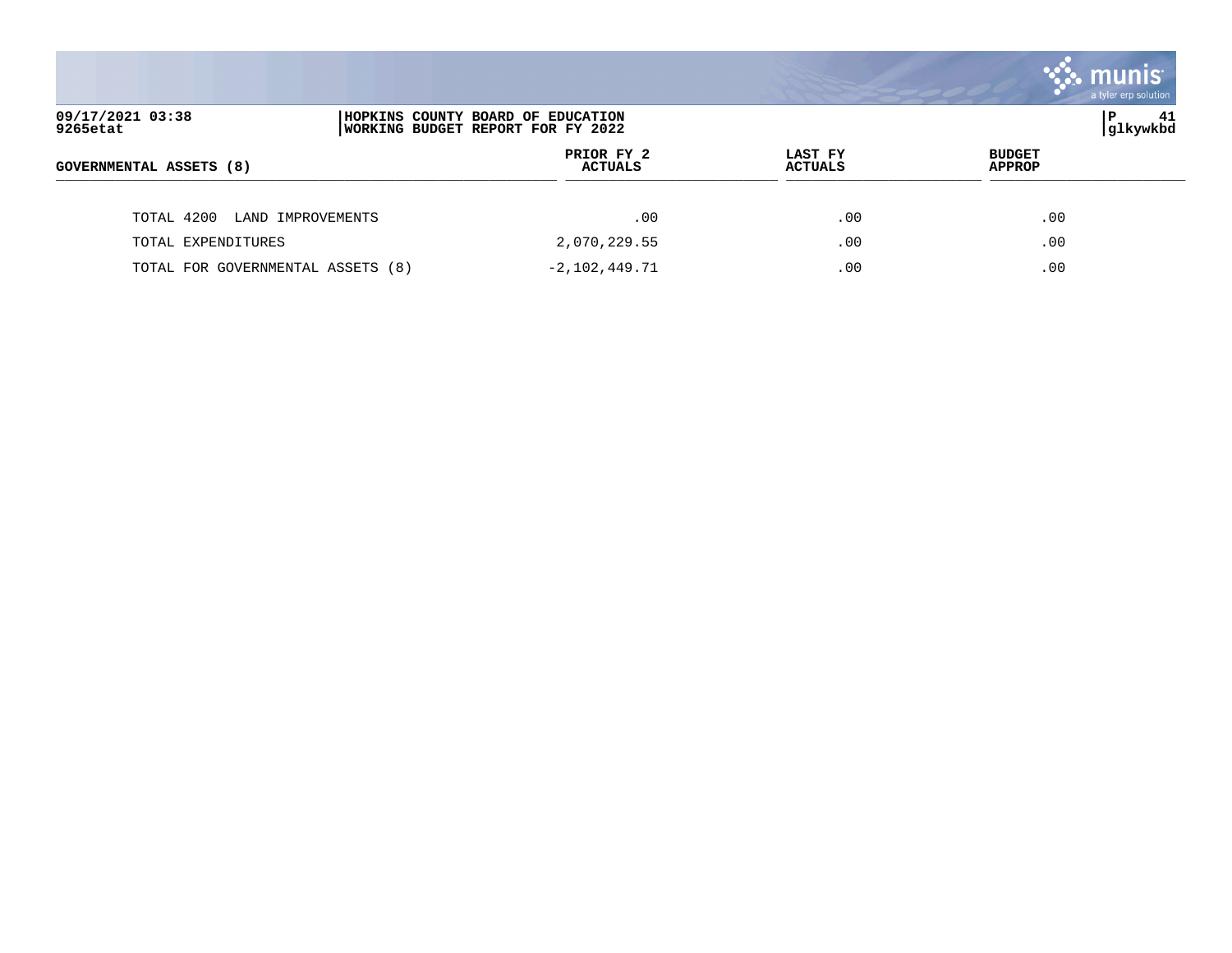|                                                                                                        |                                        |  |                              |                           | <b>munis</b><br>a tyler erp solution. |
|--------------------------------------------------------------------------------------------------------|----------------------------------------|--|------------------------------|---------------------------|---------------------------------------|
| 09/17/2021 03:38<br>HOPKINS COUNTY BOARD OF EDUCATION<br>WORKING BUDGET REPORT FOR FY 2022<br>9265etat |                                        |  |                              |                           | P<br>42<br>glkywkbd                   |
|                                                                                                        | FOOD SERVICE ASSETS (81)               |  | PRIOR FY 2<br><b>ACTUALS</b> | LAST FY<br><b>ACTUALS</b> | <b>BUDGET</b><br><b>APPROP</b>        |
| REVENUES                                                                                               |                                        |  |                              |                           |                                       |
| RECEIPTS                                                                                               |                                        |  |                              |                           |                                       |
|                                                                                                        | REVENUE FROM LOCAL SOURCES             |  |                              |                           |                                       |
|                                                                                                        | OTHER REVENUE FROM LOCAL SOURCES       |  |                              |                           |                                       |
| 1930                                                                                                   | GAIN ORLOSS SALE CAPITAL ASSET         |  | .00                          | .00                       | .00                                   |
|                                                                                                        | TOTAL OTHER REVENUE FROM LOCAL SOURCES |  | .00                          | .00                       | .00                                   |
|                                                                                                        | TOTAL REVENUE FROM LOCAL SOURCES       |  | .00                          | .00                       | .00                                   |
|                                                                                                        | TOTAL RECEIPTS                         |  | .00                          | .00                       | .00                                   |
|                                                                                                        | TOTAL REVENUES                         |  | .00                          | .00                       | .00                                   |

 $\bullet$ 

**College**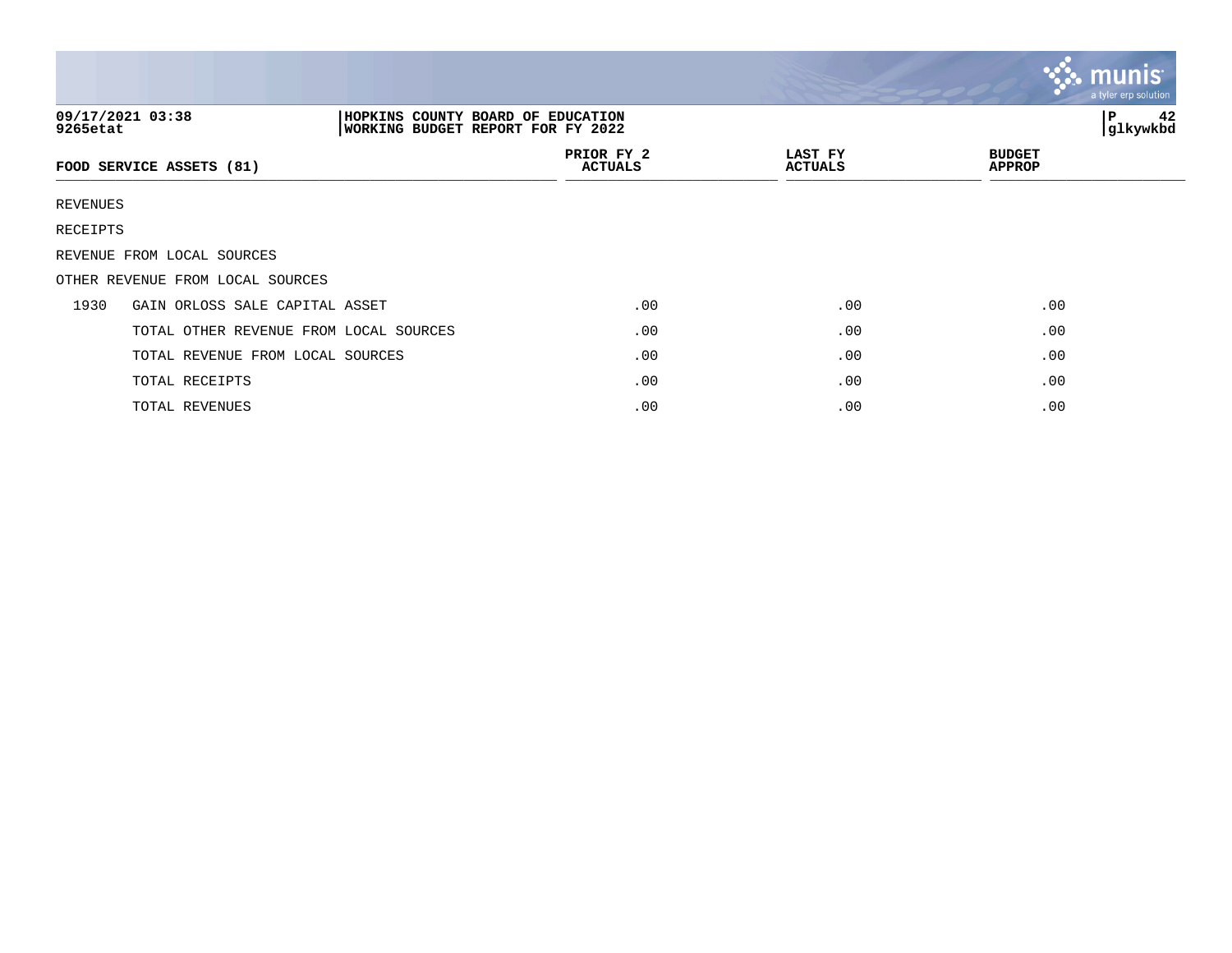|                                                                                                        |                              |                           | <b>Co.</b> munis<br>a tyler erp solution |
|--------------------------------------------------------------------------------------------------------|------------------------------|---------------------------|------------------------------------------|
| 09/17/2021 03:38<br>HOPKINS COUNTY BOARD OF EDUCATION<br>9265etat<br>WORKING BUDGET REPORT FOR FY 2022 |                              | 43<br>P<br>glkywkbd       |                                          |
| FOOD SERVICE ASSETS (81)                                                                               | PRIOR FY 2<br><b>ACTUALS</b> | LAST FY<br><b>ACTUALS</b> | <b>BUDGET</b><br><b>APPROP</b>           |
| EXPENDITURES                                                                                           |                              |                           |                                          |
| FOOD SERVICE OPERATION<br>3100                                                                         |                              |                           |                                          |
| 0700<br>PROPERTY                                                                                       | 12,449.62                    | .00                       | .00                                      |
| TOTAL 3100<br>FOOD SERVICE OPERATION                                                                   | 12,449.62                    | .00                       | .00                                      |
| TOTAL EXPENDITURES                                                                                     | 12,449.62                    | .00                       | .00                                      |
| TOTAL FOR FOOD SERVICE ASSETS (81)                                                                     | $-12, 449.62$                | .00                       | .00                                      |

<u>and the same of the same of the same of the same of the same of the same of the same of the same of the same of the same of the same of the same of the same of the same of the same of the same of the same of the same of t</u>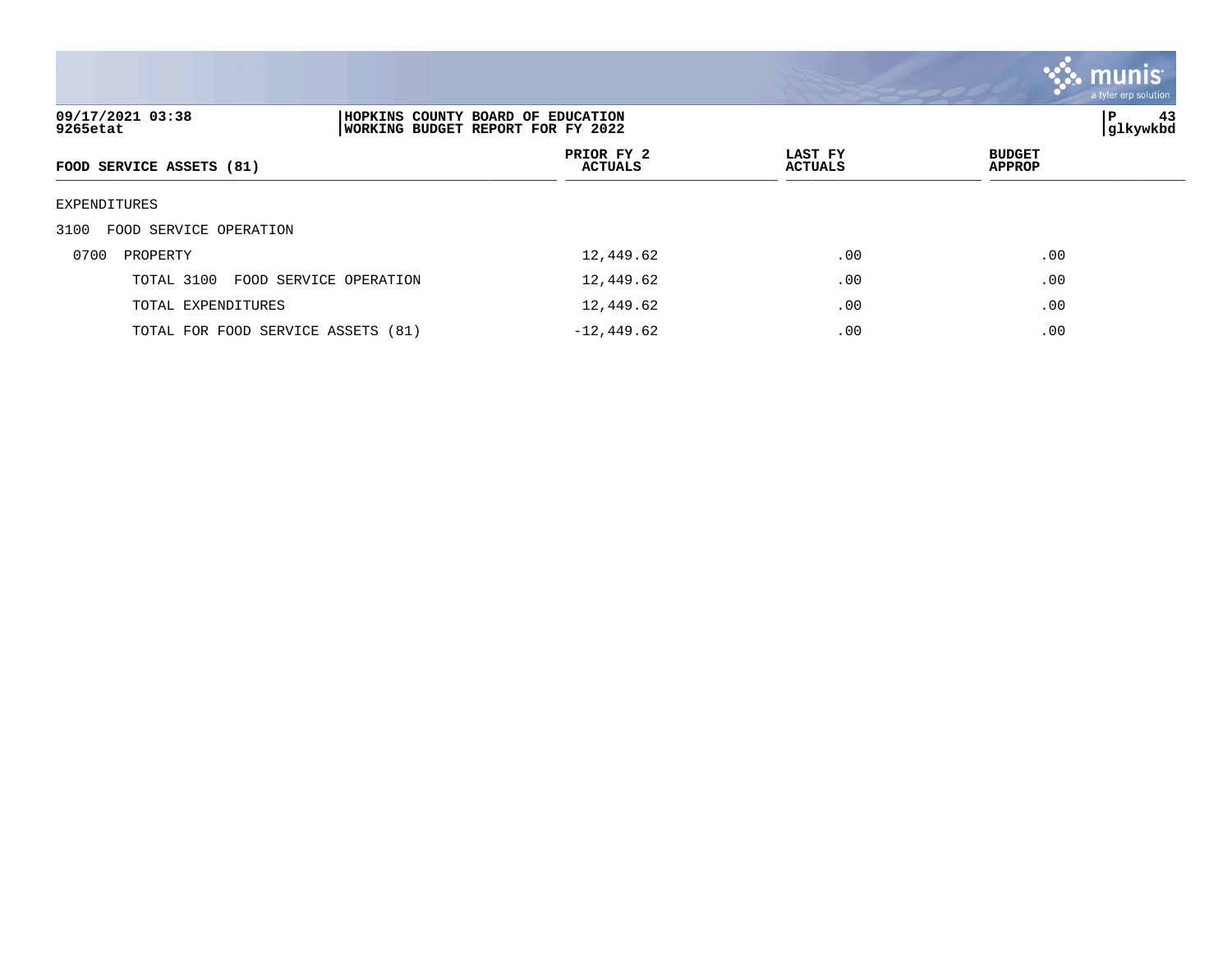

## **09/17/2021 03:38 |HOPKINS COUNTY BOARD OF EDUCATION |P 44 9265etat |WORKING BUDGET REPORT FOR FY 2022 |glkywkbd**

|                                                                                       | PRIOR FY 2<br><b>ACTUALS</b>                    | LAST FY<br><b>ACTUALS</b>                           | <b>BUDGET</b><br><b>APPROP</b>                                          |  |
|---------------------------------------------------------------------------------------|-------------------------------------------------|-----------------------------------------------------|-------------------------------------------------------------------------|--|
| SUMMARY PAGE                                                                          |                                                 |                                                     |                                                                         |  |
| TOTAL OF REVENUES FUND 1<br>TOTAL OF EXPENDITURES FUND 1<br>TOTAL FOR FUND 1          | 71,356,620.56<br>60,195,567.07<br>11,161,053.49 | 69,739,597.66<br>56, 356, 134.74<br>13, 383, 462.92 | 66,904,670.68<br>66,904,670.68<br>.00                                   |  |
| TOTAL OF REVENUES FUND 2                                                              | 6,941,893.43                                    | 10,338,325.98                                       | 13,209,962.20                                                           |  |
| TOTAL OF EXPENDITURES FUND 2                                                          | 6,941,893.43                                    | 10,338,325.98                                       | 13,209,962.20                                                           |  |
| TOTAL FOR FUND 2                                                                      | $.00 \,$                                        | $.00 \,$                                            | .00                                                                     |  |
| TOTAL OF REVENUES FUND 21                                                             | 664,547.64                                      | 543,881.52                                          | 474,865.76                                                              |  |
| TOTAL OF EXPENDITURES FUND 21                                                         | 156,831.16                                      | 82,253.73                                           | 474,865.76                                                              |  |
| TOTAL FOR FUND 21                                                                     | 507,716.48                                      | 461,627.79                                          | .00                                                                     |  |
| TOTAL OF REVENUES FUND 25                                                             | .00                                             | 554,152.00                                          | .00                                                                     |  |
| TOTAL OF EXPENDITURES FUND 25                                                         | .00                                             | 630,922.82                                          | .00                                                                     |  |
| TOTAL FOR FUND 25                                                                     | .00                                             | -76,770.82                                          | .00                                                                     |  |
| TOTAL OF REVENUES FUND 310<br>TOTAL OF EXPENDITURES FUND 310<br>TOTAL FOR FUND 310    | 594,712.00<br>594,712.00<br>.00                 | .00                                                 | $601, 767.00$<br>$616, 339.00$<br>$616, 339.00$<br>$616, 339.00$<br>.00 |  |
| TOTAL OF REVENUES FUND 320                                                            | 2,479,950.00                                    | 2,753,446.67                                        | 2,822,831.00                                                            |  |
| TOTAL OF EXPENDITURES FUND 320                                                        | 1,109,114.63                                    | 2,422,558.21                                        | 2,822,831.00                                                            |  |
| TOTAL FOR FUND 320                                                                    | 1,370,835.37                                    | 330,888.46                                          | .00                                                                     |  |
| TOTAL OF REVENUES FUND 360                                                            | 286,913.24                                      | 20,978,104.40                                       | .00                                                                     |  |
| TOTAL OF EXPENDITURES FUND 360                                                        | 1,225,512.51                                    | 2,996,260.09                                        | .00                                                                     |  |
| TOTAL FOR FUND 360                                                                    | $-938,599.27$                                   | 17,981,844.31                                       | .00                                                                     |  |
| TOTAL OF REVENUES FUND 400                                                            | 3,670,910.28                                    | 4,030,896.27                                        | 4,645,750.56                                                            |  |
| TOTAL OF EXPENDITURES FUND 400                                                        | 3,619,073.28                                    | 4,010,396.27                                        | 4,645,750.56                                                            |  |
| TOTAL FOR FUND 400                                                                    | 51,837.00                                       | 20,500.00                                           | .00                                                                     |  |
| TOTAL OF REVENUES FUND 51                                                             | 5,810,825.93                                    | 4,671,937.23                                        | 5,175,908.13                                                            |  |
| TOTAL OF EXPENDITURES FUND 51                                                         | 4,579,336.82                                    | 3,383,901.08                                        | 5,175,908.13                                                            |  |
| TOTAL FOR FUND 51                                                                     | 1, 231, 489.11                                  | 1,288,036.15                                        | .00                                                                     |  |
| TOTAL OF REVENUES FUND 52                                                             | 201,549.26                                      | 138,276.14                                          | 132,096.21                                                              |  |
| TOTAL OF EXPENDITURES FUND 52                                                         | 129,058.95                                      | 82,528.00                                           | 132,096.21                                                              |  |
| TOTAL FOR FUND 52                                                                     | 72,490.31                                       | 55,748.14                                           | .00                                                                     |  |
| TOTAL OF REVENUES FUND 61                                                             | .00                                             | $.00 \,$                                            | .00                                                                     |  |
| TOTAL OF EXPENDITURES FUND 61                                                         | .00                                             | .00                                                 | .00                                                                     |  |
| TOTAL FOR FUND 61                                                                     | .00                                             | $.00 \,$                                            | .00                                                                     |  |
| TOTAL OF REVENUES FUND 7000<br>TOTAL OF EXPENDITURES FUND 7000<br>TOTAL FOR FUND 7000 | 107,136.72<br>6,000.00<br>101,136.72            | 103,620.70<br>6,000.00<br>97,620.70                 | .00<br>.00<br>.00                                                       |  |
| TOTAL OF REVENUES FUND 8                                                              | $-32,220.16$                                    | .00                                                 | .00                                                                     |  |
| TOTAL OF EXPENDITURES FUND 8                                                          | 2,070,229.55                                    | $.00 \,$                                            | .00                                                                     |  |
| TOTAL FOR FUND 8                                                                      | $-2,102,449.71$                                 | .00                                                 | .00                                                                     |  |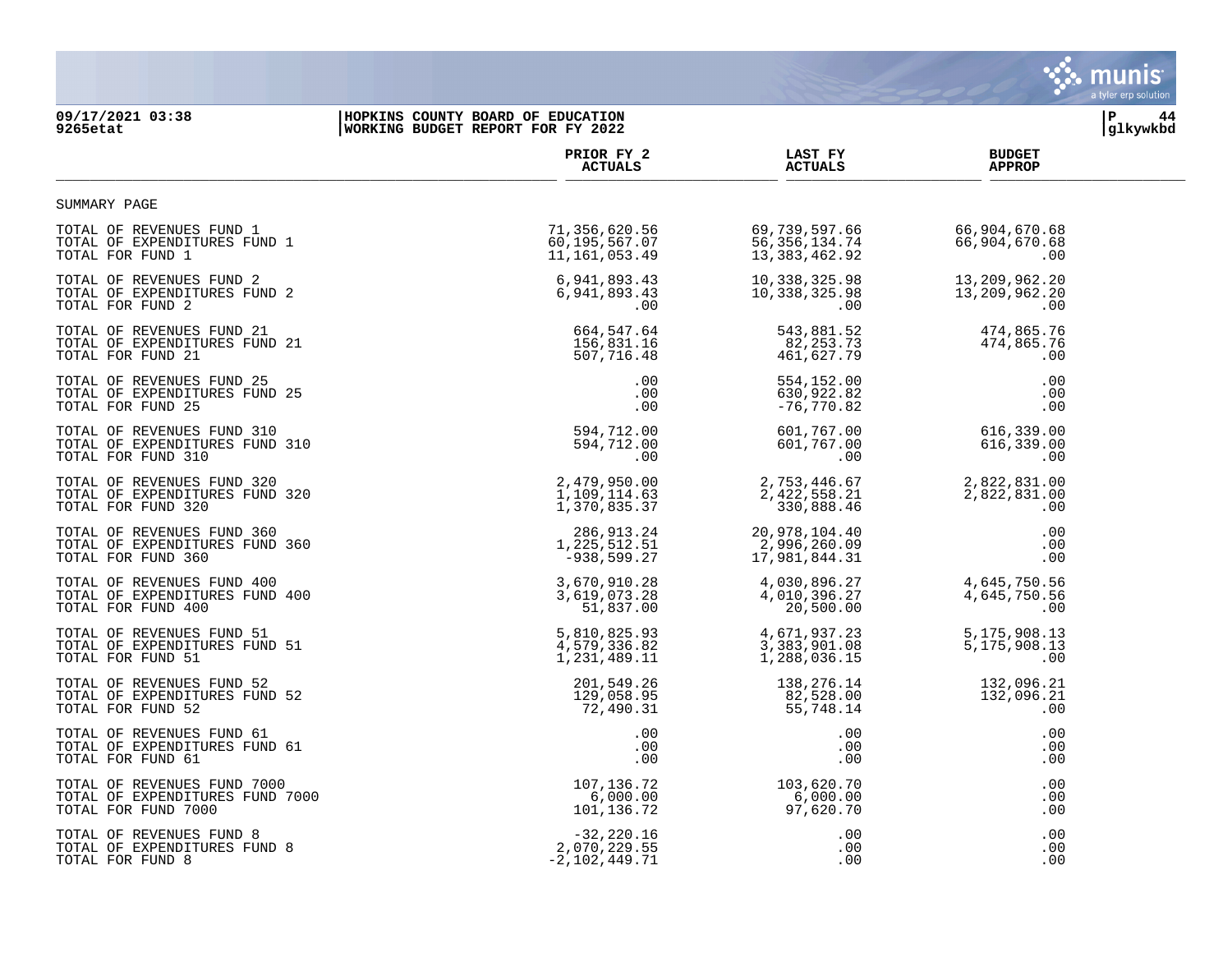|                                                                                                        |                                                    |                                                    | munis <sup>®</sup><br>a tyler erp solution |                |
|--------------------------------------------------------------------------------------------------------|----------------------------------------------------|----------------------------------------------------|--------------------------------------------|----------------|
| 09/17/2021 03:38<br>HOPKINS COUNTY BOARD OF EDUCATION<br>WORKING BUDGET REPORT FOR FY 2022<br>9265etat |                                                    |                                                    | P                                          | 45<br>glkywkbd |
|                                                                                                        | PRIOR FY 2<br><b>ACTUALS</b>                       | LAST FY<br><b>ACTUALS</b>                          | <b>BUDGET</b><br><b>APPROP</b>             |                |
| TOTAL OF REVENUES FUND 81<br>TOTAL OF EXPENDITURES FUND 81<br>TOTAL FOR FUND 81                        | .00<br>12,449.62<br>$-12, 449.62$                  | .00<br>.00<br>.00                                  | .00<br>.00<br>.00                          |                |
| GRAND TOTALS EXCLUDE THE TOTALS FOR FUNDS 360, 4XX, 6XX, 7XXX, 8XXX and 9XXX                           |                                                    |                                                    |                                            |                |
| GRAND TOTAL OF REVENUES<br>GRAND TOTAL OF EXPENDITURES<br>GRAND TOTAL                                  | 88,050,098.82<br>73,706,514.06<br>14, 343, 584. 76 | 89, 341, 384. 20<br>73,898,391.56<br>15,442,992.64 | 89, 336, 672.98<br>89, 336, 672.98<br>.00  |                |